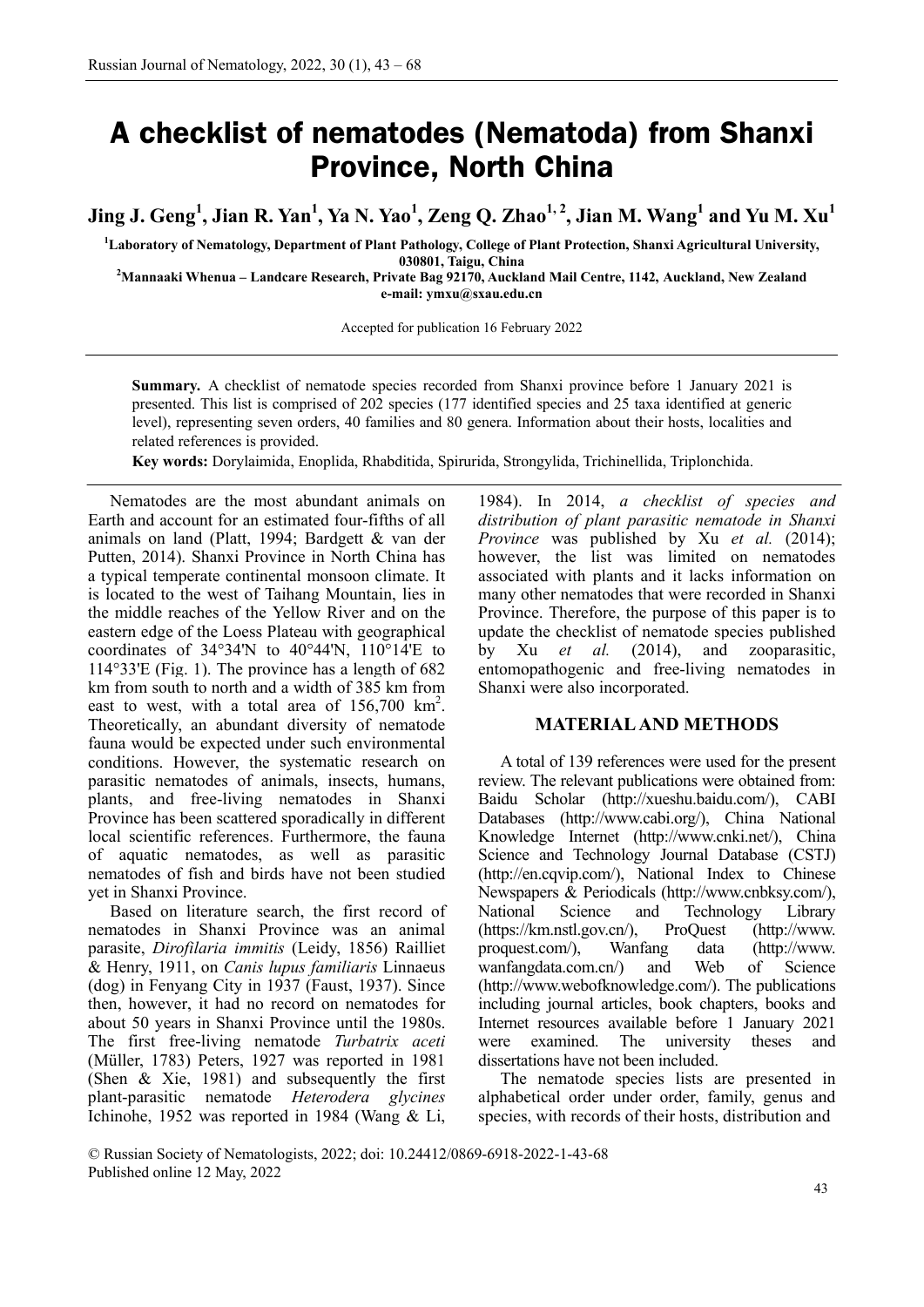

**Fig. 1.** Map of Shanxi Province (Map fro[m http://bzdt.ch.mnr.gov.cn/\)](http://bzdt.ch.mnr.gov.cn/).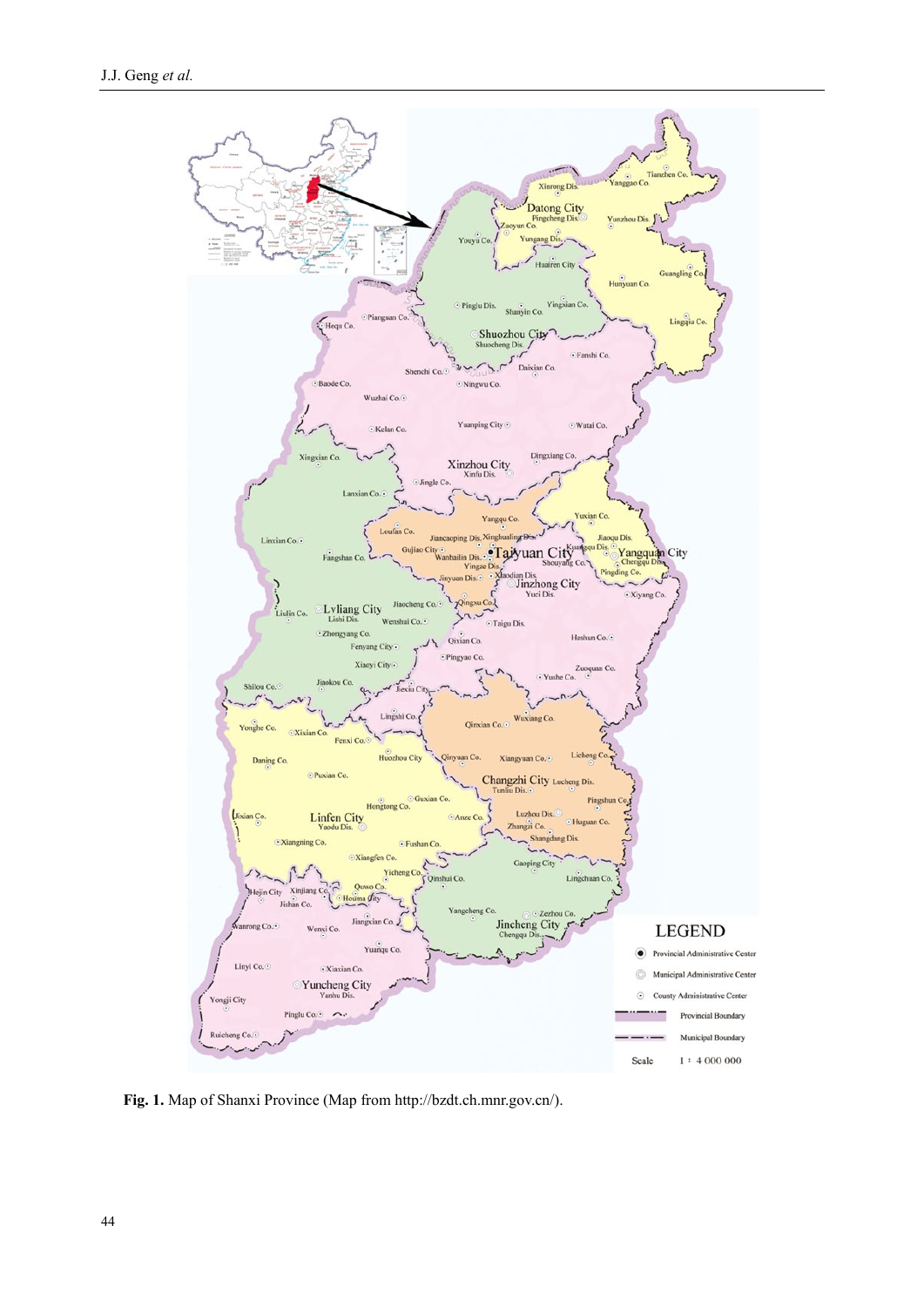data sources. The nematode taxonomic classification scheme proposed by De Ley & Blaxter (2002) was followed at the family level and above. Taking into account the research fields, Siddiqi (2000) was followed for tylenchids; Anderson (2000) and Hodda (2011) were followed for zooparasitic nematodes and Hunt (1993, 2008) were followed for aphelenchids, longidorids and trichodorids. Nematode scientific names and authorships were checked and updated using the WoRMS (Bezerra *et al.*, 2021), GBIF (Global Biodiversity Information Facility) and IRMNG (Interim Register of Marine and Nonmarine Genera) database (Rees, 2021). The nematode species identified to the generic level in the references was treated as unknown species in the study. The Latin names of the nematode's host plants were checked according to the Plant List (http://www.theplantlist.org/) and English names were checked from the Institute of Botany, Chinese Academy of Sciences database (http://pe.ibcas.ac.cn/).

## **RESULTS**

In total, 202 nematode species belonging to seven orders, 40 families, 80 genera were reported from Shanxi Province. Of the 202, 39 species and nine unknown species were plant-parasitic nematodes in three orders, 12 families and 19 genera (according to Yeates *et al.*, 1993; Sánchez-Monge *et al.*, 2015); 99 species and 14 unknown species were zooparasitic species in four orders, 24 families and 51 genera; five entomopathogenic species in one order, two families and two genera; and 34 species and two unknown species were free-living species in two orders, five families and nine genera. Among the 202 species, only six nematode species have been described from Shanxi Province.

## **Phylum Nematoda Rudolphi, 1808**

## **1. Order Dorylaimida Pearse, 1942**

1 family, 2 genera, 9 species and 1 unknown species

1.1. Family Longidoridae Thorne, 1935 (2 genus, 9 species, 1 unknown species)

1.1.1. Genus *Longidorus* Micoletzky, 1922

1) *Longidorus cheni* Barsalote, Pham, Lazarova, Peneva & Zheng, 2018

**Host/Habitat.** Soil collected from the rhizosphere of *Larix gmelinii* var. *principis-rupprechtii* (Mayr) Pilg. (Prince Rupprecht larch) (Barsalote *et al.*, 2018).

**Distribution.** Shanxi (Barsalote *et al.*, 2018).

**Remarks.** This species was described from Shanxi and named after Prof. Pinsan Chen, one of the pioneer plant nematologists in China by Barsalote *et al.* (2018).

2) *Longidorus fursti* Heyns, Coomans, Hutsebaut & Swart, 1987

**Host/Habitat.** Soil from the rhizosphere of *Populus simonii* Carrière (poplar) (Guo *et al.*, 2011).

**Distribution.** Taigu (Guo *et al.*, 2011).

3) *Longidorus henanus* Xu & Cheng, 1992

**Host/Habitat.** Soil from the rhizosphere of *Juglans regia* L. (walnut) and *Populus simonii* Carrière (poplar) (Zheng *et al.*, 2001; Guo *et al.*, 2011).

**Distribution.** Fenyang (Guo *et al.*, 2011); Yuanqu (Zheng *et al.*, 2001).

4) *Longidorus jonesi* [Siddiqi, 1962](https://www.ncbi.nlm.nih.gov/pmc/articles/PMC6909360/)

**Host/Habitat.** Soil from the rhizosphere of *Salix babylonica* L. (weeping willow) (Guo *et al.*, 2011).

**Distribution.** Yuanping (Guo *et al.*, 2011).

5) *Longidorus juglans* Xu, Guo, Ye, Wang, Zheng & Zhao, 2017

**Host/Habitat.** Soil and litter mixtures from the rhizosphere of *Juglans regia* L. (walnut) (Xu *et al.*, 2017).

**Distribution.** Yongji (Xu *et al.*, 2017).

**Remarks.** This species was described from Shanxi and named after the host genus by Xu *et al.* (2017).

6) *Longidorus pinus* Xu, Ye, Wang & Zhao, 2018

**Host/Habitat.** Soil and litter mixtures from the rhizosphere of *Fraxinus chinensis* Roxb. (Chinese ash), *Pinus bungeana* Zucc. ex Endl. (lacebark pine), *Populus simonii* Carrière (poplar), *Styphnolobium japonicum* (L.) Schott (Japanese pagodatree), *Zea mays* L. (maize) and *Ziziphus jujuba* Mill. (common jujube) (Xu *et al.*, 2018; Fan *et al.*, 2019).

**Distribution.** Datong, Fenyang, Taigu, Yangqu (Xu *et al.*, 2018); Jiexiu (Fan *et al.*, 2019).

**Remarks.** This species was described from Shanxi and named after the host plant genus *Pinus bungeana* genus by Xu *et al.* (2018).

7) *Longidorus pisi* Edward, Misra & Singh, 1964

**Host/Habitat.** Soil from the rhizosphere of *Pyrus bretschneideri* Rehder (bretschnider pear), Z*iziphus jujuba* Mill. (common jujube) (Guo *et al.*, 2011).

**Distribution.** Fenyang (Guo *et al.*, 2011).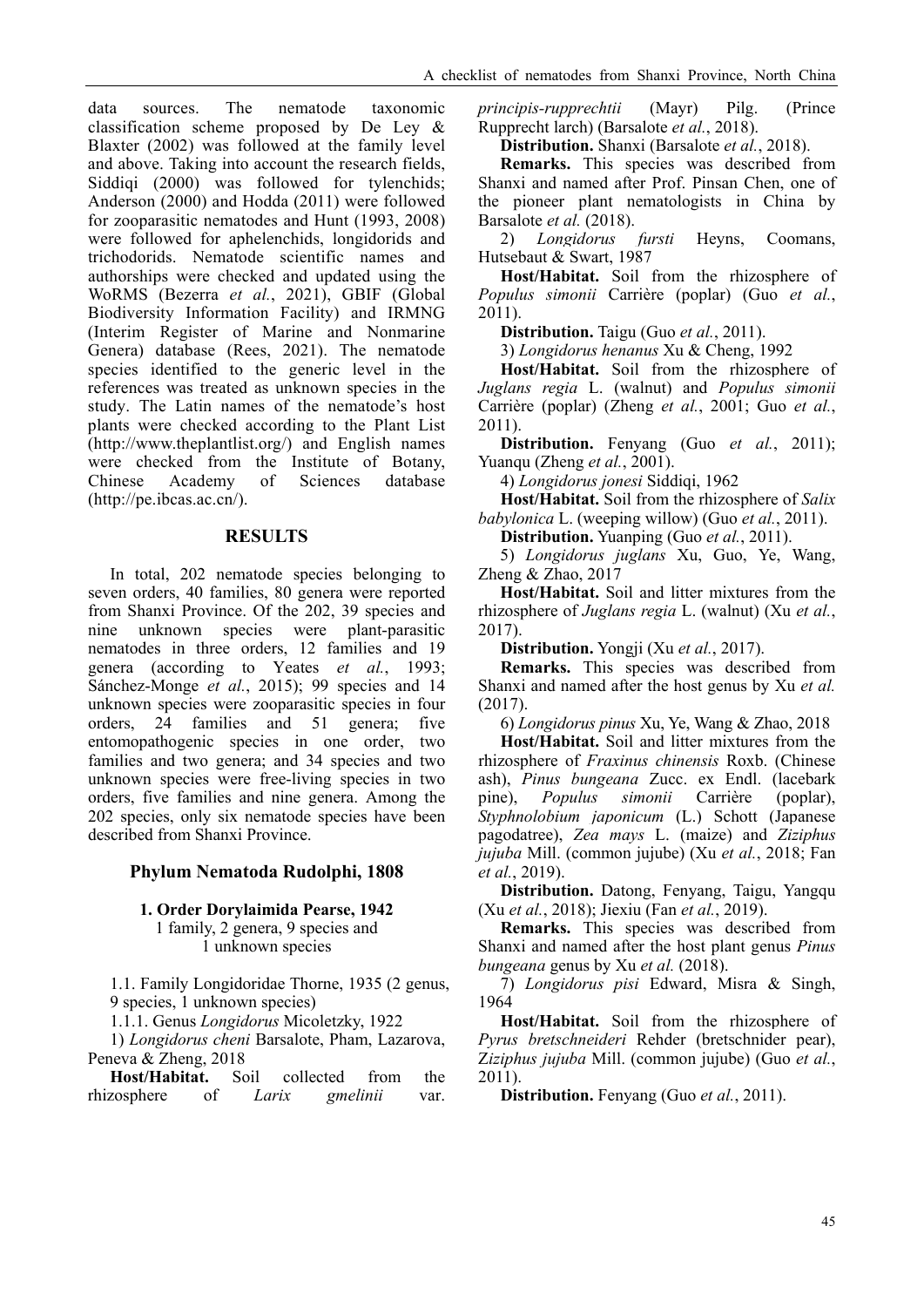1.1.2. Genus *Xiphinema* Cobb, 1913

8) *Xiphinema brevicolle* Lordello & Da Costa, 1961

**Host/Habitat.** Soil from the rhizosphere of *Pinus tabuliformis* Carrière (pine tree) (Huo *et al.*, 2015).

**Distribution.** Taigu (Huo *et al.*, 2015).

**Remarks.** The species was originally named as *Xiphinema brevicolle* Lordello & Da Costa, 1961. *Xiphinema brevicollum* was proposed by Luc *et al.* (1998) and used in many works. Monteiro (2010) claimed that the correct species name is *Xiphinema brevicolle* Lordello & Da Costa, 1961, because *colle* may be used as an adjective epithete in species name and stand for neuter gender. Huo *et al.* (2015) recorded this species as *Xiphinema brevicollum* [*sic*].

9) *Xiphinema insigne* Loos, 1949

**Host/Habitat.** Soil from the rhizosphere of *Cedrus deodara* (Roxb. ex D. Don) G. Don (deodar cedar), *Salix babylonica* L. (weeping willow), *Syringa oblata* Lindl. (early lilac), *Ulmus pumila* L. (siberian elm) (Wu *et al.*, 2007).

**Distribution.** Linfen, Taigu (Wu *et al.*, 2007).

**Remarks.** The species was originally named as *Xiphinema insignis* Loos, 1949. Lordello (1953) revised it as *Xiphinema insigne* according to the genus name and species name must be in gender agreement with the International Code of Zoological Nomenclature (ICZN, Art. 31.2).

10) *Xiphinema* sp.

**Host/Habitat.** Soil from the rhizosphere of *Malus pumila* Mill. (apple tree) (Yu *et al.*, 2005). **Distribution.** Taigu (Yu *et al.*, 2005).

### **2. Order Enoplida Filipjev, 1929** 1 family, 2 genera, 4 species

2.1. Family Trischistomatidae Andrássy, 2007 (Zhao, 2011) (2 genera, 4 species)

2.1.1. Genus *Tripylina* Brzeski, 1963

11) *Tripylina puxianensis* Xu, Zhao, Wang & Zheng, 2013

**Host/Habitat.** Soil from the rhizosphere of *Populus tremula* L. (poplar tree) (Xu *et al.*, 2013).

**Distribution.** Puxian (Xu *et al.*, 2013).

**Remarks.** This species was described from Puxian county Shanxi and named after the type locality by Xu *et al.* (2013).

12) *Tripylina zhejiangensis* Pham, Wang, Zhao & Zheng, 2013

**Host/Habitat.** Soil from the rhizosphere of *Hibiscus syriacus* L. (hibiscus), *Malus pumila* Mill. (apple tree) and *Poa pratensis* L. (kentucky bluegrass) (Xu *et al.*, 2014).

**Distribution.** Taigu (Xu *et al.*, 2014).

2.1.2. Genus *Trischistoma* Cobb, 1913

13) *Trischistoma pellucidum* Cobb, 1913

**Host/Habitat.** Soil and litter mixtures from the rhizosphere of *Platycladus orientalis* (L.) Franco (cypress tree), *Pinus tabuliformis* Carrière (pine tree) (Xu *et al.*, 2015).

**Distribution.** Jiaocheng, Yangcheng (Xu *et al.*, 2015).

14) *Trischistoma taiguensis* Xu, Zhao & Wang, 2015

**Host/Habitat.** Soil and litter mixtures from the rhizosphere of *Pyrus* sp. (pear tree) (Xu *et al.*, 2015).

**Distribution.** Taigu (Xu *et al.*, 2015).

**Remarks.** This species was described from Taigu county Shanxi and named after the type locality by Xu *et al.* (2015).

**3. Order Rhabditida Chitwood, 1933**

15 families, 26 genera, 68 species and 9 unknown species

3.1. Family Anguinidae Nicoll, 1935 (3 genera, 4 species, 2 unknown species)

3.1.1. Genus *Anguina* Scopoli, 1777

15) *Anguina tritici* (Steinbuch, 1799) Filipjev, 1936

**Host/Habitat.** *Triticum aestivum* L. (wheat) (Zhao & Yang, 2006).

**Distribution.** Shanxi (Zhao & Yang, 2006).

3.1.2. Genus *Ditylenchus* Filipjev, 1936

16) *Ditylenchus equalis* Heyns, 1964

**Host/Habitat.** Unknown.

**Distribution.** Xiyang (Liu, 2004; Liu & Liu, 2004). 17) *Ditylenchus myceliophagus* Goodey, 1958 **Host/Habitat.** Unknown.

**Distribution.** Xiyang (Liu & Liu, 2003; Liu, 2004); Shanxi (Zhao & Yang, 2006).

18) *Ditylenchus triformis* Hirschmann & Sasser, 1955

**Host/Habitat.** Unknown.

**Distribution.** Xiyang (Liu & Liu, 2002; Liu, 2004); Shanxi (Zhao & Yang, 2006).

19) *Ditylenchus* sp.

**Host/Habitat.** Soil from the rhizosphere of *Gossypium herbaceum* L. (levant cotton) and *Malus pumila* Mill. (apple tree) (Gu & Wang, 1988; Yu *et al.*, 2005).

**Distribution.** Taigu (Yu *et al.*, 2005); Yuncheng (Gu & Wang, 1988).

3.1.3. Genus *Nothotylenchus* Thorne, 1941

20) *Nothotylenchus* sp.

**Host/Habitat.** Soil from the rhizosphere of *Gossypium herbaceum* L. (levant cotton) (Gu & Wang, 1988).

**Distribution.** Linfen (Gu & Wang, 1988).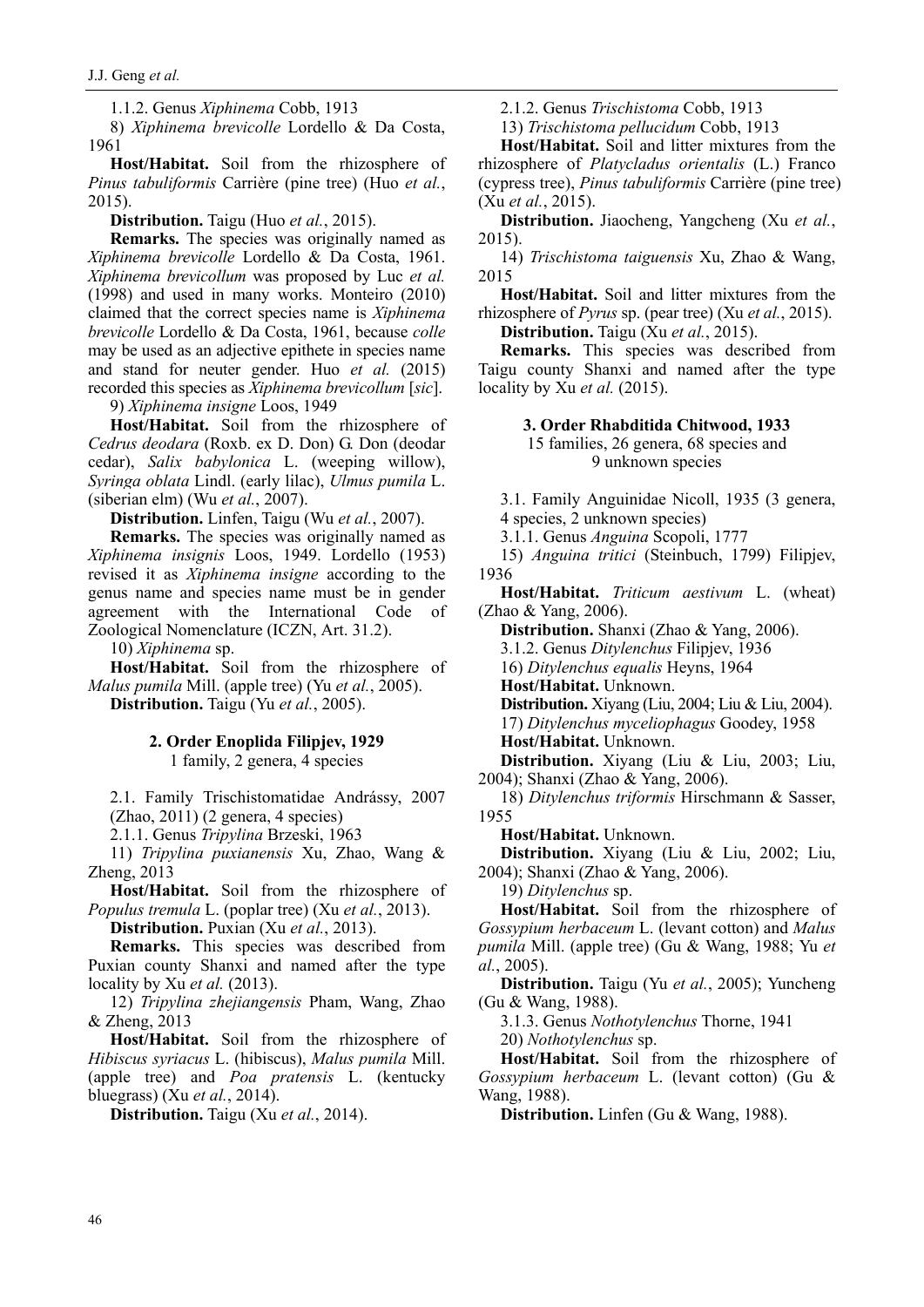3.2. Family Aphelenchidae Fuchs, 1937 (1 genus, 4 species) 3.2.1. Genus *Aphelenchus* Bastian, 1865 21) *Aphelenchus avenae* Bastian, 1865 **Host/Habitat.** Soil from the rhizosphere of *Brassica oleracea* L. (cabbage), *Brassica rapa* L. (Chinese cabbage), *Hemerocallis minor* Mill. (day lily) and *Zea mays* L. (maize) (Li *et al.*, 2009; Zhang *et al.*, 2009). **Distribution.** Taigu (Li *et al.*, 2009; Zhang *et al.*, 2009). 22) *Aphelenchus eremitus* Thorne, 1961 **Host/Habitat.** Unknown. **Distribution.** Shanxi (Liu, 2004). 23) *Aphelenchus isomerus* Anderson & Hooper, 1980 (Ebsary, 1991) **Host/Habitat.** Unknown. **Distribution.** Shanxi (Liu, 2004). 24) *Aphelenchus sparsus* Thorne & Malek, 1968 **Host/Habitat.** Soil from the rhizosphere of *Zea mays* L. (maize) (Zhang *et al.*, 2009). **Distribution.** Taigu (Zhang *et al.*, 2009); Shanxi (Liu, 2004). 3.3. Family Aphelenchoididae Skarbilovich, 1947 (3 genera, 26 species) 3.3.1. Genus *Aphelenchoides* Fischer, 1894 25) *Aphelenchoides agarici* Seth & Sharma, 1986 **Host/Habitat.** Unknown. **Distribution.** Hongtong (Liu, 2004). 26) *Aphelenchoides besseyi* Christie, 1942 **Host/Habitat.** Seed samples of *Setaria italica*  (L.) P. Beauv. (millet) (Song *et al.*, 2019). **Distribution.** Pingyao, Shilou, Xingxian (Song *et al.*, 2019); Shanxi (CABI & EPPO, 2000; Zhao & Yang, 2006; EPPO, 2020). 27) *Aphelenchoides bicaudatus* (Imamura, 1931) Filipjev & Schuurmans Stekhoven, 1941 **Host/Habitat.** Unknown. **Distribution.** Shanxi (Zhao & Yang, 2006). 28) *Aphelenchoides confusus* Thorne & Malek, 1968 **Host/Habitat.** Soil from the rhizosphere of *Lactuca sativa* L. (garden lettuce), *Spinacia oleracea* L. (spinach) (Li *et al.*, 2009). **Distribution.** Taigu (Li *et al.*, 2009). **Remarks.** This species was recorded as *Aphelenchoides confuses* [*sic*] by Li *et al.* (2009). 29) *Aphelenchoides cyrtus* Paesler, 1959 **Host/Habitat.** Unknown. **Distribution.** Xiyang (Liu, 2004). 30) *Aphelenchoides delhiensis* Chawla, Bhamburkar, Khan & Prasad, 1968 **Host/Habitat.** Unknown. **Distribution.** Hongtong (Liu, 2004).

31) *Aphelenchoides fragariae* (Ritzema Bos, 1890) Christie, 1932 **Host/Habitat.** Unknown. **Distribution.** Shanxi (Liu, 2004). 32) *Aphelenchoides graminis* Baranovskaya & Haque, 1968 **Host/Habitat.** Unknown. **Distribution.** Shanxi (Liu, 2004). 33) *Aphelenchoides haguei* Maslen, 1979 **Host/Habitat.** Unknown. **Distribution.** Hongtong (Liu, 2004). 34) *Aphelenchoides indicus* Chawla, Bhamburkar, Khan & Prasad, 1968 **Host/Habitat.** Unknown. **Distribution.** Shanxi (Liu, 2004). 35) *Aphelenchoides involutus* Minagawa, 1992 **Host/Habitat.** Unknown. **Distribution.** Hongtong (Liu, 2004). 36) *Aphelenchoides limberi* Steiner, 1936 **Host/Habitat.** Unknown. **Distribution.** Hongtong, Xiyang (Liu, 2004). 37) *Aphelenchoides macronucleatus* Baranovskaya, 1963 **Host/Habitat.** Unknown. **Distribution.** Shanxi (Liu, 2004). 38) *Aphelenchoides obtusus* Thorne & Malek, 1968 **Host/Habitat.** Soil from the rhizosphere of *Cirsium arvense* (L.) Scop. (Western thistle) (Liu, 2004). **Distribution.** Shanxi (Liu, 2004). 39) *Aphelenchoides parabicaudatus* Shavrov, 1967 **Host/Habitat.** Unknown. **Distribution.** Shanxi (Liu, 2004). 40) *Aphelenchoides parasaprophilus* Sanwal, 1965 **Host/Habitat.** Unknown. **Distribution.** Hongtong (Liu, 2004). 41) *Aphelenchoides rutgersi* Hooper & Myers, 1971 **Host/Habitat.** Unknown. **Distribution.** Hongtong (Liu, 2004). 42) *Aphelenchoides sacchari* Hooper, 1958 **Host/Habitat.** Unknown. **Distribution.** Hongtong (Liu, 2004). 43) *Aphelenchoides saprophilus* Franklin, 1957 **Host/Habitat.** Unknown. **Distribution.** Hongtong (Liu, 2004). 44) *Aphelenchoides submersus* Truskova, 1973 **Host/Habitat.** Unknown. **Distribution.** Hongtong (Liu, 2004). 45) *Aphelenchoides swarupi* Seth & Sharma, 1986 **Host/Habitat.** Unknown. **Distribution.** Hongtong (Liu, 2004).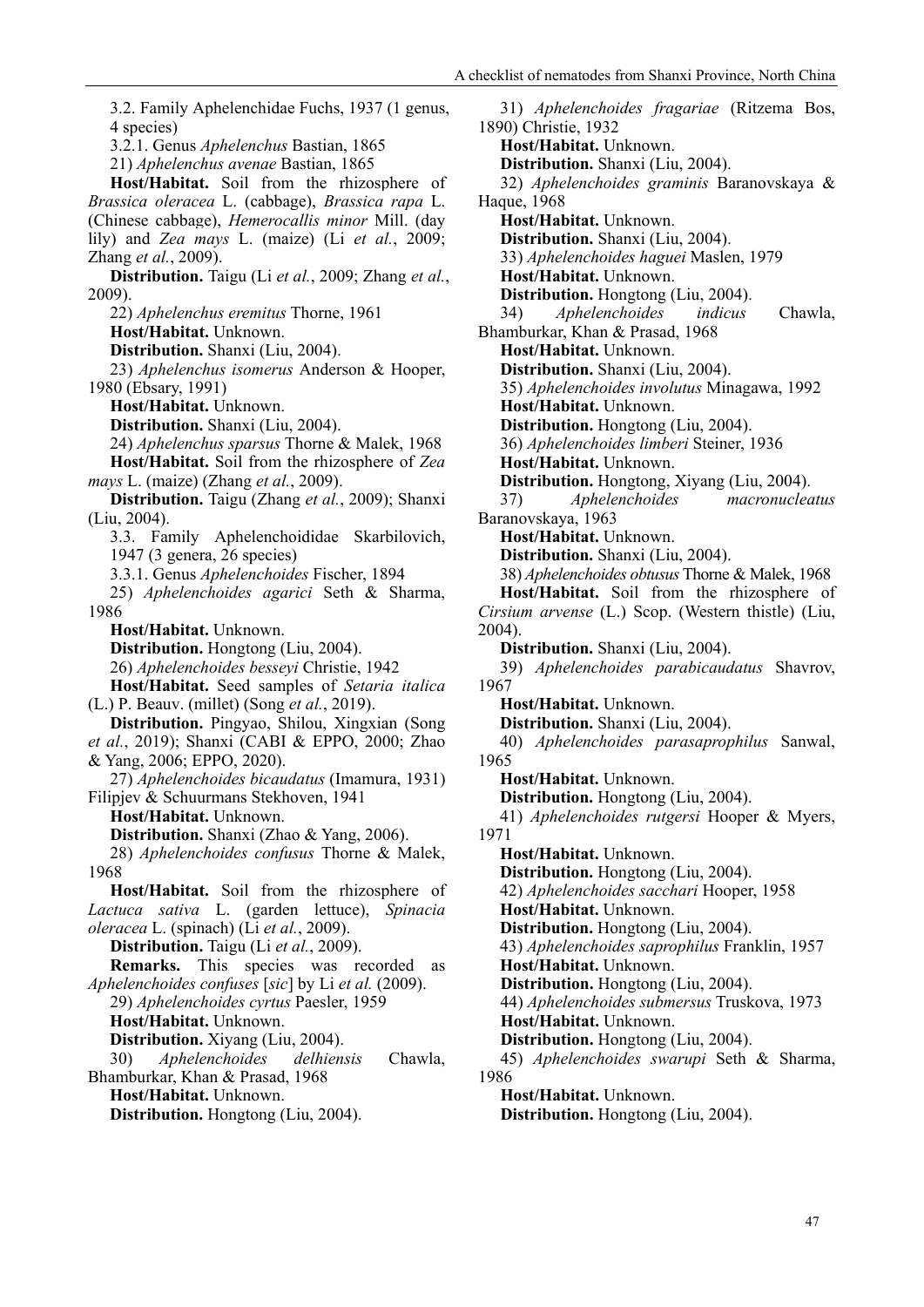46) *Aphelenchoides trivialis* Franklin & Siddiqi, 1963 **Host/Habitat.** Unknown. **Distribution.** Shanxi (Liu, 2004). 47) *Aphelenchoides tuzeti* B'Chir, 1979 **Host/Habitat.** Unknown. **Distribution.** Hongtong (Liu, 2004). 48) *Aphelenchoides vaughani* Maslen, 1979 **Host/Habitat.** Soil from the rhizosphere of *Portulaca oleracea* L. (purslane) (Liu, 2004). **Distribution.** Hongtong (Liu, 2004). 3.3.2. Genus *Bursaphelenchus* Fuchs, 1937 49) *Bursaphelenchus mucronatus* Mamiya & Enda, 1979 **Host/Habitat.** Bark from *Pinus tabuliformis*  Carrière (Chinese pine) (Qiao *et al.*, 2012). **Distribution.** Pinglu (Qiao *et al.*, 2012). **Remarks.** The host name was recorded as *Pimus* [*sic*] *tabulaeformis* by Qiao *et al.* (2012). 3.3.3. Genus *Seinura* Fuchs, 1931 50) *Seinura citri* (Andrássy, 1957) J.B. Goodey, 1960 **Host/Habitat.** Unknown. **Distribution.** Shanxi (Liu, 2004). 3.4. Family Criconematidae Taylor, 1936 (1914) (Thorne, 1949) (2 genera, 2 species, 1 unknown species) 3.4.1. Genus *Criconemoides* Taylor, 1936 51) *Criconemoides informis* (Micoletzky, 1922) Taylor, 1936 **Host/Habitat.** Soil from the rhizosphere of *Pyrus bretschneideri* Rehder (bretschnider pear) (Chen *et al.*, 2001). **Distribution.** Taigu (Liu, 2004); Yuxian (Chen *et al.*, 2001; Liu, 2004); Shanxi (Zhao & Yang, 2006). **Remarks.** Chen *et al.* (2001) and Liu (2004) reported this species as *Criconemella informis*, which is now a synonym of *Criconemoides informis* (Loof & De Grisse, 1989). Liu (2004) recorded the authority as (Micoletzky, 1922) Luc & Raski, 1981. 52) *Criconemoides* sp. **Host/Habitat.** Soil from the rhizosphere of *Malus pumila* Mill. (apple tree) (Yu *et al.*, 2005). **Distribution.** Taigu (Yu *et al.*, 2005). 3.4.2. Genus *Hemicriconemoides* Chitwood & Birchfield, 1957 53) *Hemicriconemoides chitwoodi* Esser, 1960 **Host/Habitat.** Unknown. **Distribution.** Hongtong (Liu, 2004); Shanxi (Zhao & Yang, 2006). 3.5. Family Dolichodoridae Chitwood *in* Chitwood & Chitwood, 1950 (1 genus, 2 species, 1 unknown species) 3.5.1. Genus *Tylenchorhynchus* Cobb, 1913

54) *Tylenchorhynchus brassicae* Siddiqi, 1961 **Host/Habitat.** Soil from the rhizosphere of

*Brassica oleracea* L. (cabbage), *Brassica rapa* L. (turnip), *Cucumis sativus* L. (cucumber) and *Lactuca sativa* L. (garden lettuce) (Li *et al*., 2009).

**Distribution.** Taigu (Li *et al*., 2009).

55) *Tylenchorhynchus mashhoodi* Siddiqi & Basir, 1959

**Host/Habitat.** Soil from the rhizosphere of *Brassica oleracea* L. (cabbage), *Cucumis sativus* L. (cucumber), *Lycopersicon esculentum* Mill. (tomato) and *Zea mays* L. (maize) (Li *et al.*, 2009; Zhang *et al.*, 2009).

**Distribution.** Taigu (Li *et al.*, 2009; Zhang *et al.*, 2009).

56) *Tylenchorhynchus* sp.

**Host/Habitat.** Soil from the rhizosphere of *Malus pumila* Mill. (apple tree) (Yu *et al.*, 2005).

**Distribution.** Taigu (Yu *et al.*, 2005).

3.6. Family Heteroderidae Filipjev & Schuurmans Stekhoven, 1941 (Skarbilovich, 1947) (1 genus, 2 species)

3.6.1. Genus *Heterodera* Schmidt, 1871

57) *Heterodera avenae* Wollenweber, 1924

**Host/Habitat.** Soil and root samples from *Triticum aestivum* L. (wheat) (Chen *et al.*, 1992; Zheng *et al.*, 1997; Liu *et al.*, 2010, 2011, 2012a, b; Zhang, 2012; Li *et al.*, 2018).

**Distribution.** Changzhi, Jincheng, Jinzhong, Taiyuan, Yuncheng (Li *et al.*, 2018); Hongtong, Xiangfen (Liu *et al.*, 2010, 2012b; Zhang, 2012); Houma, Huozhou, Xiaxian, Yanhu, Yangcheng, Yaodu (Zhang, 2012); Jiangxian, Xinjiang, Yicheng (Liu *et al.*, 2010, 2012b); Linfen (Liu *et al.*, 2010; Li *et al.*, 2018); Qixian (Liu *et al.*, 2010); Taigu (Zheng *et al.*, 1997; Liu *et al.*, 2010); Wenxi (Liu *et al.*, 2010, 2011, 2012b; Zhang, 2012); Shanxi (Chen *et al.*, 1992; Liu, 2004; Zhao & Yang, 2006; Liu *et al.*, 2012a).

58) *Heterodera glycines* Ichinohe, 1952

**Host/Habitat.** Soil and root samples from *Glycine max* (L.) Merr. (soybean) (Wang & Li, 1984; Liu *et al.*, 1985; Liu *et al.*, 1987; Shanxi Cooperation Group of Investigation on Cyst Nematodiasis of Soybean (SCGI-CNS), 1987; Wang *et al.*, 1988; Liu & Liu, 1989; Liu *et al.*, 1994, 1995; Liu *et al.*, 1997; Wang & Liu, 2001; Lu *et al.*, 2006; Song *et al.*, 2016; Lian *et al.*, 2016, 2017, 2021; Feng *et al.*, 2018).

**Distribution.** Changzhi (Wang & Li, 1984; SCGI-CNS, 1987); Datong, Jincheng, Lvliang, Xinzhou, Yanbei prefecture, Yangquan, Yuncheng (SCGI-CNS, 1987); Fenyang (Lu *et al.*, 2006; Song *et al.*, 2016); Gujiao (Lian *et al.*, 2021); Jinzhong (SCGI-CNS, 1987); Lanxian, Lishi, Qinxian,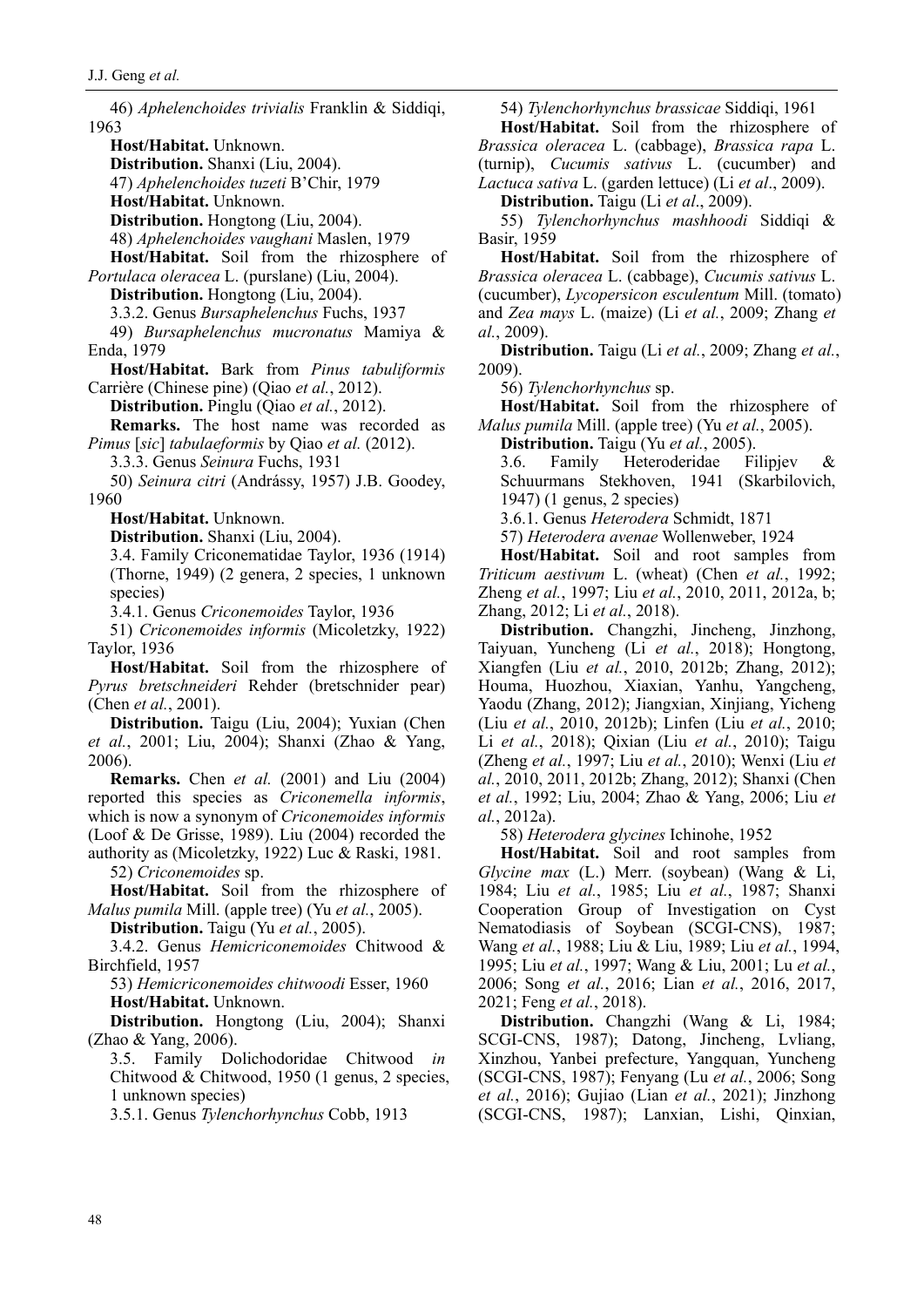Wuxiang, Yuci, Yushe, Zuoquan (Wang & Li, 1984); Linfen (SCGI-CNS, 1987; Lu *et al.*, 2006); Taigu (Wang & Li 1984; Liu *et al.*, 1985; Liu *et al.*, 1987; Feng *et al.*, 2018); Taiyuan (Wang & Li, 1984; SCGI-CNS, 1987; Liu & Liu, 1989; Liu *et al.*, 1994; Lu *et al.*, 2006); Xiangfen (Wang & Liu, 2001); Shanxi (Wang *et al.*, 1988; Liu *et al.*, 1995; Liu *et al.*, 1997; Liu, 2004; Zhao & Yang, 2006; CABI & EPPO, 2011; Lian *et al.*, 2016, 2017; EPPO, 2020).

**Remarks.** Wang & Liu (2001) incorrectly recorded Shanxi province as Shaanxi [*sic*] province in the English title.

3.7. Family Hoplolaimidae Filipjev, 1934 (3 genera, 6 species, 1 unknown species)

3.7.1. Genus *Helicotylenchus* Steiner, 1945

59) *Helicotylenchus crenacauda* Sher, 1966

**Host/Habitat.** Soil from the rhizosphere of *Ulmus pumila* L. (Siberian elm) (Mei *et al.*, 2008; Zhao *et al.*, 2010).

**Distribution.** Linfen (Mei *et al.*, 2008; Zhao *et al.*, 2010).

**Remarks.** Mei *et al.* (2008) and Zhao *et al.* (2010) recorded this species as *Helicotylenchus pteracerus* [*sic*] which is now a synonym of *Helicotylenchus crenacauda* (Baqri & Ahmad 1983).

60) *Helicotylenchus dihystera* [\(Cobb,](http://plpnemweb.ucdavis.edu/nemaplex/General/PioneerAC.htm#N.A.%20Cobb) 1893) [Sher,](http://plpnemweb.ucdavis.edu/nemaplex/General/PioneerSU.htm#S.A.%20Sher) 1961

**Host/Habitat.** Soil and root samples from *Brassica oleracea* L. (cabbage), *Capsicum annuum* L. (bush redpepper), *Lycopersicon esculentum* Mill. (tomato), *Raphanus raphanistrum* subsp. *sativus* (L.) Domin (radish) (Li *et al.*, 2009).

**Distribution.** Taigu (Li *et al.*, 2009).

61) *Helicotylenchus indicus* Siddiqi, 1963

**Host/Habitat.** Soil from the rhizosphere of *Poa pratensis* L. (Kentucky bluegrass) (Xu *et al.*, 2013).

**Distribution.** Lingshi (Xu *et al.*, 2013).

62) *Helicotylenchus microcephalus* Sher, 1966

**Host/Habitat.** Soil from the rhizosphere of *Calathea makoyana* E.Morren (makoy calathea) (Zhou *et al.*, 2005).

**Distribution.** Taiyuan (Zhou *et al.*, 2005).

3.7.2. Genus *Rotylenchus* Filipjev, 1936

63) *Rotylenchus pini* Mamiya, 1968

**Host/Habitat.** Soil from the rhizosphere of *Malus pumila* Mill. (apple tree) (Zhao *et al.*, 1996).

**Distribution.** Xiangfen (Zhao *et al.*, 1996); Shanxi (Liu, 2004; Zhao & Yang, 2006).

**Remarks.** Zhao *et al.* (1996) recorded the species as *Pararotylenchus pini*.

3.7.3. Genus *Scutellonema* Andrássy, 1958

64) *Scutellonema brachyurum* (Steiner, 1938) Andrássy, 1958

**Host/Habitat.** Soil from the rhizosphere of *Malus pumila* Mill. (apple tree) (Zhao *et al.*, 1996).

**Distribution.** Xiangfen (Zhao *et al.*, 1996); Shanxi (Liu, 2004; Zhao & Yang, 2006).

**Remarks.** The species name was recorded as *Scutellonema brachyurus* [*sic*] by Liu (2004) and Zhao *et al*. (1996). *Scutellonema brachyurus* has been applied to this species in some recent literature. According to the ICZN Art. 31.2, the genus name and species name must be in gender agreement. Since the genus *Scutellonema* name ending is gender neuter (ICNZ, Art. 30.1.2), the correct species name is *brachyurum* as used by Andrássy (1958).

65) *Scutellonema* sp.

**Host/Habitat.** Soil from the rhizosphere of *Malus pumila* Mill. (apple tree) (Yu *et al.*, 2005).

**Distribution.** Taigu (Yu *et al.*, 2005).

3.8. Family Meloidogynidae Skarbilovich, 1959

(1 genus, 4 species, 1 unknown species)

3.8.1. Genus *Meloidogyne* Goeldi, 1887

66) *Meloidogyne arenaria* (Neal, 1889) Chitwood, 1949

**Host/Habitat.** Unknown.

**Distribution.** Shanxi (CABI & EPPO, 2003).

67) *Meloidogyne fanzhiensis* Chen, Peng & Zheng, 1990

**Host/Habitat.** Soil and root samples from *Solanum tuberosum* L. (potato) in the open field (Chen *et al.*, 1990; Liu, 2004; Zhao & Yang, 2006).

**Distribution.** Fanshi (Chen *et al.*, 1990); Shanxi (Liu, 2004; Zhao & Yang, 2006).

**Remarks.** This species was described from Shanxi and named for the type locality by Chen *et al.* (1990).

68) *Meloidogyne hapla* Chitwood, 1949

**Host/Habitat.** Unknown.

**Distribution.** Shanxi (CABI & EPPO, 2002; Liu, 2004).

69) *Meloidogyne incognita* (Kofoid & White, 1919) Chitwood, 1949

**Host/Habitat.** Root samples from *Apium graveolens* L. (celery), soil and root samples in *Cucumis sativus* L. (cucumber), *Lycopersicon esculentum* Mill. (tomato) in the greenhouse (Dong *et al.*, 1990; Li *et al.*, 2009; Xu & Zhou, 2011; Gao, 2012; Chai, 2013).

**Distribution.** Datong (Dong *et al.*, 1990); Taigu (Li *et al.*, 2009); Xiaxian (Xu & Zhou, 2011; Gao, 2012); Xiangfen (Chai, 2013); Yuci (Jiang, 2012); Shanxi (Zhao & Yang, 2006).

70) *Meloidogyne* sp.

**Host/Habitat.** Roots of *Apium graveolens* L. (celery), *Brassica rapa* L. (bird rape), *Cucumis melo* L. (muskmelon), *Cucumis sativus* L. (cucumber), *Cucurbita pepo* L. (pumpkin), *Lactuca sativa* L. (garden lettuce), *Lycopersicon esculentum* Mill. (tomato), *Pisum sativum* L. (garden pea) in the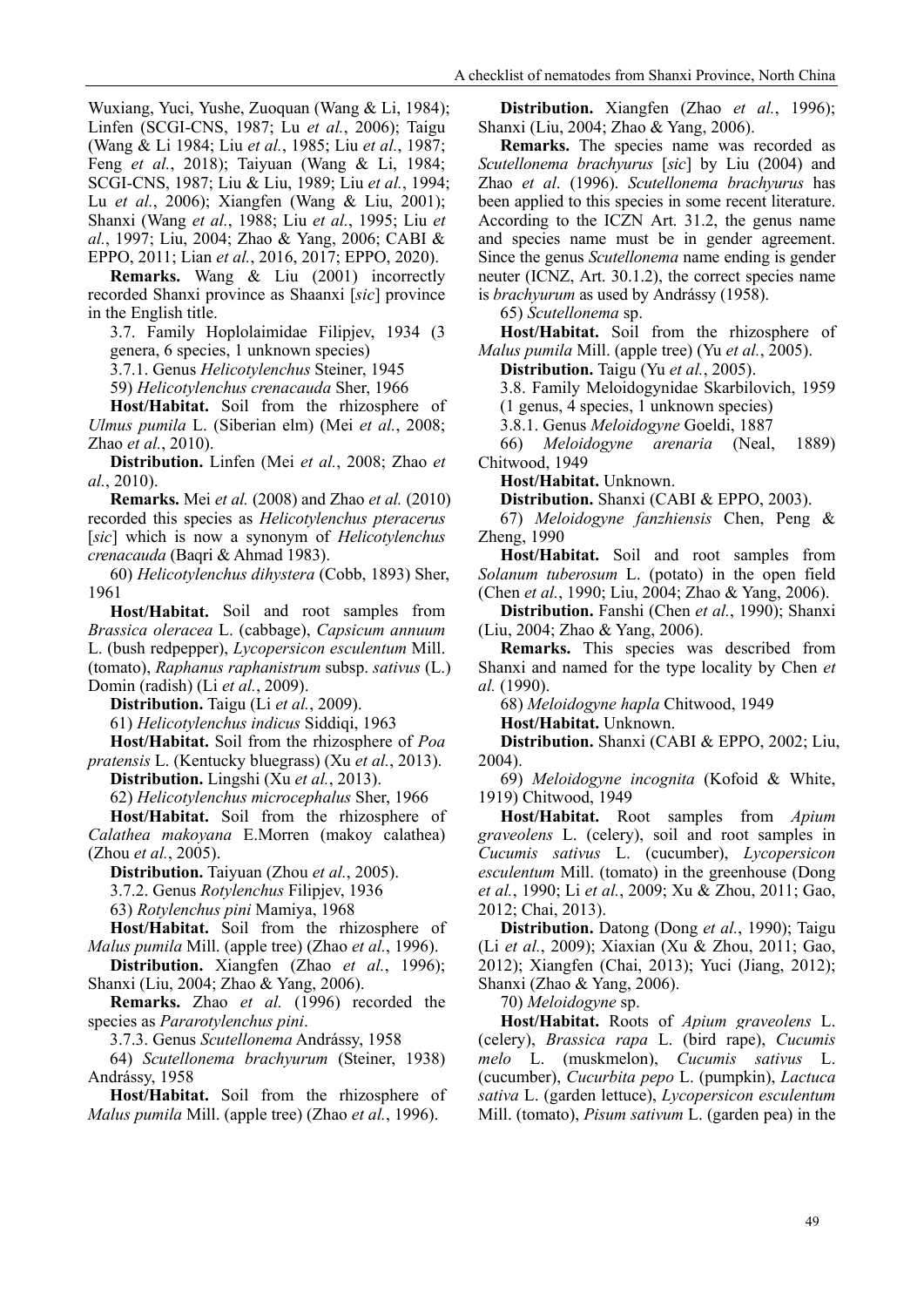J.J. Geng *et al.*

greenhouse (Qin, 2006; He & Lv, 2008; Li, 2011; Wang, 2015; Zhang, 2015).

**Distribution.** Qixian (Li, 2011); Qingxu, Xinjiang, Yuci (Wang, 2015); Taiyuan (He & Lv, 2008; Zhang, 2015); Yuncheng (Qin, 2006; He & Lv, 2008).

3.9. Family Pratylenchidae Thorne, 1949 (2 genera, 5 species, 1 unknown species) 3.9.1. Genus *Pratylenchoides* Winslow, 1958 71) *Pratylenchoides leiocauda* Sher, 1970

**Host/Habitat.** Unknown.

**Distribution.** Shanxi (Liu, 2004).

3.9.2. Genus *Pratylenchus* Filipjev, 1936

72) *Pratylenchus hexincisus* Taylor & Jenkins, 1957

**Host/Habitat.** Unknown.

**Distribution.** Shanxi (Liu, 2004).

73) *Pratylenchus neglectus* (Rensch, 1924) Filipjev & Schuurmans Stekhoven, 1941

**Host/Habitat.** Soil and root samples from *Apium graveolens* L. (celery), *Brassica oleracea* L. (cabbage), *Cucumis sativus* L. (cucumber), *Cucurbita pepo* L. (pumpkin), *Lactuca sativa* L. (garden lettuce), *Lycopersicon esculentum* Mill. (tomato), *Solanum melongena* L. (eggplant), *Triticum aestivum* L. (wheat) (Li *et al.*, 2009; Qin *et al.*, 2020).

**Distribution.** Jishan (Qin *et al.*, 2020); Taigu (Li *et al.*, 2009).

**Remarks.** Li *et al.* (2009) recorded this species as *Pratylenchus neglectrs* [*sic*].

74) *Pratylenchus scribneri* Steiner in Sherbakoff & Stanley, 1943

**Host/Habitat.** Soil and root samples from *Brassica oleracea* L. (cabbage), *Capsicum annuum* L. (pepper), *Lycopersicon esculentum* Mill. (tomato), *Raphanus raphanistrum* subsp. *sativus* (L.) Domin (radish), *Zea mays* L. (maize) (Gao *et al.*, 1992; Li *et al.*, 2009).

**Distribution.** Linfen, Taiyuan, Yuncheng (Gao *et al.*, 1992); Taigu (Li *et al.*, 2009); Shanxi (Zhao & Yang, 2006).

75) *Pratylenchus wescolagricus* Corbett, 1984

**Host/Habitat.** *Prunus persica* (L.) Batsch (peach tree) (Liu, 2004).

**Distribution.** Xiangfen (Liu, 2004). 76) *Pratylenchus* sp.

**Host/Habitat.** Soil from the rhizosphere of *Malus pumila* Mill. (apple tree) (Yu *et al.*, 2005).

**Distribution.** Taigu (Yu *et al.*, 2005).

3.10. Family Panagrolaimidae Thorne, 1937 (1 genus, 1 species)

3.10.1. Genus *Turbatrix* Peters, 1927

77) *Turbatrix aceti* (Müller, 1783) Peters, 1927

**Host/Habitat.** Rice vinegar (Shen & Xie, 1981). **Distribution.** Houma (Shen & Xie, 1981).

3.11. Family Rhabditidae Örley, 1880 (2 genera, 2 species) 3.11.1. Genus *Heterorhabditis* Poinar, 1976 78) *Heterorhabditis bacteriophora* Poinar, 1976 **Host/Habitat.** Unknown. **Distribution.** Shanxi (Ma *et al.*, 2010). 3.11.2. Genus *Rhabditis* Dujardin, 1845 79) *Rhabditella axei* (Cobbold, 1884) Chitwood, 1933 **Host/Habitat.** *Homo sapiens* Linnaeus (human) (Yu *et al.*, 2019). **Distribution.** Shanxi (Yu *et al.*, 2019). 3.12. Family Steinernematidae Filipjev, 1934 (1 genus, 4 species) 3.12.1. Genus *Steinernema* Travassos, 1927 80) *Steinernema ceratophorum* Jian, Reid & Hunt, 1997 **Host/Habitat.** Unknown. **Distribution.** Shanxi (Ma *et al.*, 2010). 81) *Steinernema feltiae* (Filipjev, 1934) Wouts, Mráček, Gerdin & Bedding, 1982 **Host/Habitat.** Unknown. **Distribution.** Shanxi (Ma *et al.*, 2010). 82) *Steinernema hebeiense* Chen, Li, Yan, Spiridonov & Moens, 2006 **Host/Habitat.** Unknown. **Distribution.** Shanxi (Ma *et al.*, 2010). 83) *Steinernema litorale* Yoshida, 2004 **Host/Habitat.** Unknown. **Distribution.** Shanxi (Ma *et al.*, 2010). 3.13. Family Strongyloididae Chitwood & McIntosh, 1934 (1 genus, 2 species) 3.13.1. Genus *Strongyloides* Grassi, 1879 84) *Strongyloides papillosus* (Wedl, 1856) Ransom, 1911 **Host/Habitat.** Small intestinal mucosa of *Capra hircus* Linnaeus (goat) and *Ovis aries* Linnaeus (sheep); *Oryctolagus cuniculus* Linnaeus (rabbit) (Zhao & Yang, 1989; Zhang *et al*., 1991). **Distribution.** Jinzhong (Zhao & Yang, 1989); Shanxi (Zhang *et al.*, 1991). 85) *Strongyloides stercoralis* (Bavay, 1876) Stiles & Hassall, 1902 **Host/Habitat.** Intestine of *Homo sapiens* Linnaeus (human) (Cui *et al.*, 1989; Li *et al.*, 1993, 1994). **Distribution.** Linyi, Taiyuan (Cui *et al.*, 1989); Shanxi (Li *et al.*, 1993, 1994).

3.14. Family Tylenchidae Örley, 1880 (3 genera, 1 species, 2 unknown species)

3.14.1. Genus *Filenchus* Andrássy, 1954

86) *Filenchus vulgaris* (Brzeski, 1963) Lownsbery & Lownsbery, 1985

**Host/Habitat.** Soil around the roots of *Brassica oleracea* L. (cabbage), *Capsicum annuum* L. (bush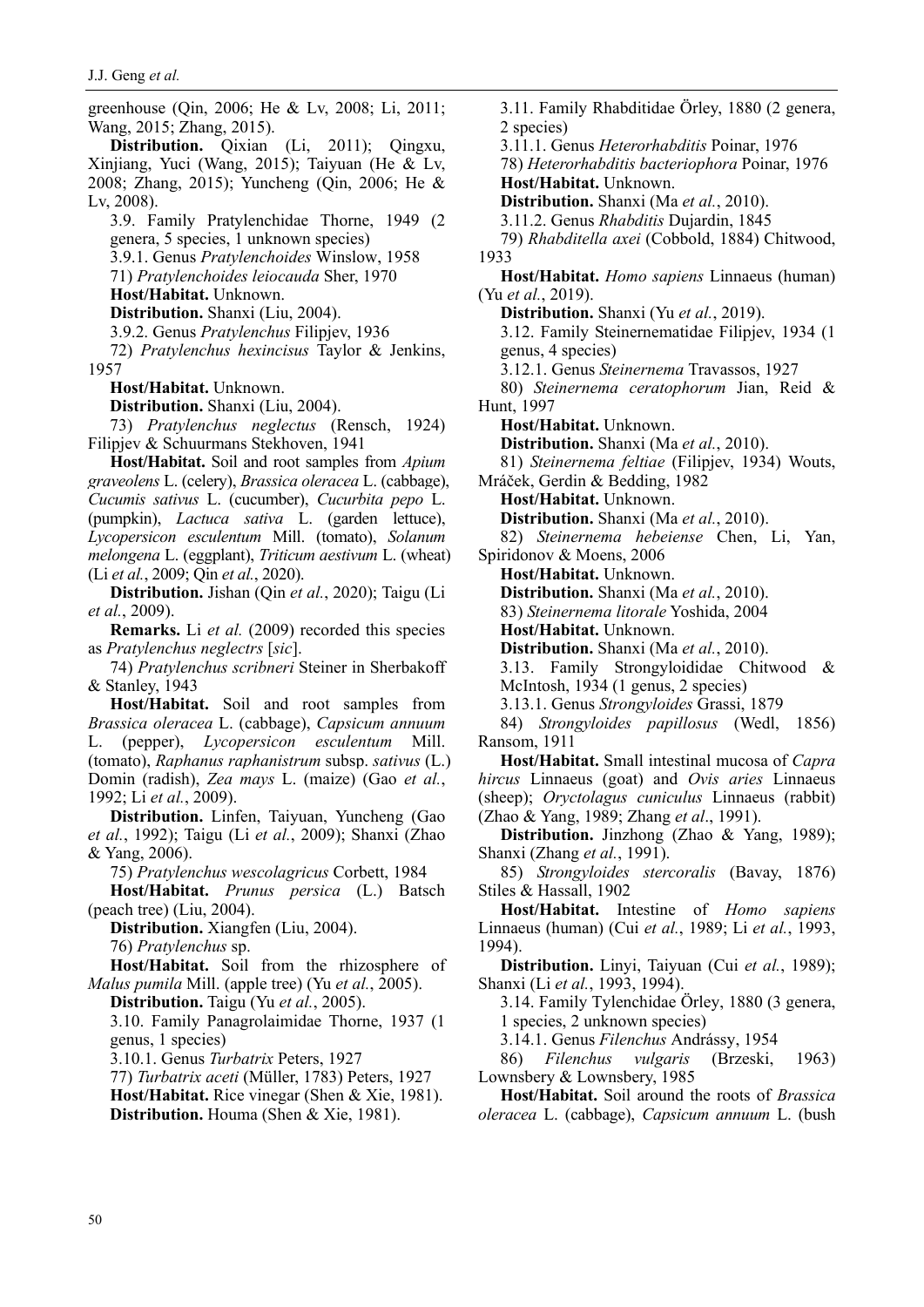redpepper), *Lactuca sativa* L. (garden lettuce), *Luffa cylindrica* (L.) M.Roem (suakwa vegetablesponge), *Lycopersicon esculentum* Mill. (tomato), *Solanum melongena* L. (eggplant) and *Zea mays* L. (maize) (Li *et al.*, 2009; Zhang *et al.*, 2009).

**Distribution.** Taigu (Li *et al.*, 2009; Zhang *et al.*, 2009).

3.14.2. Genus *Miculenchus* Andrássy, 1959

87) *Miculenchus* sp.

**Host/Habitat.** Soil from the rhizosphere of *Capsicum annuum* L. (bush redpepper), *Cucumis sativus* L. (cucumber), *Luffa cylindrica* (L.) M.Roem (suakwa vegetablesponge), *Lycopersicon esculentum* Mill. (tomato), *Solanum melongena* L. (eggplant) and *Zea mays* L. (maize) (Li *et al.*, 2009; Zhang *et al.*, 2009).

**Distribution.** Taigu (Li *et al.*, 2009; Zhang *et al.*, 2009).

3.14.3. Genus *Tylenchus* Bastian, 1865 88) *Tylenchus* sp.

**Host/Habitat.** Soil from the rhizosphere of *Malus pumila* Mill. (apple tree) (Yu *et al.*, 2005).

**Distribution.** Taigu (Yu *et al.*, 2005).

3.15. Family Tylenchulidae Skarbilovich, 1947 (1 genus, 3 species)

3.15.1. Genus *Paratylenchus* Micoletzky, 1922

89) *Paratylenchus minutus* Linford in Linford, Oliveira & Ishii, 1949

**Host/Habitat.** *Paeonia* × *suffruticosa* Andrews (subshrubby peony) (Zhao & Yang, 2006).

**Distribution.** Shanxi (Zhao & Yang, 2006). 90) *Paratylenchus projectus* Jenkins, 1956 **Host/Habitat.** Unknown.

**Distribution.** Yuxian (Liu, 2004); Shanxi (Zhao & Yang, 2006).

91) *Paratylenchus prunii* Sharma, Sharma & Khan, 1986

**Host/Habitat.** Soil from the rhizosphere of *Populus simonii* Carrière (poplar) (Chen *et al*., 2002).

**Distribution.** Hongtong (Chen *et al.*, 2002).

#### **4. Order Spirurida Railliet, 1914**

11 families, 19 genera, 27 species and 1 unknown species

4.1. Family Acuariidae Railliet, Henry & Sisoff, 1912 (1 genus, 2 species)

4.1.1. Genus *Acuaria* Bremser, 1811

92) *Acuaria hamulosa* (Diesing, 1851)

**Host/Habitat.** Cuticula gastrica of *Gallus domesticus* Linnaeus (chicken) (Kong & Zheng, 1993; Pan *et al.*, 2004).

**Distribution.** Yuncheng (Kong & Zheng, 1993); Shanxi (Pan *et al.*, 2004).

93) *Acuaria spiralis* Molin, 1858

**Host/Habitat.** Ventriculus glandularis of *Gallus domesticus* Linnaeus (chicken) (Pan *et al.*, 2004).

**Distribution.** Shanxi (Pan *et al.*, 2004).

4.2. Family Ascaridiidae Travassos, 1919 (4 genera, 6 species)

4.2.1. Genus *Ascaridia* Dujardin, 1845

94) *Ascaridia galli* (Schrank, 1788)

**Host/Habitat.** Small intestine of *Gallus domesticus* Linnaeus (chicken) (Zhang *et al.*, 1991; Pan *et al.*, 2004; Lang *et al.*, 2005).

**Distribution.** Shanxi (Zhang *et al.*, 1991; Pan *et al.*, 2004; Lang *et al.*, 2005).

4.2.2. Genus *Ascaris* Linnaeus, 1758

95) *Ascaris lumbricoides* Linnaeus, 1758

**Host/Habitat.** Intestine of *Homo sapiens* Linnaeus (human) (Ye *et al.*, 1960; Zhou & Wu, 1960; Zhao *et al.*, 1984; Cui *et al.*, 1989; Li *et al.*, 1990, 1993, 1994; Feng *et al.*, 1991a, b; Lian *et al.*, 1991; Qi *et al.*, 1991; Wu & Li, 1991; Jin *et al.*, 1993; Yan & Li, 1994; Xi & Yang, 1995; Zhao *et al.*, 2004; Li *et al.*, 2006; Liu *et al.*, 2007; Zhang *et al.*, 2013, 2019; Jing, 2015).

**Distribution.** Datong (Ye *et al.*, 1960; Zhou & Wu, 1960; Liu *et al.*, 2007); Lishi, Qinshui (Liu *et al.*, 2007); Jinzhong (Jin *et al.*, 1993); Linyi (Cui *et al.*, 1989; Li *et al.*, 2006; Liu *et al.*, 2007); Pianguan, Wanrong, Yanggao (Zhang *et al.*, 2013); Pingyao, Xiyang, Zuoquan (Feng *et al.*, 1991b); Puxian (Feng *et al.*, 1991a); Qinxian (Yan & Li, 1994); Ruicheng (Wu & Li, 1991); South-Shanxi (Zhao *et al.*, 2004); Taiyuan (Zhao *et al.*, 1984; Cui *et al.*, 1989); Xiangyuan (Lian *et al.*, 1991); Xinzhou (Qi *et al.*, 1991); Yangquan (Liu *et al.*, 2007; Jing, 2015); Yuci (Li *et al.*, 1990; Feng *et al.*, 1991b); Yuncheng (Xi & Yang, 1995); Shanxi (Li *et al.*, 1993, 1994; Zhang *et al.*, 2019).

96) *Ascaris ovis* Rudolphi, 1819

**Host/Habitat.** Digestive tract of *Ovis aries* Linnaeus (sheep) (Lang *et al.*, 2005; Wang *et al.*, 2010).

**Distribution.** Shanxi (Lang *et al.*, 2005; Wang *et al.*, 2010).

97) *Ascaris suum* Goeze, 1782

**Host/Habitat.** Small intestine of *Sus scrofa domesticus* Linnaeus (pig) (Shanxi Institute of Animal Husbandry and Veterinary Science (SIAHVS), 1977; Zhang *et al.*, 1991; Lang *et al.*, 2005; Dong *et al.*, 2018).

**Distribution.** Datong, Gaoping, Jiaocheng, Linfen, Lingqiu, Qingxu, Taigu, Taiyuan, Tianzhen, Xiangfen, Yanggao, Yangquan, Yongji, Yuanping, Yuncheng (SIAHVS, 1977); Yuci (Dong *et al.*, 2018); Shanxi (Zhang *et al.*, 1991; Lang *et al.*, 2005).

**Remarks.** SIAHVS (1977) incorrectly recorded this species as *Ascari* [*sic*] *suum*.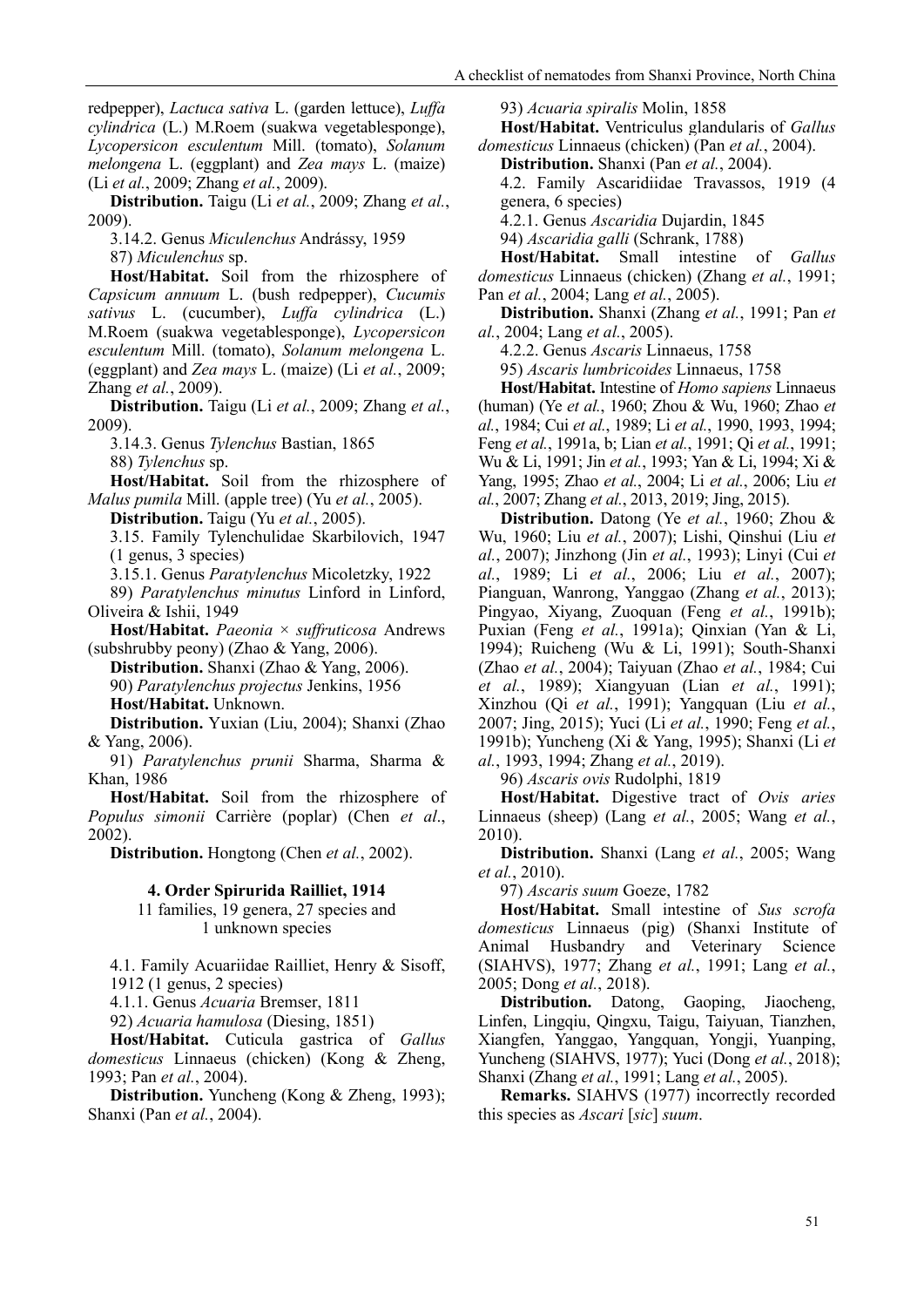4.2.3. Genus *Parascaris* Yorke & Maplestone, 1926

98) *Parascaris equorum* (Goeze, 1782)

**Host/Habitat.** *Equus caballus* Linnaeus (horse) (Zhang *et al.*, 1991).

**Distribution.** Shanxi (Zhang *et al.*, 1991).

**Remarks.** Zhang *et al.* (1991) incorrectly

recorded this species as *Porascaris* [*sic*] *equorum*. 4.2.4. Genus *Toxocara* Stiles, 1905

99) *Toxocara canis* (Werner, 1782) Stiles, 1905

**Host/Habitat.** Small intestine of *Canis lupus familiaris* Linnaeus (dog) (Xing *et al.*, 1991).

**Distribution.** Fenyang, Jiaokou, Liulin, Qixian, Shouyang, Taigu, Taiyuan, Wuxiang, Xiaoyi, Xinzhou (Xing *et al.*, 1991).

4.3. Family Filariidae (Cobbold, 1864) Claus, 1885 (1 genus, 2 species)

4.3.1. Genus *Setaria* Viborg, 1795

100) *Setaria equina* (Abildgaard, 1789)

**Host/Habitat.** *Equus asinus* Linnaeus (donkey), *Equus caballus* Linnaeus (horse), *Equus mulus* Linnaeus (mule) (Zhang *et al.*, 1991).

**Distribution.** Shanxi (Zhang *et al.*, 1991).

101) *Setaria labiatopapillosa* (Alessandrini, 1838)

**Host/Habitat.** Abdominal cavity of *Capra hircus* Linnaeus (goat) and *Ovis aries* Linnaeus (sheep) (Zhao & Yang, 1989; Yin *et al*., 1996).

**Distribution.** Southeast Shanxi (Zhao & Yang, 1989; Yin *et al.*, 1996).

4.4. Family Gongylonematidae Sobolev, 1949 (1 genus, 2 species)

4.4.1. Genus *Gongylonema* Molin, 1857

102) *Gongylonema ingluvicola* Ransom, 1904

**Host/Habitat.** Ingluvies mucosa of *Gallus domesticus* Linnaeus (chicken) (Pan *et al.*, 2004; Lang *et al.*, 2005).

**Distribution.** Shanxi (Pan *et al.*, 2004; Lang *et al.*, 2005).

103) *Gongylonema pulchrum* Molin, 1857

**Host/Habitat.** *Bos taurus* Linnaeus (cattle), *Capra hircus* Linnaeus (goat), *Ovis aries* Linnaeus (sheep), *Sus scrofa domesticus* Linnaeus (pig), oespohageal epithelium of *Homo sapiens* Linnaeus (human) (Guo & Huang, 1975; Yangcheng County People's Hospital, 1975; SIAHVS, 1977; Huang *et al.*, 1982, 1983; Guo & Liu, 1987; Lu & Zhang, 1989; Zhao & Yang, 1989; Du & Li, 1991; Zhang *et al.*, 1991; Chang, 1994; Liu & Wang, 1994; Yin *et al.*, 1996; Bao *et al.*, 1997; Lang *et al.*, 2005; Zhang & Hao, 2009).

**Distribution.** Dingxiang (Liu & Wang, 1994); Gaoping (Guo & Liu, 1987); Jiexiu (Lu & Zhang, 1989); Jinzhong, Linfen, Lvliang, Southeast Shanxi, Xinzhou, Yanbei prefecture, Yuncheng (Yin *et al.*, 1996); Licheng (Guo & Huang, 1975); Lingqiu, Tianzhen (SIAHVS, 1977); Taigu (SIAHVS, 1977; Chang, 1994); Taiyuan (Zhang & Hao, 2009); Wanrong (Huang *et al.*, 1982, 1983); Wenxi, Xiaxian (Bao *et al.*, 1997); Xiyang (Du & Li, 1991); Yangcheng (Yangcheng County People's Hospital, 1975); Shanxi (Zhao & Yang, 1989; Zhang *et al.*, 1991; Lang *et al.*, 2005).

**Remarks.** Guo & Huang (1975) incorrectly recorded this species as *Gongylonema pulchran* [*sic*].

4.5. Family Habronematidae Chitwood & Wehr, 1932 (1 genus, 1 species)

4.5.1. Genus *Parabronema* Baylis, 1921

104) *Parabronema skrjabini* Raskowska, 1924

**Host/Habitat.** Abomasum of *Capra hircus* Linnaeus (goat) and *Ovis aries* Linnaeus (sheep) (Zhao & Yang, 1989; Yin *et al.*, 1996).

**Distribution.** Linfen, Yanbei prefecture (Zhao & Yang, 1989; Yin *et al.*, 1996).

4.6. Family Heterakidae Railliet & Henry, 1912 (1 genus, 3 species)

4.6.1. Genus *Heterakis* Dujardin, 1845

105) *Heterakis gallinarum* (Schrank, 1788) Madsen, 1949

**Host/Habitat.** Rectum, small intestine and cecum of *Crossoptilon mantchuricum* Swinhoe (brown eared pheasant); Cecum of *Gallus domesticus* Linnaeus (chicken) and *Phasianus colchicus* Linnaeus (ring-necked pheasant) (Wen *et al.*, 1990; Zhang *et al.*, 1991; Zhang *et al.*, 2000; Pan *et al.*, 2004; Lang *et al.*, 2005; Shi *et al.*, 2010).

**Distribution.** Jiaocheng (Wen *et al.*, 1990; Zhang *et al.*, 2000); Yuci (Shi *et al.*, 2010); Shanxi (Zhang *et al.*, 1991; Pan *et al.*, 2004; Lang *et al.*, 2005).

**Remarks.** Pan *et al.* (2004) and Zhang *et al.* (1991) incorrectly recorded this species as *Heterakis gallinae* [*sic*].

106) *Heterakis isolonche* von Linstow, 1906

**Host/Habitat.** Cecum of *Chrysolophus pictus*  Linnaeus (golden pheasant) and *Crossoptilon mantchuricum* Swinhoe (brown eared pheasant) (Xing, 1991; Shi *et al.*, 2010).

**Distribution.** Ningwu (Xing, 1991); Shanxi (Shi *et al.*, 2010).

**Remarks.** Xing (1991) recorded this species as *Ganguleterakis isolonche*, which is now a synonym of *Heterakis isolonche* (Inglis, 1967).

107) *Heterakis pedioecetes* Mawson, 1956

**Host/Habitat.** Cecum of *Crossoptilon mantchuricum* Swinhoe (brown eared pheasant) (Shi *et al.*, 2010).

**Distribution.** Shanxi (Shi *et al.*, 2010).

4.7. Family Onchocercidae Leiper, 1911 (1 genus, 1 species)

4.7.1. Genus *Dirofilaria* Railliet & Henry, 1911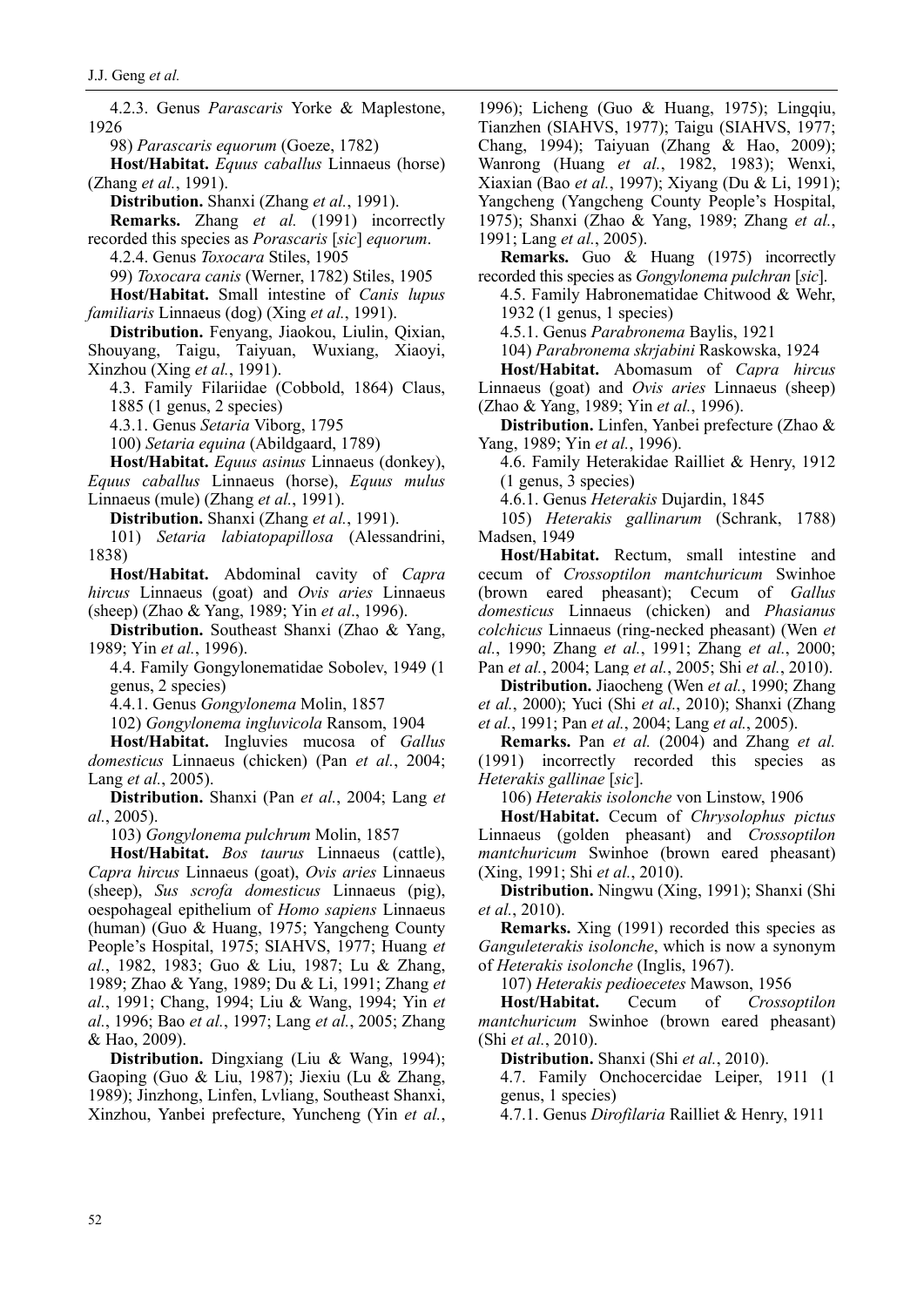108) *Dirofilaria immitis* (Leidy, 1856) Railliet & Henry, 1911

**Host/Habitat.** *Canis lupus familiaris* Linnaeus (dog) (Faust, 1937).

**Distribution.** Fenyang (Faust, 1937).

4.8. Family Oxyuridae Cobbold, 1864 (3 genera, 3 species)

4.8.1. Genus *Enterobius* Leach, 1853

109) *Enterobius vermicularis* (Linnaeus, 1758) Leach, 1853

**Host/Habitat.** Intestine of *Homo sapiens* Linnaeus (human) (Wang *et al.*, 1958; Ye *et al.*, 1960; Zhou & Wu, 1960; Zhao *et al.*, 1984; Cui *et al.*, 1989; Li *et al.*, 1990, 1993, 1994; Feng *et al.*, 1991a, b; Lian *et al.*, 1991; Qi *et al.*, 1991; Wu & Li, 1991; Jin *et al.*, 1993; Liang *et al.*, 1994; Yan & Li, 1994; Xi & Yang, 1995; Zhao *et al.*, 2004; Li *et al.*, 2006; Liu *et al.*, 2007; Li *et al.*, 2010; Zhang *et al.*, 2013, 2019; Jing, 2015).

**Distribution.** Datong (Ye *et al.*, 1960; Zhou & Wu, 1960; Liu *et al.*, 2007); Lishi, Qinshui, (Liu *et al.*, 2007); Hejin, Lingshi, Shouyang, Shuozhou, Yingxian (Li *et al.*, 2010); Jinzhong (Jin *et al.*, 1993); Linyi (Cui *et al.*, 1989; Li *et al.*, 2006; Liu *et al.*, 2007); Pingyao, Xiyang, Zuoquan (Feng *et al.*, 1991b); Puxian (Feng *et al.*, 1991a); Qinxian (Yan & Li, 1994); Ruicheng (Wu & Li, 1991); South-Shanxi (Zhao *et al.*, 2004); Taiyuan (Wang *et al.*, 1958; Zhao *et al.*, 1984; Cui *et al.*, 1989); Wanrong (Zhang *et al.*, 2013); Wuxiang (Liang *et al.*, 1994); Xiangyuan (Lian *et al.*, 1991); Xinzhou (Qi *et al.*, 1991); Yangquan (Liu *et al.*, 2007; Jing, 2015); Yuci (Li *et al.*, 1990; Feng *et al.*, 1991b); Yuncheng (Xi & Yang, 1995); Shanxi (Li *et al.*, 1993, 1994; Zhang *et al.*, 2019).

4.8.2. Genus *Oxyuris* Rudolphi, 1803

110) *Oxyuris equi* (Schrank, 1788) Rudolphi, 1803

**Host/Habitat.** *Equus asinus* Linnaeus (donkey), *Equus caballus* Linnaeus (horse), *Equus mulus*  Linnaeus (mule) (Zhang *et al.*, 1991).

**Distribution.** Shanxi (Zhang *et al.*, 1991).

4.8.3. Genus *Skrjabinema* Verestchagin, 1926

111) *Skrjabinema ovis* (Skrjabin, 1915) Verestchagin, 1926

**Host/Habitat.** Large intestine and cecum of *Capra hircus* Linnaeus (goat) and *Ovis aries*  Linnaeus (sheep) (Zhao & Yang, 1989; Zhang *et al.*, 1991; Yin *et al.*, 1996).

**Distribution.** Jinzhong (Yin *et al.*, 1996); Lvliang, Xinzhou, Yanbei prefecture, Yuncheng (Zhao & Yang, 1989; Yin *et al.*, 1996); Shanxi (Zhang *et al.*, 1991).

**Remarks.** Zhang *et al.* (1991) incorrectly recorded this species as *Skrjabiaema* [*sic*] *ovis*.

4.9. Family Spiruridae Örley, 1885 (2 genera, 3 species) 4.9.1. Genus *Draschia* Chitwood & Wehr, 1934 112) *Draschia megastoma* (Rudolphi, 1819) **Host/Habitat.** *Equus asinus* Linnaeus (donkey), *Equus caballus* Linnaeus (horse), *Equus mulus*  Linnaeus (mule) (Zhang *et al.*, 1991). **Distribution.** Shanxi (Zhang *et al.*, 1991). **Remarks.** Zhang *et al.* (1991) incorrectly recorded this species as *Drascheia* [*sic*] *megastoma*. 4.9.2. Genus *Habronema* Diesing, 1861 113) *Habronema microstoma* (Schneider, 1866) **Host/Habitat.** *Equus asinus* Linnaeus (donkey), *Equus caballus* Linnaeus (horse), *Equus mulus*  Linnaeus (mule) (Zhang *et al.*, 1991). **Distribution.** Shanxi (Zhang *et al.*, 1991). 114) *Habronema muscae* (Carter, 1861) Diesing, 1861 **Host/Habitat.** *Equus asinus* Linnaeus (donkey), *Equus caballus* Linnaeus (horse), *Equus mulus*  Linnaeus (mule) (Zhang *et al.*, 1991). **Distribution.** Shanxi (Zhang *et al.*, 1991).

4.10. Family Tetrameridae Travassos, 1914 (1

genus, 1 species, 1 unknown species)

4.10.1. Genus *Tetrameres* Creplin, 1846 115) *Tetrameres americana* Cram, 1927

**Host/Habitat.** Ventriculus glandularis of *Gallus* 

*domesticus* Linnaeus (chicken) (Pan *et al.*, 2004). **Distribution.** Shanxi (Pan *et al.*, 2004).

116) *Tetrameres* sp.

**Host/Habitat.** *Gallus domesticus* Linnaeus (chicken) (Lang *et al.*, 2005).

**Distribution.** Shanxi (Lang *et al.*, 2005). 4.11. Family Thelaziidae Skrjabin, 1915 (3 genera, 3 species)

4.11.1. Genus *Ascarops* van Beneden, 1873

117) *Ascarops strongylina* (Rudolphi, 1819) Alicata & McIntosh, 1933

**Host/Habitat.** *Sus scrofa domesticus* Linnaeus (pig) (SIAHVS, 1977; Zhang *et al.*, 1991).

**Distribution.** Datong, Gaoping, Lingqiu, Taigu, Xiangfen, Yanggao, Yuanping (SIAHVS, 1977); Shanxi (Zhang *et al.*, 1991).

4.11.2. Genus *Physocephalus* Diesing, 1861

118) *Physocephalus sexalatus* (Molin, 1860)

**Host/Habitat.** *Sus scrofa domesticus* Linnaeus (pig) (SIAHVS, 1977; Zhang *et al.*, 1991).

**Distribution.** Gaoping, Linfen, Xiangfen, Yanggao (SIAHVS, 1977); Shanxi (Zhang *et al.*, 1991).

4.11.3. Genus *Thelazia* Bosc, 1819

119) *Thelazia callipaeda* Railliet & Henry, 1910

**Host/Habitat.** Eyes of *Canis lupus familiaris* Linnaeus (dog) and *Homo sapiens* Linnaeus (human) (Wang *et al.*, 1989; Wei *et al.*, 2009; Li, 2012).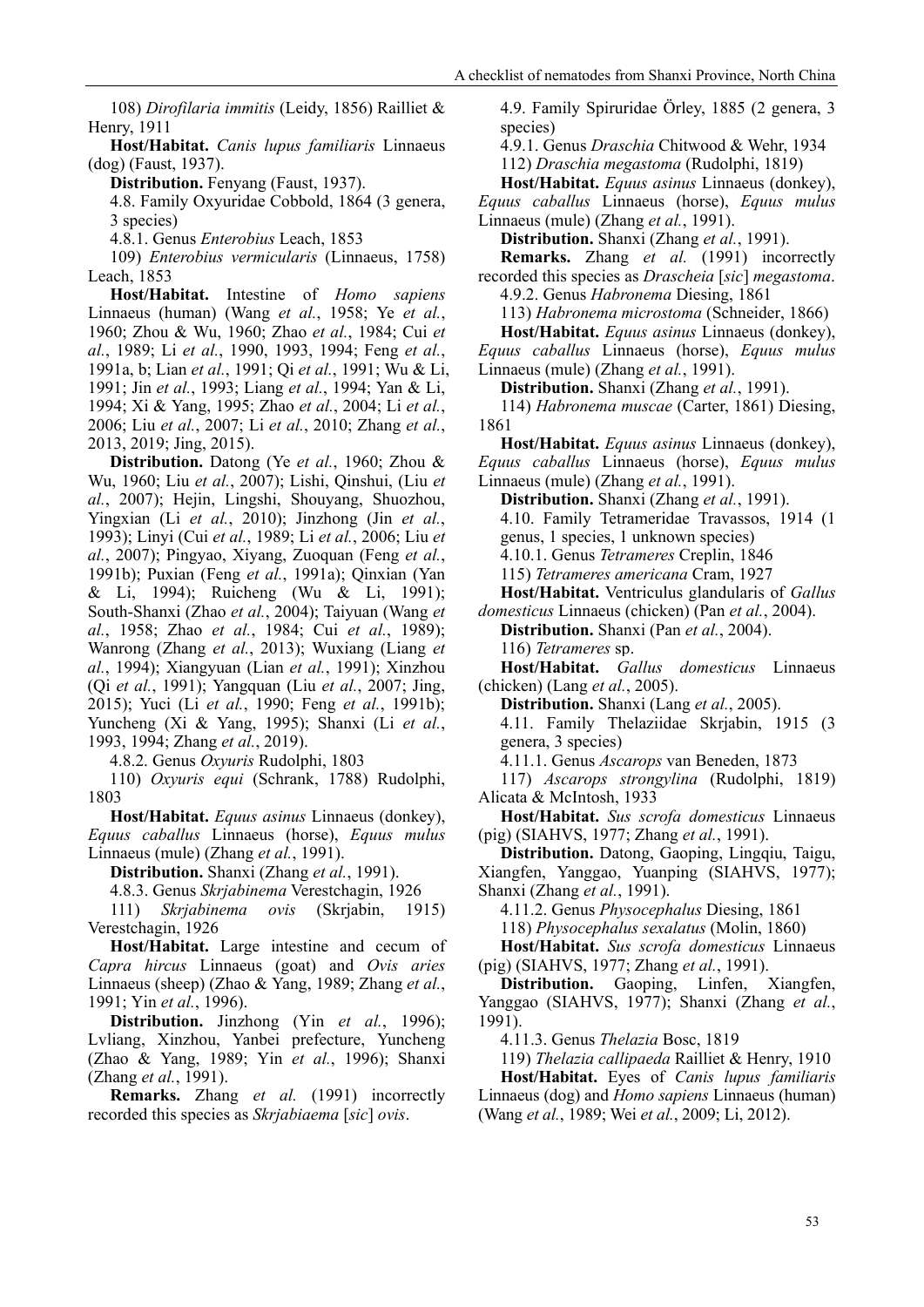**Distribution.** Changzhi (Li, 2012); Datong (Wei *et al.*, 2009); Yuci (Wang *et al.*, 1989).

# **5. Order Strongylida Molin, 1861**

8 families, 26 genera, 57 species and 11 unknown species

5.1. Family Ancylostomatidae (Looss, 1905) Lane, 1917 (2 genera, 4 species, 1 unknown species)

5.1.1. Genus *Ancylostoma* (Dubini, 1843) Creplin, 1845

120) *Ancylostoma caninum* (Ercolani, 1859) Hall, 1913

**Host/Habitat.** Large and small intestine of *Canis lupus familiaris* Linnaeus (dog) (Xing *et al.*, 1991).

**Distribution.** Fenyang, Jiaokou, Liulin, Pingyao, Qixian, Shouyang, Taigu, Wuxiang, Xiaoyi, Xinzhou (Xing *et al.*, 1991).

121) *Ancylostoma duodenale* (Dubini, 1843) Creplin, 1845

**Host/Habitat.** Intestine of *Homo sapiens* Linnaeus (human) (Li *et al.*, 1993, 1994; Zhang *et al.*, 2019).

**Distribution.** Shanxi (Li *et al.*, 1993, 1994; Zhang *et al.*, 2019).

122) *Ancylostoma* sp.

**Host/Habitat.** *Homo sapiens* Linnaeus (human) (Ye *et al.*, 1960; Zhou & Wu, 1960; Zhao *et al.*, 1984; Qiao & Lu, 1988; Cui *et al.*, 1989; Feng *et al.*, 1991b; Wu & Li, 1991; Xi & Yang, 1995; Jing, 2015).

**Distribution.** Datong (Ye *et al.*, 1960; Zhou & Wu, 1960); Linyi (Cui *et al.*, 1989); Ruicheng (Wu & Li, 1991); Taiyuan (Zhao *et al.*, 1984; Cui *et al.*, 1989); Yangquan (Jing, 2015); Yongji (Qiao & Lu, 1988); Yuci (Feng *et al.*, 1991b); Yuncheng (Xi & Yang, 1995).

5.1.2. Genus *Bunostomum* Railliet, 1902

123) *Bunostomum phlebotomum* (Railliet, 1900)

**Host/Habitat.** *Bos taurus* Linnaeus (cattle) (Zhang *et al.*, 1991; Lang *et al.*, 2005).

**Distribution.** Shanxi (Zhang *et al.*, 1991; Lang *et al.*, 2005).

**Remarks.** The species was recorded as *Bunostoma* [*sic*] *phlebotomum* by Zhang *et al*. (1991).

124) *Bunostomum trigonocephalum* (Rudolphi, 1808)

**Host/Habitat.** Intestine and small intestine of *Capra hircus* Linnaeus (goat) and *Ovis aries*  Linnaeus (sheep) (Zhao & Yang, 1989; Zhang *et al.*, 1991; Yin *et al.*, 1996; Wang *et al.*, 2004; Lang *et al.*, 2005; Ding *et al.*, 2010; Wang *et al.*, 2010, 2011; Zhu *et al.*, 2010; Luo *et al.*, 2020).

<span id="page-11-1"></span><span id="page-11-0"></span>**Distribution.** Jinzhong, Linfen, Lvliang,

Southeast Shanxi<sup>[1](#page-11-0)</sup>, Xinzhou, Yanbei prefecture<sup>[2](#page-11-1)</sup>, Yuncheng (Yin *et al.*, 1996); Qinyuan (Wang *et al.*, 2004); Yuci (Luo *et al.*, 2020); Shanxi (Zhao & Yang, 1989; Zhang *et al.*, 1991; Lang *et al.*, 2005; Ding *et al.*, 2010; Wang *et al.*, 2010, 2011; Zhu *et al.*, 2010).

**Remarks.** The genus name was recorded as *Bunostoma* [*sic*] by Zhang *et al.* (1991).

5.2. Family Chabertiidae Lichtenfels, 1980 (2 genera, 10 species, 2 unknown species)

5.2.1. Genus *Chabertia* Railliet & Henry, 1909

125) *Chabertia erschowi* Hsiung & Kung, 1955

**Host/Habitat.** Large intestine of *Capra hircus*  Linnaeus (goat) and *Ovis aries* Linnaeus (sheep) (Zhao & Yang, 1989; Zhang *et al.*, 1991; Yin *et al.*, 1996).

**Distribution.** Jinzhong, Lvliang, Southeast Shanxi, Xinzhou, Yanbei prefecture, Yuncheng (Zhao & Yang 1989; Yin *et al.*, 1996); Shanxi (Zhang *et al.*, 1991; Zhang & K'ung, 2014).

**Remarks.** Zhang *et al.* (1991) recorded this species as *Chabertia erschovi* [*sic*], Zhang & K'ung (2014) and Zhao & Yang (1989) incorrectly recorded the publishing year as 1956.

126) *Chabertia ovina* (Fabricius, 1788) Railliet & Henry, 1909

**Host/Habitat.** Intestine and large intestine of *Capra hircus* Linnaeus (goat) and *Ovis aries* Linnaeus (sheep) (Zhao & Yang, 1989; Zhang *et al.*, 1991; Yin *et al.*, 1996; Lang *et al.*, 2005; Luo *et al.*, 2020).

**Distribution.** Linfen, Xinzhou, Yanbei prefecture, Yuncheng (Zhao & Yang, 1989; Yin *et al.*, 1996); Southeast Shanxi (Yin *et al.*, 1996); Yuci (Luo *et al.*, 2020); Shanxi (Zhang *et al.*, 1991; Lang *et al.*, 2005; Zhang & K'ung, 2014).

127) *Chabertia* sp.

**Host/Habitat.** *Bos taurus* Linnaeus (cattle) (Lang *et al.*, 2005).

**Distribution.** Shanxi (Lang *et al.*, 2005).

5.2.2. Genus *Oesophagostomum* Molin, 1861

128) *Oesophagostomum asperum* Railliet & Henry, 1913

**Host/Habitat.** Large intestine of *Capra hircus*  Linnaeus (goat) and *Ovis aries* Linnaeus (sheep) (Zhao & Yang, 1989; Zhang *et al.*, 1991; Yin *et al.*, 1996).

**Distribution.** Jinzhong, Linfen, Lvliang, Southeast Shanxi, Xinzhou, Yanbei prefecture, Yuncheng (Yin *et al.*, 1996); Shanxi (Zhao & Yang, 1989; Zhang *et al.*, 1991; Zhang & K'ung, 2014).

**Remarks.** Zhao & Yang (1989) recorded this species as *Oesophagostomum aspernm* [*sic*].

 $^{\rm 1}$  Including Changzhi City and Shuozhou City. 2 Including Datong City and Shuozhou City.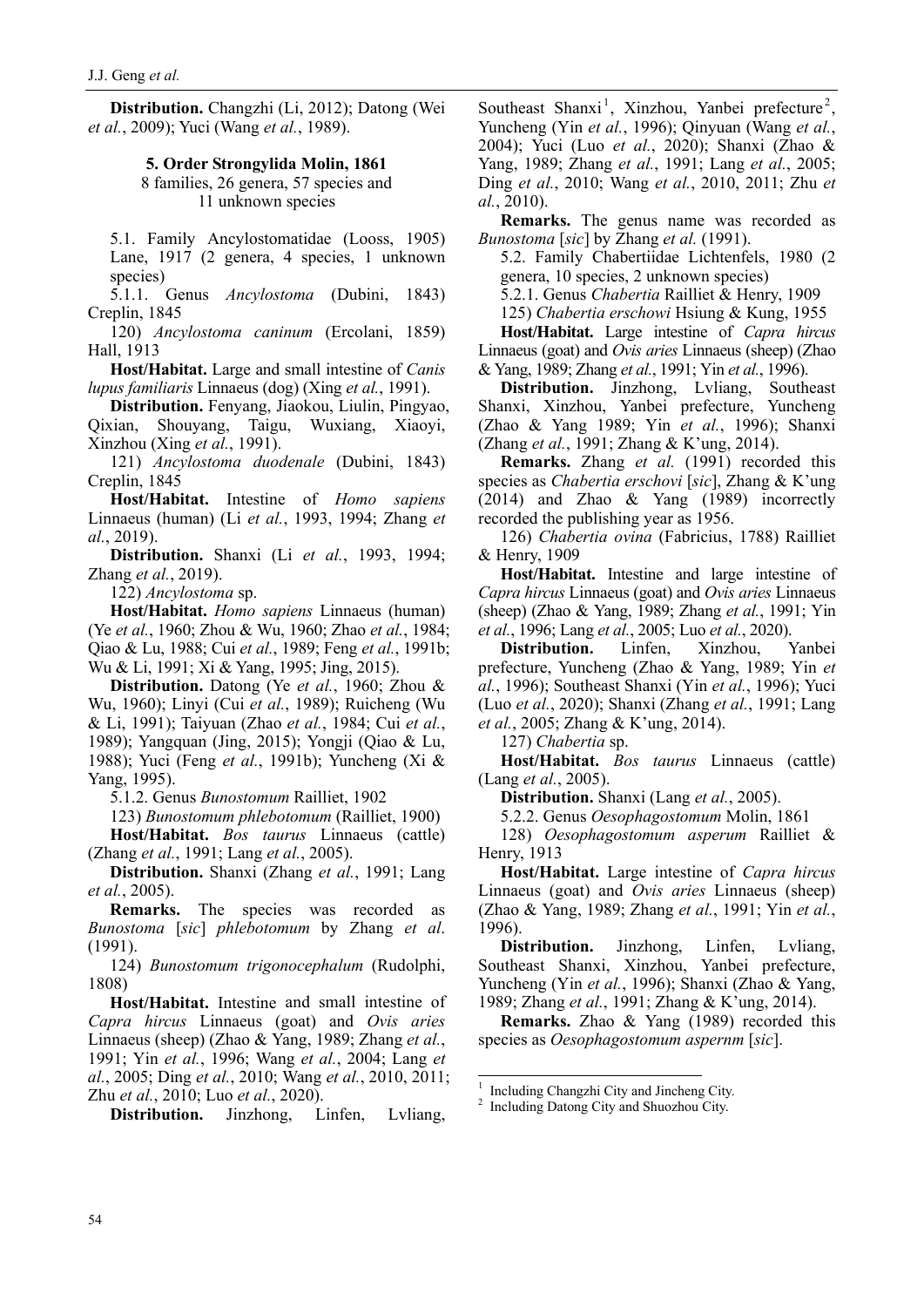129) *Oesophagostomum brevicaudum* Schwartz & Alicata, 1930

**Host/Habitat.** *Sus scrofa domestica* Linnaeus (pig) (Zhang & K'ung, 2014).

**Distribution.** Shanxi (Zhang & K'ung, 2014).

130) *Oesophagostomum columbianum* (Curtice, 1890) Stossich, 1899

**Host/Habitat.** Large intestine of *Capra hircus*  Linnaeus (goat) and *Ovis aries* Linnaeus (sheep) (Zhao & Yang, 1989; Zhang *et al.*, 1991; Yin *et al.*, 1996; Luo *et al.*, 2020).

**Distribution.** Jinzhong, Linfen, Lvliang, Southeast Shanxi, Xinzhou, Yanbei prefecture, Yuncheng (Yin *et al.*, 1996); Yuci (Luo *et al.*, 2020); Shanxi (Zhao & Yang, 1989; Zhang *et al.*, 1991; Zhang & K'ung, 2014).

**Remarks.** Zhang & K'ung (2014) recorded this species as *Oesophagostomum colunbianum* [*sic*].

131) *Oesophagostomum dentatum* (Rudolphi, 1803) Molin, 1861

**Host/Habitat.** *Sus scrofa domesticus* Linnaeus (pig) (SIAHVS, 1977; Zhang *et al.*, 1991).

**Distribution.** Lingqiu, Xiangfen, Yuanping (SIAHVS, 1977); Shanxi (Zhang *et al.*, 1991; Zhang & K'ung, 2014).

132) *Oesophagostomum kansuensis* Hsiung & Kung, 1955

**Host/Habitat.** Large intestine of *Capra hircus* Linnaeus (goat) and *Ovis aries* Linnaeus (sheep) (Zhao & Yang, 1989; Zhang *et al.*, 1991; Yin *et al.*, 1996).

**Distribution.** Jinzhong, Linfen, Yanbei prefecture, Yuncheng (Zhao & Yang, 1989; Yin *et al.*, 1996); Shanxi (Zhang *et al.*, 1991; Zhang & K'ung, 2014).

133) *Oesophagostomum longicaudum* Goodey, 1925

**Host/Habitat.** *Sus scrofa domesticus* Linnaeus (pig) (SIAHVS, 1977; Zhang *et al*., 1991).

**Distribution.** Lingqiu, Xiangfen, Yuanping (SIAHVS, 1977); Shanxi (Zhang *et al.*, 1991).

**Remarks.** SIAHVS (1977) incorrectly recorded the publishing year as 1825.

134) *Oesophagostomum quadrispinulatum* Marcone, 1901

**Host/Habitat.** *Sus scrofa domestica* Linnaeus (pig) (Zhang & K'ung, 2014).

**Distribution.** Shanxi (Zhang & K'ung, 2014).

135) *Oesophagostomum venulosum* (Rudolphi, 1809)

**Host/Habitat.** Large intestine of *Capra hircus*  Linnaeus (goat) and *Ovis aries* Linnaeus (sheep) (Zhao & Yang, 1989; Yin *et al.*, 1996).

**Distribution.** Lvliang (Zhao & Yang, 1989); Yanbei prefecture (Zhao & Yang, 1989; Yin *et al.*, 1996); Shanxi (Zhang & K'ung, 2014).

**Remarks.** Zhang & K'ung (2014) recorded the authority and publishing year as Rudolphi, 1808.

136) *Oesophagostomum* sp.

**Host/Habitat.** Intestine of *Bos taurus* Linnaeus (cattle) and *Ovis aries* Linnaeus (sheep); *Sus scrofa domesticus* Linnaeus (pig) (Lang *et al.*, 2005; Ding *et al.*, 2010; Wang *et al.*, 2010, 2011).

**Distribution.** Shanxi (Lang *et al.*, 2005; Ding *et al.*, 2010; Wang *et al.*, 2010, 2011).

5.3. Family Dictyocaulidae Skrjabin, 1933 (1 genus, 2 species)

5.3.1. Genus *Dictyocaulus* Railliet & Henry, 1907

137) *Dictyocaulus filaria* (Rudolphi, 1809) Railliet & Henry, 1907

**Host/Habitat.** Bronchus and trachea of *Capra hircus* Linnaeus (goat) and *Ovis aries* Linnaeus (sheep) (Zhao & Yang, 1989; Zhang *et al.*, 1991; Yin *et al.*, 1996; Gao, 2009).

**Distribution.** Jinzhong, Southeast Shanxi, Xinzhou, Yanbei prefecture (Yin *et al.*, 1996); Pianguan (Gao, 2009); Shanxi (Zhao & Yang, 1989; Zhang *et al.*, 1991; Wu, 2001).

138) *Dictyocaulus viviparus* (Bloch, 1782) Railliet & Henry, 1907

**Host/Habitat.** *Bos taurus* Linnaeus (cattle), *Capra hircus* Linnaeus (goat), *Ovis aries* Linnaeus (sheep) (Zhang *et al.*, 1991).

**Distribution.** Shanxi (Zhang *et al.*, 1991).

5.4. Family Metastrongylidae Leiper, 1908 (1 genus, 2 species)

5.4.1. Genus *Metastrongylus* Molin, 1861

139) *Metastrongylus apri* (Gmelin, 1790) Vostokov, 1905

**Host/Habitat.** *Sus scrofa domesticus* Linnaeus (pig) (SIAHVS, 1977; Zhang *et al.*, 1991).

**Distribution.** Gaoping, Xiangfen, Yuanping (SIAHVS, 1977); Shanxi (Zhang *et al.*, 1991).

**Remarks.** SIAHVS (1977) and Zhang *et al.* (1991) recorded this species as *Metastrongylus elongatus*, which is now a synonym of *Metastrongylus apri* (Christie *et al.*, 1944); SIAHVS (1977) recorded the authority and publishing year as (Dujardin, 1816) Railliet & Henry, 1911.

140) *Metastrongylus pudendotectus* Wostokow, 1905

**Host/Habitat.** *Sus scrofa domesticus* Linnaeus (pig) (SIAHVS, 1977; Zhang *et al.*, 1991).

**Distribution.** Gaoping, Lingqiu, Xiangfen, Yuanping (SIAHVS, 1977); Shanxi (Zhang *et al.*, 1991).

**Remarks.** SIAHVS (1977) incorrectly recorded this species as *Metastorngylus* [*sic*] *pudendotectus*.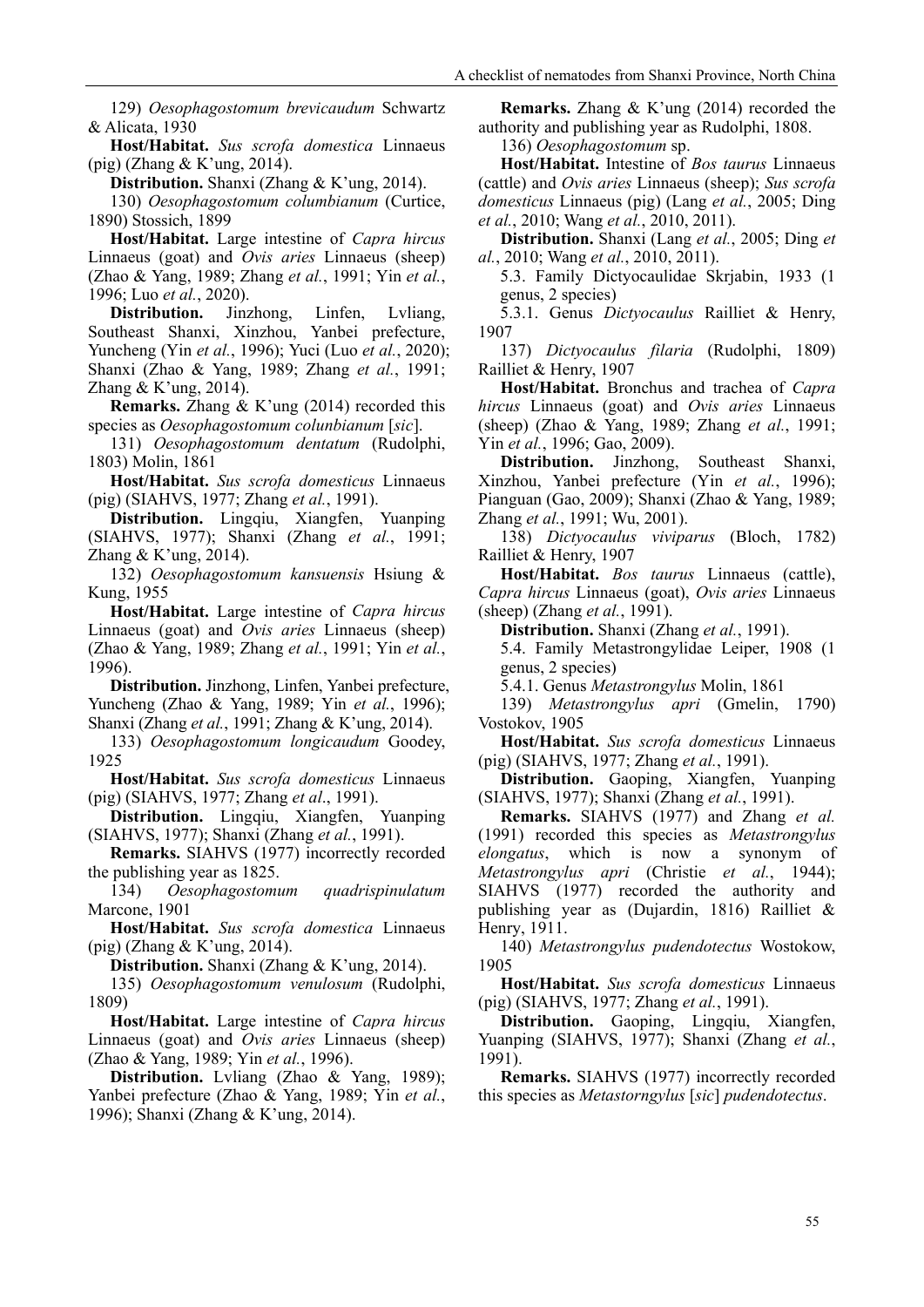5.5. Family Protostrongylidae Leiper, 1926 (2 genera, 3 species, 2 unknown species) 5.5.1. Genus *Muellerius* Cameron, 1927

141) *Muellerius* sp.

**Host/Habitat.** Lung of *Ovis aries* Linnaeus (sheep) (Meng *et al.*, 2017).

**Distribution.** Wuxiang (Meng *et al.*, 2017).

5.5.2. Genus *Protostrongylus* Kamensky, 1905

142) *Protostrongylus hobmaieri* Schulz, Orlow & Kutass, 1933

**Host/Habitat.** Bronchus and bronchioles of *Capra hircus* Linnaeus (goat) and *Ovis aries* Linnaeus (sheep) (Zhao & Yang, 1989; Yin *et al.*, 1996).

**Distribution.** Lvliang, Southeast Shanxi, Xinzhou, Yanbei prefecture (Zhao & Yang, 1989; Yin *et al.*, 1996).

143) *Protostrongylus rufescens* (Leuckart, 1865) **Host/Habitat.** Bronchus and bronchioles of *Capra hircus* Linnaeus (goat) and *Ovis aries* Linnaeus (sheep)

(Zhao & Yang, 1989; Yin *et al.*, 1996). **Distribution.** Yuncheng (Zhao & Yang, 1989; Yin *et al.*, 1996).

144) *Protostrongylus raillieti* (Schulz, Orloff & Kutass, 1933) Cameron, 1934

**Host/Habitat.** Bronchus and bronchioles of *Capra hircus* Linnaeus (goat) and *Ovis aries*  Linnaeus (sheep) (Zhao & Yang, 1989; Yin *et al*., 1996).

**Distribution.** Yanbei prefecture (Zhao & Yang, 1989; Yin *et al.*, 1996).

145) *Protostrongylus* sp.

**Host/Habitat.** *Capra hircus* Linnaeus (goat), *Ovis aries* Linnaeus (sheep) (Zhang *et al.*, 1991).

**Distribution.** Shanxi (Zhang *et al.*, 1991).

5.6. Family Strongylidae Baird, 1853 (7 genera, 18 species)

5.6.1. Genus *Coronocyclus* Hartwich, 1986

146) *Coronocyclus labiatus* (Looss, 1902) Hartwich, 1986

**Host/Habitat.** *Equus asinus* Linnaeus (donkey) (Zhang *et al.*, 1991).

**Distribution.** Shanxi (Zhang *et al.*, 1991; Zhang & K'ung, 2014).

**Remarks.** Zhang *et al.* (1991) recorded two species, *Cyathostomum labiatum* and *Cyathostomum labiatum* var. d*igitatum*, which are now synonyms of *Coronocyclus labiatus* (Hartwich, 1986, Lichtenfels, 1975, 2008); Zhang & K'ung (2014) recorded the authority and publishing year as Looss, 1900.

147) *Coronocyclus labratus* (Looss, 1900) Hartwich, 1986

**Host/Habitat.** *Equus asinus* Linnaeus (donkey) (Zhang *et al.*, 1991).

**Distribution.** Shanxi (Zhang *et al.*, 1991; Zhang & K'ung, 2014).

**Remarks.** Zhang *et al.* (1991) reported this species as *Cyathostomum labratum*, which is now a synonym of *Coronocyclus labratus* (Hartwich, 1986).

5.6.2. Genus *Cyathostomum* Molin, 1861

148) *Cyathostomum catinatum* Looss, 1900

**Host/Habitat.** *Equus asinus* Linnaeus (donkey) (Zhang *et al.*, 1991).

**Distribution.** Shanxi (Zhang *et al.*, 1991; Zhang & K'ung, 2014).

**Remarks.** Zhang *et al.* (1991) recorded this species as *Cyathostomum catinatum var. pseudocatinatum* Yorke & Macfie, 1919, which was regarded as a new combination by K'ung (1964).

149) *Cyathostomum pateratum* (Yorke & Macfie, 1919) Cram, 1924

**Host/Habitat.** *Equus asinus* Linnaeus (donkey) (Zhang *et al.*, 1991).

**Distribution.** Shanxi (Zhang *et al.*, 1991).

5.6.3. Genus *Cylicocyclus* Ihle, 1922

150) *Cylicocyclus auriculatus* (Looss, 1900) Chaves, 1930

**Host/Habitat.** *Equus asinus* Linnaeus (donkey) (Zhang *et al.*, 1991).

**Distribution.** Shanxi (Zhang *et al.*, 1991).

**Remarks.** Zhang *et al*. (1991) recorded this species as *Cylicocyclus auriculatum* [*sic*].

151) *Cylicocyclus leptostomus* Kotlán, 1920

**Host/Habitat.** *Equus asinus* Linnaeus (donkey) (Zhang *et al.*, 1991).

**Distribution.** Shanxi (Zhang *et al.*, 1991; Zhang & K'ung, 2014).

**Remarks.** Zhang *et al*. (1991) recorded this species as *Schulzitrichonema leptotomum*, which is now a synonym of *Cylicocyclus leptostomum* (Lichtenfels, 1975).

152) *Cylicocyclus nassatus* (Looss, 1900) Chaves, 1930

**Host/Habitat.** *Equus asinus* Linnaeus (donkey) (Zhang *et al.*, 1991).

**Distribution.** Shanxi (Zhang *et al.*, 1991; Zhang & K'ung, 2014).

**Remarks.** Zhang *et al.* (1991) recorded this species as *Cylicocyclus nassatum* [*sic*].

153) *Cylicocyclus radiatus* (Looss, 1900) Chaves, 1930

**Host/Habitat.** *Equus mulus* Linnaeus (mule) (Zhang *et al.*, 1991).

**Distribution.** Shanxi (Zhang *et al.*, 1991; Zhang & K'ung, 2014).

**Remarks.** Zhang *et al*. (1991) recorded this species as *Cylicocyclus radiatum* [*sic*].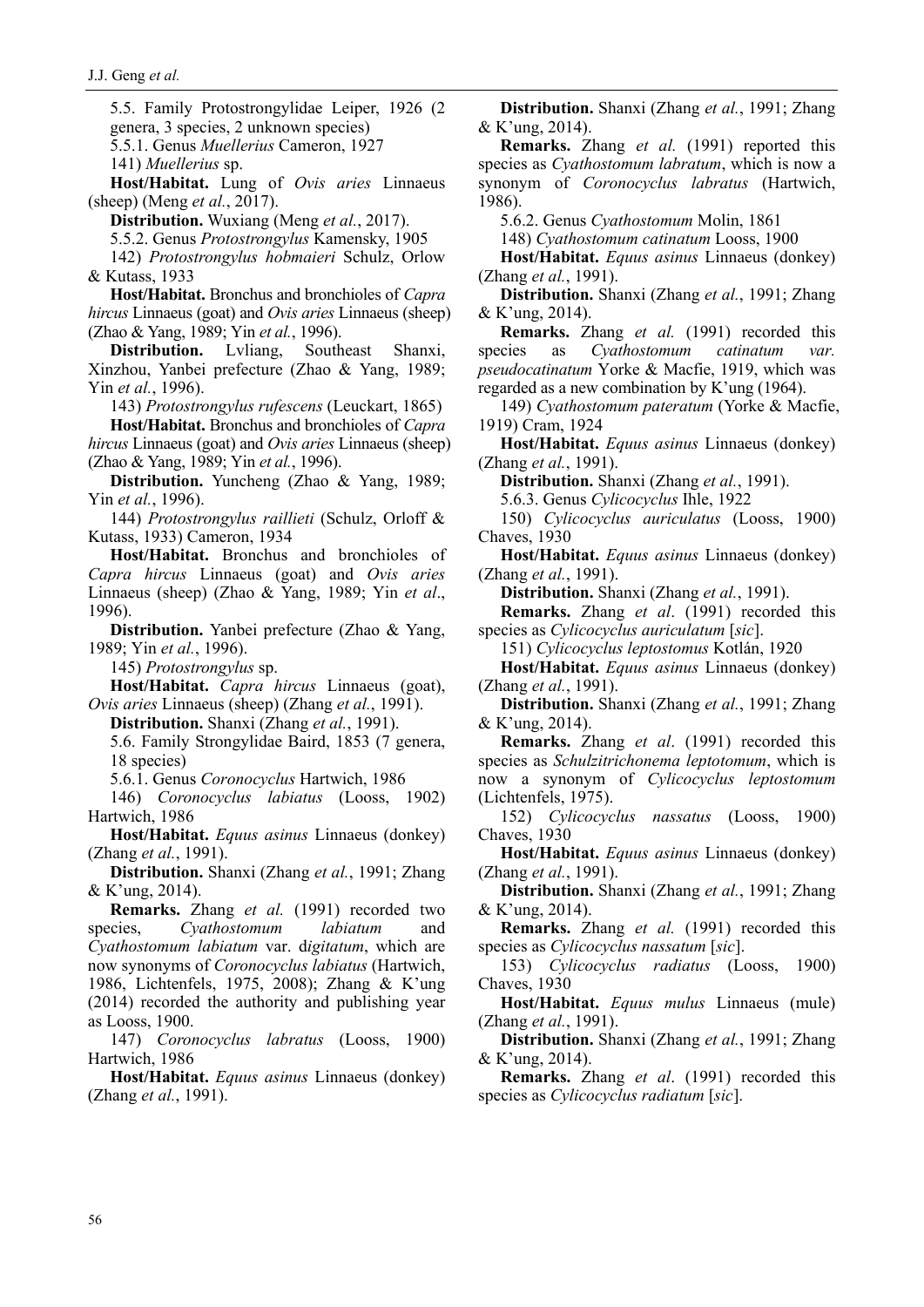5.6.4. Genus *Cylicodontophorus* Ihle, 1922

154) *Cylicodontophorus bicoronatus* (Looss, 1900) Cram, 1924

**Host/Habitat.** *Equus asinus* Linnaeus (donkey) (Zhang *et al.*, 1991).

**Distribution.** Shanxi (Zhang *et al.*, 1991; Zhang & K'ung, 2014).

**Remarks.** Zhang *et al.* (1991) reported this species as *Cyathostomum bicoronatum* which is now synonym of *Cylicodontophorus bicoronatus* (Ershov, 1943).

5.6.5. Genus *Cylicostephanus* Ihle, 1922

155) *Cylicostephanus calicatus* (Looss, 1900) Cram, 1924

**Host/Habitat.** *Equus asinus* Linnaeus (donkey) (Zhang *et al.*, 1991).

**Distribution.** Shanxi (Zhang *et al*., 1991; Zhang & K'ung, 2014).

**Remarks.** Zhang *et al*. (1991) reported this species as *Trichonema tsengi* K'ung & Yang, 1963 that is now a synonym of *Cylicostephanus calicatus* (Lichtenfels *et al.*, 2008).

156) *Cylicostephanus goldi* (Boulenger, 1917) Lichtenfels, 1975

**Host/Habitat.** *Equus asinus* Linnaeus (donkey) (Zhang *et al.*, 1991).

**Distribution.** Shanxi (Zhang *et al.*, 1991; Zhang & K'ung, 2014).

**Remarks.** Zhang *et al.* (1991) reported this species as *Cylicotetrapedon goldi* which is now a synonym of *Cylicostephanus goldi* (Lichtenfels, 1975).

157) *Cylicostephanus longibursatus* (Yorke & Macfie, 1918) Cram, 1924

**Host/Habitat.** *Equus asinus* Linnaeus (donkey) (Zhang *et al.*, 1991).

**Distribution.** Shanxi (Zhang *et al.*, 1991; Zhang & K'ung, 2014).

**Remarks.** Zhang *et al*. (1991) reported this species as *Trichonema longibnrsatum* [*sic*] (Yorke & Macfie, 1918) Le Roux, 1924 that is now a synonym of *Cylicostephanus longibursatus* (Lichtenfels, 1975).

158) *Cylicostephanus minutus* (Yorke & Macfie, 1918) Cram, 1924

**Host/Habitat.** Unknown.

**Distribution.** Shanxi (Zhang & K'ung, 2014).

5.6.6. Genus *Strongylus* Müller, 1780

159) *Strongylus edentatus* (Looss, 1900) Railliet & Henry, 1909

**Host/Habitat.** *Equus asinus* Linnaeus (donkey), *Equus caballus* Linnaeus (horse), *Equus mulus*  Linnaeus (mule) (Zhang *et al.*, 1991).

**Distribution.** Shanxi (Zhang *et al.*, 1991; Zhang & K'ung, 2014).

**Remarks.** Zhang *et al.* (1991) reported this species as *Alfortia edentatus* (Looss, 1900) Skrjabin, 1933 which is now a synonym of *Strongylus edentatus* (Lichtenfels, 1975, 1980)*.*

160) *Strongylus equinus* Müller, 1780

**Host/Habitat.** *Equus asinus* Linnaeus (donkey), *Equus caballus* Linnaeus (horse), *Equus mulus*  Linnaeus (mule) (Zhang *et al.*, 1991).

**Distribution.** Shanxi (Zhang *et al.*, 1991; Zhang & K'ung, 2014).

**Remarks.** Zhang & K'ung (2014) incorrectly recorded the authority as Müller.

161) *Strongylus vulgaris* (Looss, 1900) Railliet & Henry, 1909

**Host/Habitat.** *Equus asinus* Linnaeus (donkey), *Equus caballus* Linnaeus (horse), *Equus mulus*  Linnaeus (mule) (Zhang *et al.*, 1991).

**Distribution.** Shanxi (Zhang *et al.*, 1991; Zhang & K'ung, 2014).

**Remarks.** Zhang *et al.* (1991) recorded this species as *Delafondia vulgaris* (Looss, 1900) Skrjabin, 1933, which is now a synonym of *Strongylus vulgaris* (Lichtenfels, 1975, 1980).

5.6.7. Genus *Triodontophorus* Looss, 1902

162) *Triodontophorus minor* (Looss, 1900) Looss, 1902

**Host/Habitat.** *Equus asinus* Linnaeus (donkey), *Equus caballus* Linnaeus (horse), *Equus mulus*  Linnaeus (mule) (Zhang *et al.*, 1991).

**Distribution.** Shanxi (Zhang *et al.*, 1991).

163) *Triodontophorus nipponicus* Yamaguti, 1943 **Host/Habitat.** *Equus asinus* Linnaeus (donkey) (Zhang *et al.*, 1991).

**Distribution.** Shanxi (Zhang *et al.*, 1991; Zhang & K'ung, 2014).

**Remarks.** Zhang *et al.* (1991) recorded this species as *Triodontophorus hsiungi* K'ung, 1958 that is now a synonym of *Triodontophorus nipponicus* (Diaz-Ungria, 1963)*.*

5.7. Family Syngamidae Leiper, 1912 (2 genera,

1 species, 1 unknown species)

5.7.1. Genus *Stephanurus* Diesing, 1839

164) *Stephanurus dentatus* Diesing, 1839

**Host/Habitat.** *Sus scrofa domesticus* Linnaeus (pig) (Zhang *et al.*, 1991).

**Distribution.** Shanxi (Zhang *et al.*, 1991). 5.7.2. Genus *Syngamus* Siebold, 1836

165) *Syngamus* sp.

**Host/Habitat.** Bronchus of *Gallus domesticus* Linnaeus (chicken) (Pan *et al.*, 2004).

**Distribution.** Shanxi (Pan *et al.*, 2004).

5.8. Family Trichostrongylidae Leiper, 1912 (9 genera, 17 species, 5 unknown species)

5.8.1. Genus *Cervicaprastrongylus* Gibbons & Khalil, 1982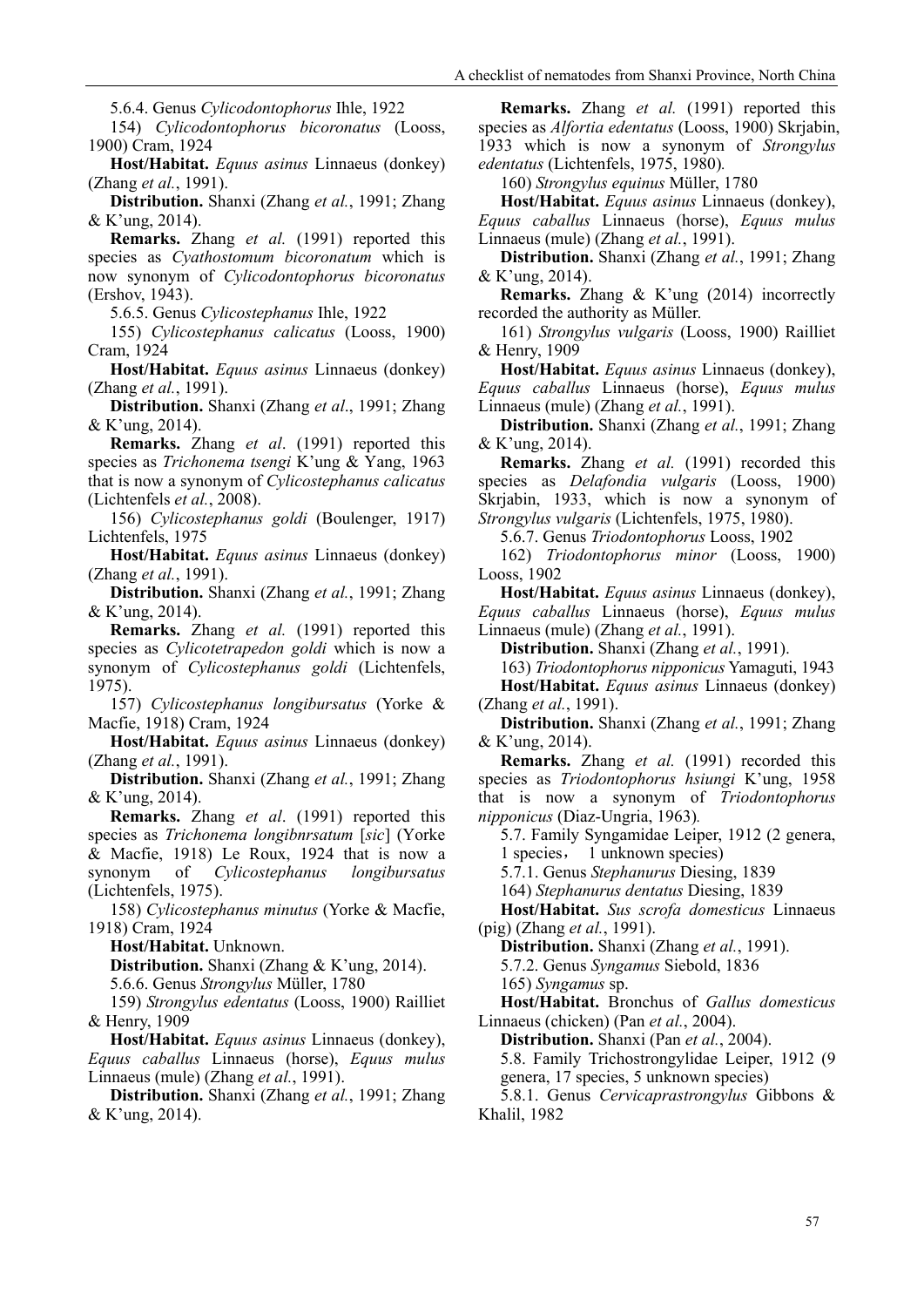166) *Cervicaprastrongylus malviyai* (Chaturvedi & Kansal, 1977)

**Host/Habitat.** Small intestine and abomasum of *Capra hircus* Linnaeus (goat) and *Ovis aries* Linnaeus (sheep) (Zhao & Yang, 1989; Yin *et al.*, 1996).

**Distribution.** Linfen, Yuncheng (Zhao & Yang, 1989; Yin *et al.*, 1996).

**Remarks.** The species was reported as *Ostertagia skrjabini* Singh & Pande, 1963 (Yin *et al.*, 1996; Zhao & Yang, 1989), which is now synonym of *Cervicaprastrongylus malviyai* (Gibbons & Khalil, 1982).

5.8.2. Genus *Cooperia* Ransom, 1907

167) *Cooperia* sp.

**Host/Habitat.** Intestine and small intestine of *Bos taurus* Linnaeus (cattle), *Capra hircus*  Linnaeus (goat) and *Ovis aries* Linnaeus (sheep) (Zhao & Yang, 1989; Wang *et al*., 2011).

**Distribution.** Jinzhong, Linfen (Zhao & Yang, 1989); Shanxi (Wang *et al*., 2011).

5.8.3. Genus *Haemonchus* Cobbold, 1898

168) *Haemonchus contortus* (Rudolphi, 1803) Cobb, 1898

**Host/Habitat.** Intestine of *Bos taurus* Linnaeus (cattle); abomasum and intestine of *Capra hircus*  Linnaeus (goat) and *Ovis aries* Linnaeus (sheep) (Zhao & Yang, 1989; Zhang *et al.*, 1991; Yin *et al.*, 1996; Lang *et al*., 2005; Ding *et al*., 2010; Wang *et al*., 2010, 2011; Zhu *et al*., 2010; Luo *et al*., 2020).

**Distribution.** Jinzhong, Linfen, Lvliang, Southeast Shanxi, Xinzhou, Yanbei prefecture, Yuncheng (Yin *et al.*, 1996); Yuci (Luo *et al*., 2020); Shanxi (Zhao & Yang, 1989; Zhang *et al*., 1991; Lang *et al*., 2005; Ding *et al*., 2010; Wang *et al*., 2010, 2011; Zhu *et al*., 2010).

**Remarks.** Wang *et al*. (2010) incorrectly recorded *Hemonchus* [*sic*] *contortus.*

5.8.4. Genus *Marshallagia* Orloff, 1933

169) *Marshallagia mongolica* Schumakovitch, 1938

**Host/Habitat.** Abomasum of *Capra hircus*  Linnaeus (goat) and *Ovis aries* Linnaeus (sheep) (Zhao & Yang, 1989; Yin *et al.*, 1996).

**Distribution.** Linfen (Zhao & Yang, 1989); Southeast Shanxi (Yin *et al.*, 1996); Xinzhou (Zhao & Yang, 1989; Yin *et al.*, 1996).

170) *Marshallagia* sp.

**Host/Habitat.** *Capra hircus* Linnaeus (goat), *Ovis aries* Linnaeus (sheep) (Zhang *et al.*, 1991).

**Distribution.** Shanxi (Zhang *et al.*, 1991).

5.8.5. Genus *Mecistocirrus* Railliet & Henry, 1912

171) *Mecistocirrus digitatus* (von Linstow, 1906) Railliet & Henry, 1912

**Host/Habitat.** Abomasum of *Capra hircus* 

Linnaeus (goat) and *Ovis aries* Linnaeus (sheep) (Zhao & Yang, 1989; Yin *et al.*, 1996).

**Distribution.** Yanbei prefecture (Zhao & Yang, 1989; Yin *et al.*, 1996).

5.8.6. Genus *Nematodirella* Yorke & Maplestone, 1926

172) *Nematodirella longispiculata* Yorke & Maplestone, 1926

**Host/Habitat.** Small intestine of *Capra hircus*  Linnaeus (goat) and *Ovis aries* Linnaeus (sheep) (Zhao & Yang, 1989; Yin *et al.*, 1996; Luo *et al.*, 2020).

**Distribution.** Xinzhou (Zhao & Yang, 1989; Yin *et al.*, 1996); Yuci (Luo *et al.*, 2020).

**Remarks.** Zhao & Yang (1989) recorded the authority and publishing year as (Romanovitch, 1915) Skrjabin & Schikhobalova, 1952.

5.8.7. Genus *Nematodirus* Ransom, 1907

173) *Nematodirus abnormalis* May, 1920

**Host/Habitat.** Small intestine of *Capra hircus*  Linnaeus (goat) and *Ovis aries* Linnaeus (sheep) (Zhao & Yang, 1989; Yin *et al.*, 1996).

**Distribution.** Lvliang (Zhao & Yang, 1989; Yin *et al.*, 1996).

174) *Nematodirus filicollis* (Rudolphi, 1802) Ransom, 1907

**Host/Habitat.** *Ovis aries* Linnaeus (sheep) (Yin *et al.*, 1996).

**Distribution.** Jinzhong (Yin *et al.*, 1996).

175) *Nematodirus hsui* Liang, Ma & Lin, 1958

**Host/Habitat.** *Capra hircus* Linnaeus (goat), *Ovis aries* Linnaeus (sheep) (Yin *et al.*, 1996).

**Distribution.** Linfen (Yin *et al.*, 1996).

176) *Nematodirus oiratianus* Rajewskaja, 1929

**Host/Habitat.** Small intestine of *Capra hircus* 

Linnaeus (goat) and *Ovis aries* Linnaeus (sheep) (Zhao & Yang, 1989; Yin *et al.*, 1996).

**Distribution.** Linfen, Southeast Shanxi, Yuncheng (Zhao & Yang, 1989; Yin *et al*., 1996);

Lvliang (Zhao & Yang, 1989).

177) *Nematodirus spathiger* (Railliet, 1896) Railliet & Henry, 1909

**Host/Habitat.** *Capra hircus* Linnaeus (goat), *Ovis aries* Linnaeus (sheep) (Yin *et al.*, 1996).

**Distribution.** Linfen (Yin *et al.*, 1996).

178) *Nematodirus* sp.

**Host/Habitat.** Intestine of *Bos taurus* Linnaeus (cattle), *Capra hircus* Linnaeus (goat) and *Ovis aries* Linnaeus (sheep) (Zhang *et al.*, 1991; Lang *et al.*, 2005; Ding *et al.*, 2010; Wang *et al.*, 2010, 2011; Zhu *et al.*, 2010).

**Distribution.** Shanxi (Zhang *et al.*, 1991; Lang *et al.*, 2005; Ding *et al.*, 2010; Wang *et al.*, 2010, 2011; Zhu *et al.*, 2010).

5.8.8. Genus *Ostertagia* Ransom, 1907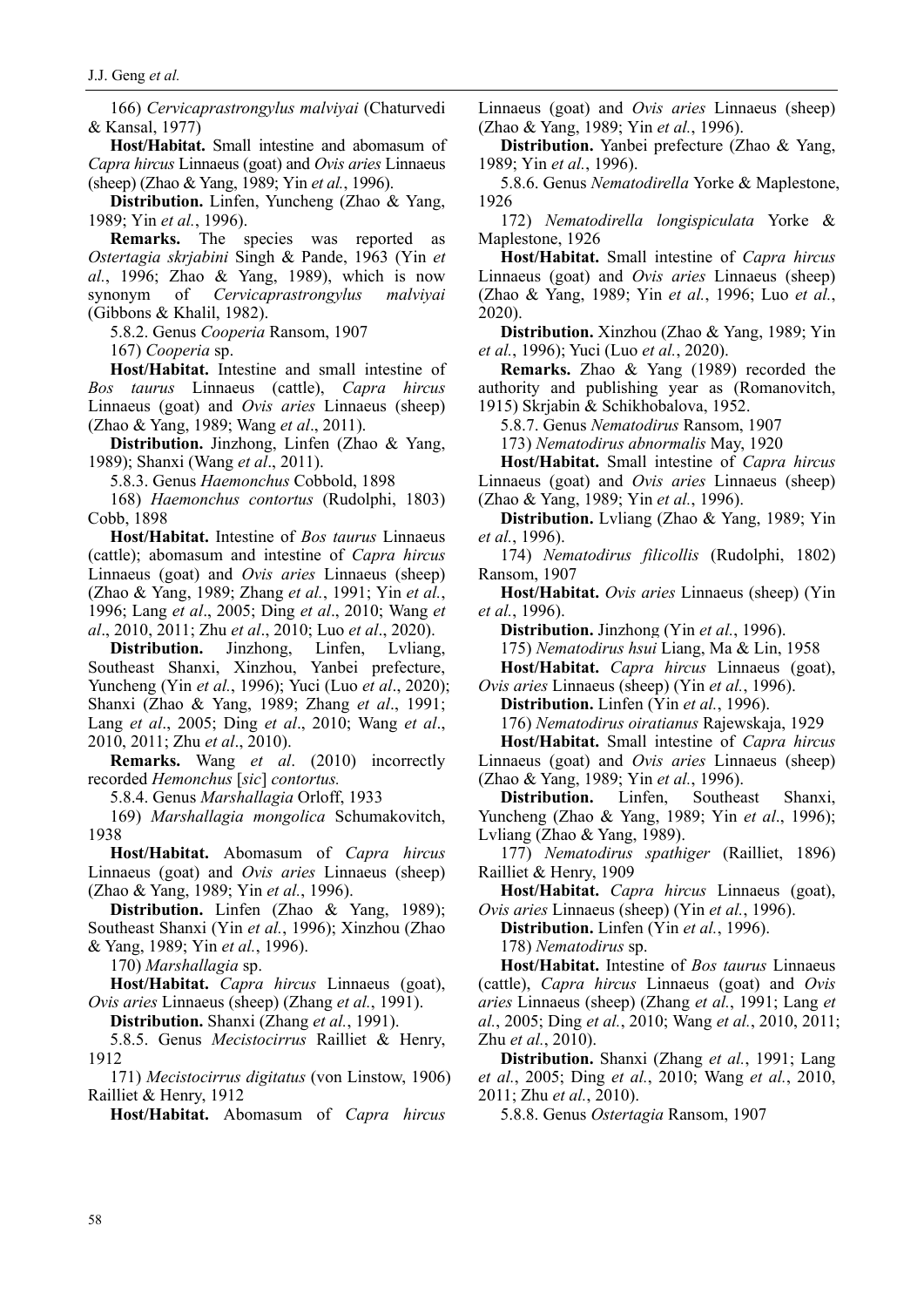179) *Ostertagia circumcincta* (Stadelmann, 1894) Ransom, 1907

**Host/Habitat.** Small intestine and abomasum of *Capra hircus* Linnaeus (goat) and *Ovis aries* Linnaeus (sheep) (Zhao & Yang, 1989; Yin *et al.*, 1996; Luo *et al.*, 2020).

**Distribution.** Jinzhong, Linfen, Southeast Shanxi, Yuncheng (Zhao & Yang, 1989; Yin *et al.*, 1996); Lvliang (Zhao & Yang, 1989); Yuci (Luo *et al.*, 2020).

180) *Ostertagia dahurica* Orloff, Belowa & Gnedina, 1931

**Host/Habitat.** Small intestine and abomasum of *Capra hircus* Linnaeus (goat) and *Ovis aries* Linnaeus (sheep) (Zhao & Yang, 1989; Yin *et al.*, 1996).

**Distribution.** Southeast Shanxi (Zhao & Yang, 1989); Xinzhou (Zhao & Yang, 1989; Yin *et al*., 1996).

181) *Ostertagia ostertagi* (Stiles, 1892) Ransom, 1907

**Host/Habitat.** Small intestine and abomasum of *Capra hircus* Linnaeus (goat) and *Ovis aries* Linnaeus (sheep) (Zhao & Yang, 1989; Yin *et al.*, 1996).

**Distribution.** Jinzhong, Linfen (Zhao & Yang, 1989; Yin *et al.*, 1996).

182) *Ostertagia trifurcata* Ransom, 1907

**Host/Habitat.** Small intestine and abomasum of *Capra hircus* Linnaeus (goat) and *Ovis aries* Linnaeus (sheep) (Zhao & Yang, 1989; Yin *et al.*, 1996).

**Distribution.** Linfen, Southeast Shanxi, Yuncheng (Zhao & Yang, 1989; Yin *et al.*, 1996).

183) *Ostertagia wuhingensis* Ling & Chow, 1960

**Host/Habitat.** Small intestine and abomasum of *Capra hircus* Linnaeus (goat) and *Ovis aries* Linnaeus (sheep) (Zhao & Yang, 1989; Yin *et al.*, 1996).

**Distribution.** Linfen, Southeast Shanxi, Xinzhou, Yuncheng (Zhao & Yang, 1989; Yin *et al.*, 1996).

184) *Ostertagia* sp.

**Host/Habitat.** Intestine of *Bos taurus* Linnaeus (cattle), *Capra hircus* Linnaeus (goat) and *Ovis aries* Linnaeus (sheep) (Zhang *et al.*, 1991; Lang *et al.*, 2005; Ding *et al.*, 2010; Wang *et al.*, 2010).

**Distribution.** Shanxi (Zhang *et al.*, 1991; Lang *et al.*, 2005; Ding *et al.*, 2010; Wang *et al.*, 2010).

5.8.9. Genus *Trichostrongylus* Looss, 1905

185) *Trichostrongylus colubriformis* (Giles, 1892) Ransom, 1911

**Host/Habitat.** Small intestine and abomasum of *Capra hircus* Linnaeus (goat) and *Ovis aries* Linnaeus (sheep) (Zhao & Yang, 1989; Yin *et al.*, 1996).

**Distribution.** Linfen, Lvliang, Yuncheng (Zhao & Yang, 1989; Yin *et al.*, 1996).

186) *Trichostrongylus orientalis* Jimbo, 1914

**Host/Habitat.** *Camelus bactrianus* Linnaeus (camel), *Capra hircus* Linnaeus (goat), *Equus asinus* Linnaeus (donkey), *Equus caballus* Linnaeus (horse), intestine of *Homo sapiens* Linnaeus (human) (Ye *et al.*, 1960; Cui *et al.*, 1989; Qi *et al.*, 1991; Wu & Li, 1991; Li *et al.*, 1993, 1994).

**Distribution.** Datong (Ye *et al.*, 1960); Linyi, Taiyuan (Cui *et al.*, 1989); Ruicheng (Wu & Li, 1991); Xinzhou (Qi *et al.*, 1991); Shanxi (Li *et al.*, 1993, 1994; Wu, 2001).

187) *Trichostrongylus* sp.

**Host/Habitat.** Intestine of *Bos taurus* Linnaeus (cattle) and *Homo sapiens* Linnaeus (human), small intestine and abomasum of *Capra hircus* Linnaeus (goat) and *Ovis aries* Linnaeus (sheep) (Zhou & Wu, 1960; Zhao & Yang, 1989; Zhang *et al.*, 1991; Xi & Yang, 1995; Ding *et al.*, 2010; Wang *et al.*, 2010, 2011; Zhu *et al.*, 2010).

**Distribution.** Datong (Zhou & Wu, 1960); Southeast Shanxi, Yanbei prefecture (Zhao & Yang, 1989); Yuncheng (Xi & Yang, 1995); Shanxi (Zhang *et al.*, 1991; Ding *et al.*, 2010; Wang *et al.*, 2010, 2011; Zhu *et al.*, 2010).

> **6. Order Trichinellida Hall, 1916** 3 families, 4 genera, 12 species and

2 unknown species

6.1. Family Capillariidae Neveu-Lemaire 1936 (1 genus, 2 species, 1 unknown species)

6.1.1. Genus *Capillaria* Zeder, 1800

188) *Capillaria annulata* [\(Molin, 1858\) Cram,](https://www.cabdirect.org/cabdirect/abstract/19490801482)  [1926](https://www.cabdirect.org/cabdirect/abstract/19490801482)

**Host/Habitat.** Ingluvies of *Gallus domesticus* Linnaeus (chicken) (Pan *et al.*, 2004).

**Distribution.** Shanxi (Pan *et al.*, 2004).

**Remarks.** Pan *et al.* (2004) recorded this species as *Capillaria anaulata* [*sic*].

189) *Capillaria columbae* Rudolphi, 1819

**Host/Habitat.** Small intestine of *Gallus domesticus* Linnaeus (chicken) (Pan *et al.*, 2004; Lang *et al.*, 2005).

**Distribution.** Shanxi (Pan *et al*., 2004; Lang *et al*., 2005).

190) *Capillaria* sp.

**Host/Habitat.** *Gallus domesticus* Linnaeus (chicken) (Lang *et al.*, 2005).

**Distribution.** Shanxi (Lang *et al.*, 2005).

6.2. Family Trichinellidae Ward, 1907 (2 genera, 7 species, 1 unknown species)

6.2.1. Genus *Trichinella* Railliet, 1895

191) *Trichinella spiralis* (Owen, 1835) Railliet, 1895

**Host/Habitat.** Gastrocnemius of *Homo sapiens*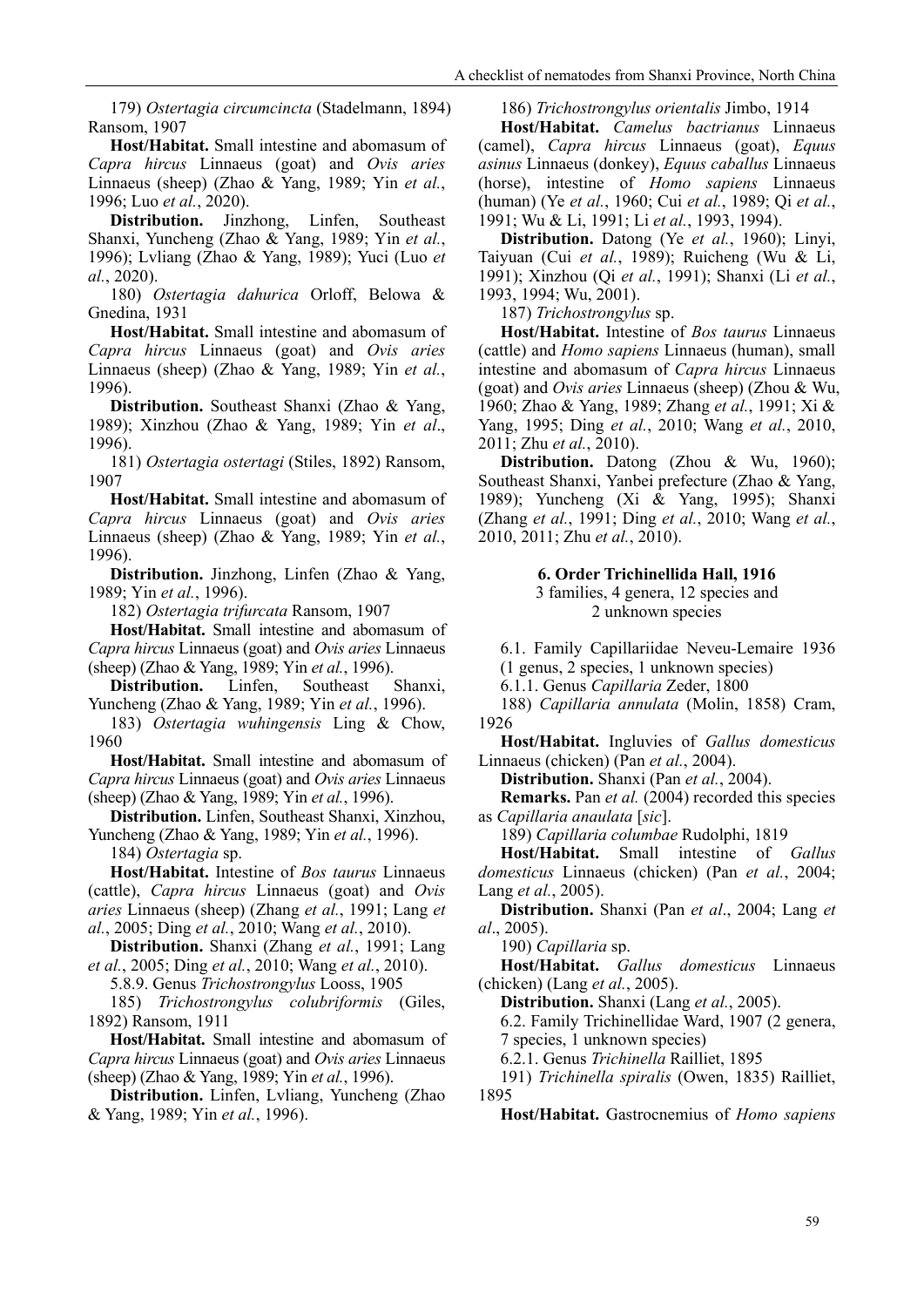Linnaeus (human); *Sus scrofa domesticus* Linnaeus (pig) (SIAHVS, 1977; Zhang *et al.*, 1991; Gao *et al.*, 1997).

**Distribution.** Taiyuan (SIAHVS, 1977); Shanxi (Zhang *et al.*, 1991; Gao *et al.*, 1997).

**Remarks.** SIAHVS (1977) recorded the publishing year as 1833.

6.2.2. Genus *Trichocephalus* Roederer, 1761

192) *Trichocephalus concolor* Burdelev, 1951

**Host/Habitat.** *Capra hircus* Linnaeus (goat), *Ovis aries* Linnaeus (sheep) (Yin *et al.*, 1996).

**Distribution.** Linfen, Yanbei prefecture (Yin *et al.*, 1996).

193) *Trichocephalus gazellae* (Gebauer, 1933)

**Host/Habitat.** Cecum of *Capra hircus* Linnaeus (goat), *Ovis aries* Linnaeus (sheep) (Zhao & Yang, 1989; Yin *et al.*, 1996).

**Distribution.** Linfen, Southeast Shanxi, Xinzhou, Yanbei prefecture, Yuncheng (Zhao & Yang, 1989; Yin *et al.*, 1996); Lvliang (Yin *et al.*, 1996).

194) *Trichocephalus globulosa* von Linstow, 1901

**Host/Habitat.** Cecum of *Capra hircus* Linnaeus (goat), *Ovis aries* Linnaeus (sheep) (Zhao & Yang, 1989; Yin *et al.*, 1996).

**Distribution.** Jinzhong, Linfen, Yanbei prefecture, Yuncheng (Zhao & Yang, 1989; Yin *et al.*, 1996); Southeast Shanxi (Zhao & Yang, 1989).

195) *Trichocephalus lani* (Artjuch, 1948)

**Host/Habitat.** Cecum of *Capra hircus* Linnaeus (goat), *Ovis aries* Linnaeus (sheep), *Sus scrofa domesticus* Linnaeus (pig) (SIAHVS, 1977; Zhao & Yang, 1989; Zhang *et al*., 1991; Yin *et al*., 1996).

**Distribution.** Linfen, Southeast Shanxi, Xinzhou, Yanbei prefecture, Yuncheng (Zhao & Yang, 1989; Yin *et al.*, 1996); Taiyuan (SIAHVS, 1977); Shanxi (Zhang *et al*., 1991).

**Remarks.** SIAHVS (1977) incorrectly recorded the authority as Artjueh.

196) *Trichocephalus longispiculus* Artjuch, 1948 **Host/Habitat.** Cecum of *Capra hircus* Linnaeus (goat), *Ovis aries* Linnaeus (sheep) (Zhao & Yang, 1989; Yin *et al.*, 1996).

**Distribution.** Yanbei prefecture (Zhao & Yang, 1989; Yin *et al.*, 1996).

197) *Trichocephalus ovis* Abilgaard, 1795

**Host/Habitat.** Cecum of *Capra hircus* Linnaeus (goat), *Ovis aries* Linnaeus (sheep) (Zhao & Yang, 1989; Yin *et al*., 1996; Lang *et al*., 2005).

**Distribution.** Jinzhong, Linfen, Yanbei prefecture, Yuncheng (Zhao & Yang, 1989; Yin *et al*., 1996); Shanxi (Lang *et al*., 2005).

198) *Trichocephalus* sp.

**Host/Habitat.** *Bos taurus* Linnaeus (cattle), *Capra hircus* Linnaeus (goat), *Ovis aries* Linnaeus (sheep), *Sus scrofa domesticus* Linnaeus (pig) (Zhang *et al.*, 1991; Lang *et al.*, 2005).

**Distribution.** Shanxi (Zhang *et al.*, 1991; Lang *et al.*, 2005).

6.3. Family Trichuridae Railliet, 1915 (1 genus, 3 species)

6.3.1. Genus *Trichuris* Roederer, 1761

199) *Trichuris ovis* (Abilgaard, 1795)

**Host/Habitat.** Intestine of *Ovis aries* Linnaeus (sheep) (Lang *et al.*, 2005; Ding *et al.*, 2010; Wang *et al.*, 2010, 2011; Zhu *et al.*, 2010; Luo *et al*., 2020).

**Distribution.** Yuci (Luo *et al.*, 2020); Shanxi (Lang *et al.*, 2005; Ding *et al.*, 2010; Wang *et al.*, 2010, 2011; Zhu *et al.*, 2010).

200) *Trichuris suis* (Schrank, 1788)

**Host/Habitat.** *Sus scrofa domesticus* Linnaeus (pig) (SIAHVS, 1977; Zhang *et al.*, 1991; Lang *et al.*, 2005).

**Distribution.** Datong, Gaoping, Jiaocheng, Taigu, Taiyuan, Tianzhen, Yuncheng (SIAHVS, 1977); Shanxi (Zhang *et al.*, 1991; Lang *et al.*, 2005).

**Remarks.** SIAHVS (1977) and Zhang *et al.* (1991) recorded this species as *Trichocephalus suum* [*sic*] and *Trichocephalus suis*, which are now synonym *Trichuris suis* (*Trichuris* was opted for the commonly accepted name by the 1941 Committee on Nomenclature of the American Society of Parasitologists).

201) *Trichuris trichiura* (Linnaeus, 1771)

**Host/Habitat.** Intestine of *Homo sapiens* Linnaeus (human) (Ye *et al.*, 1960; Zhou & Wu, 1960; Zhao *et al.*, 1984; Qiao & Lu, 1988; Cui *et al.*, 1989; Feng *et al.*, 1991b; Qi *et al.*, 1991; Wu & Li, 1991; Jin *et al.*, 1993; Li *et al.*, 1993, 1994; Yan & Li, 1994; Xi & Yang, 1995; Zhang *et al.*, 2013, 2019; Jing, 2015).

**Distribution.** Datong (Ye *et al.*, 1960; Zhou & Wu, 1960); Jinzhong (Jin *et al.*, 1993); Linyi (Cui *et al.*, 1989); Puxian, Xiyang, Yuci (Feng *et al.*, 1991b); Qinxian (Yan & Li, 1994); Ruicheng (Wu & Li, 1991); Taiyuan (Zhao *et al.*, 1984; Qiao & Lu, 1988; Cui *et al.*, 1989); Xinzhou (Qi *et al.*, 1991); Yanggao (Zhang *et al.*, 2013); Yangquan (Jing, 2015); Yuncheng (Xi & Yang, 1995); Shanxi (Li *et al.*, 1993, 1994; Zhang *et al.*, 2019).

## **7. Order Triplonchida Cobb, 1920**

1 family, 1 genus and 1 unknown species

7.1. Family Trichodoridae Thorne, 1935 (1 genus, 1 unknown species)

7.1.1. Genus *Trichodorus* Cobb, 1913

202) *Trichodorus* sp.

**Host/Habitat.** Soil from the rhizosphere of *Malus pumila* Mill. (apple tree) (Yu *et al.*, 2005).

**Distribution.** Taigu (Yu *et al.*, 2005).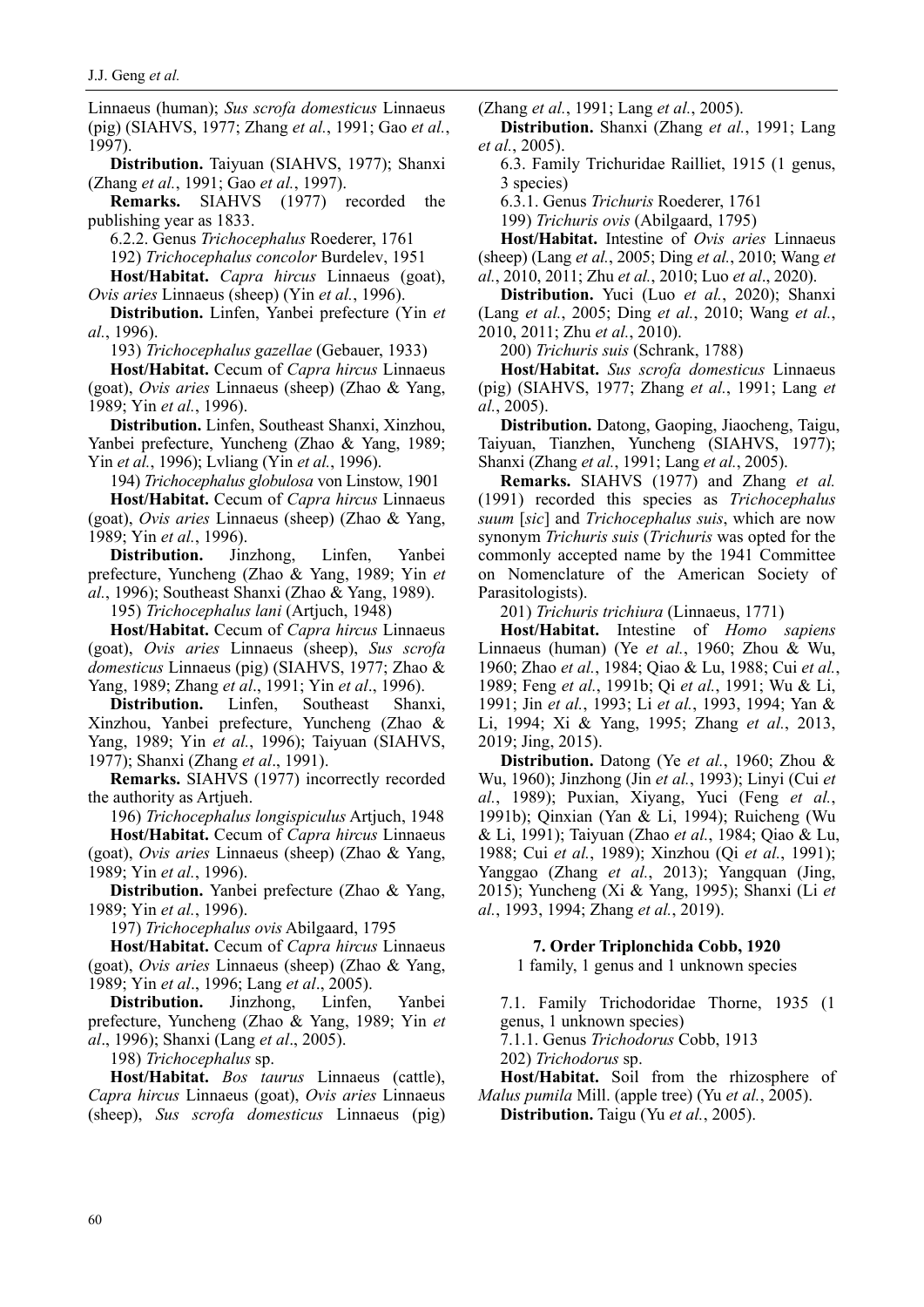#### **DISCUSSION**

*Trichostrongylus abnormalis* was reported from the small intestine and abomasum of *Capra hircus*  Linnaeus (goat) and *Ovis aries* Linnaeus (sheep) in Lvliang City by Zhao & Yang (1989), but its authority and publishing year were not available in the database and references. Therefore, it is not listed in the current list as a valid record in Shanxi province.

There is some confusion in the literature about the name Shanxi and its neighbouring province Shaanxi. For examples, *Heterodera glycines* Ichinohe, 1952 was reported in Shanxi by Wang & Liu (2001), but it was published as Shaanxi [*sic*] Province in English title. In addition, *Ascaris lumbricoides* Linnaeus, 1758, *Enterobius vermicularis* (Linnaeus, 1758) Leach, 1853, *Trichuris trichiura* Linnaeus, 1771 and *Ancylostoma* sp. were reported in Shaanxi Province by Huo *et al*. (2009); however, the English title of the paper was published as Shanxi Province. Moreover, a nematode identified at generic level parasitising finless eel was reported in Shaanxi Province, but the English title of the paper was also published as Shanxi by Liu *et al.* (2006). More recently, Zhang *et al*. (2020) misspelled Shaanxi as Shanxi when they referred the root-knot nematodes infecting mulberry trees by citing Zhang & Gao (1988), Wang & Chen (1989).

#### **ACKNOWLEDGEMENTS**

We thank Dr Liang Li, College of Life Science, Hebei Normal University, China for comments on nematode taxonomy. This research was supported by the National Natural Science Foundation of China (31801958); Central Project Guide Local Science and Technology for Development of Shanxi Province (YDZJSX2021A033); Shanxi Scholarship Council of China (HGKY2019043); Cultivate Scientific Research Excellence Programs of Higher Education Institutions in Shanxi Province (2019KJ021); Applied Basic Research Programs of Science and Technology Commission Foundation of Shanxi Province (201801D221288).

#### **REFERENCES**

- ANDERSON, R.C. 2000. *Nematode Parasites of Vertebrates. Their Development and Transmission*. UK, CAB International. 650 pp. DOI: [10.1079/9780851994215.0001](https://doi.org/10.1079/9780851994215.0001)
- ANDRÁSSY, I. 1958. *Hoplolaimus tylenchifonnis* Daday, 1905 (syn. *H. coronatus* Cobb, 1923) und die Gattungen der Unterfamilie Hoplolaiminae Filipjev,

1936. *Nematologica* 3: 44-56. DOI: 10.1163/187529258X00337

- BAO, X.H., YAO, Y.C. & WANG, B. 1997. [*Gongylonema pulchrum* (three cases attached)]. *Journal of Clinical Stomatology* 13: 234 (in Chinese).
- BAQRI, Q.H. & AHMAD, N. 1983. Nematodes from West Bengal (India). XVI. On the species of the genus *Helicotylenchus* Steiner, 1945 (Hoplolaimidae: Tylenchidae). *Journal of the Zoological Society of India* 35: 29-48.
- BARDGETT, R.D. & VAN DER PUTTEN, W.H. 2014. Belowground biodiversity and ecosystem functioning. *Nature* 515: 505-511. DOI: [10.1038/nature13855](https://doi.org/10.1038/nature13855)
- BARSALOTE, E.M., PHAM, H.T., LAZAROVA, S., PENEVA, V. & ZHENG, J. 2018. Description of *Longidorus cheni* sp. n. (Nematoda, Longidoridae) from China. *ZooKeys* 744: 1-18. DOI[: 10.3897/zookeys.744.23265](https://dx.doi.org/10.3897%2Fzookeys.744.23265)
- BEZERRA, T.N., EISENDLE, U., HODDA, M., HOLOVACHOV, O., LEDUC, D., MOKIEVSKY, V., PEÑA SANTIAGO, R., SHARMA, J., SMOL, N., TCHESUNOV, A., VENEKEY, V., ZHAO, Z. & VANREUSEL, A. 2021. *Nemys: World Database of Nematodes. Nematoda* (available from:<http://marinespecies.org/aphia.php?p>  $\equiv$ taxdetails&id=1425841 (accessed: April 6, 2021)).
- CABI & EPPO. 2000 *Aphelenchoides besseyi. Distribution Maps of Plant Diseases, no. 796*. UK, CAB International (available from: https://www. cabi.org/isc/abstract/20066500796 (accessed: April 6, 2021)).
- CABI & EPPO. 2002. *Meloidogyne hapla. Distribution Maps of Plant Diseases, no. 853*. UK, CAB International (available from: [https://www.cabi.org/](https://www.cabi.org/%20isc/abstract/)  [isc/abstract/2](https://www.cabi.org/%20isc/abstract/)0066500853 (accessed: April 6, 2021)).
- CABI & EPPO. 2003. *Meloidogyne arenaria. Distribution Maps of Plant Diseases, no. 900*. UK, CAB International (available from: [https://www.cabi.org/isc/](https://www.cabi.org/isc/%20abstract/)  [abstract/2](https://www.cabi.org/isc/%20abstract/)0066500900 (accessed: April 6, 2021)).
- CABI & EPPO. 2011. *Heterodera glycines. Distribution Maps of Plant Diseases, no. 802*. UK, CAB International (available from: [https://www.cabi.org/](https://www.cabi.org/%20isc/abstract/)  [isc/abstract/2](https://www.cabi.org/%20isc/abstract/)0113314312 (accessed: April 6, 2021)).
- CHAI, S.Y. 2013. [Occurrence characteristics and control techniques of tomato root-knot nematodes disease of greenhouse in Xiangfen County]. *Rural Technology* 6: 309 (in Chinese).
- CHANG, B.M. 1994. [A case report of *Gongylonema pulchrum* from Taigu County, Shanxi Province]. *Chinese Journal of Parasitology & Parasitic Diseases* 12: 146 (in Chinese).
- CHEN, L.J., LIU, W.Z. & QIN, B. 2001. [Important host plants and distribution of Criconematidae in China]. *Journal of Shenyang Agricultural University* 32: 192-196 (in Chinese).
- CHEN, L.J., LIU, W.Z. & QIN, B. 2002. [Host plants and distribution of *Paratylenchus* (Tylenchida: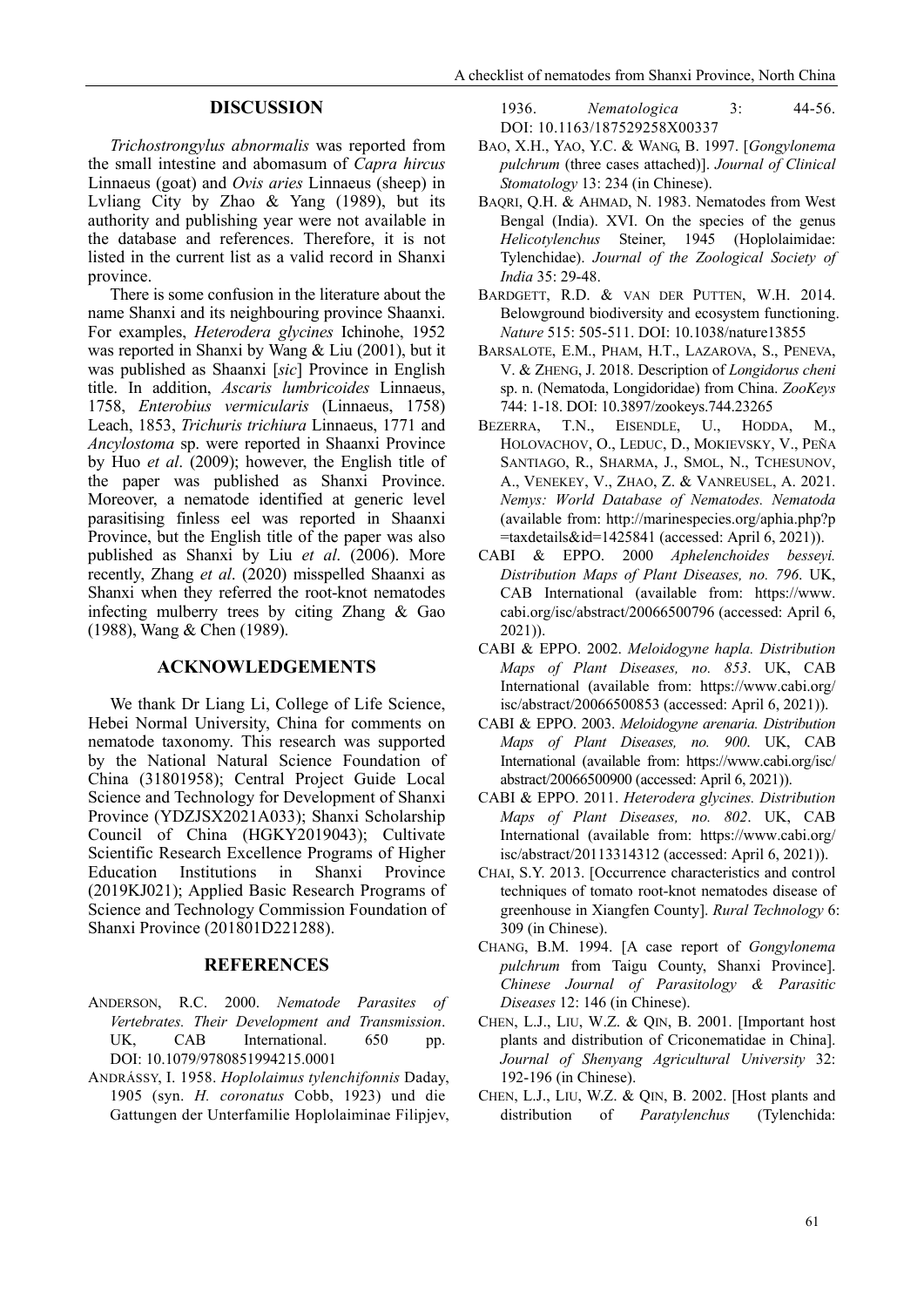Criconematoidea) in China]. *Liaoning Agricultural Sciences* 3: 4-8 (in Chinese).

- CHEN, P.S., PENG, D.L. & ZHENG, J.W. 1990. [Description of a new potato root knot nematode – *Meloidogyne fanzhiensis* sp. n.]. *Journal of Shanxi Agricultural University (Natural Science Edition)* 10: 55-60 (in Chinese).
- CHEN, P.S., WANG, M.Z. & PENG, D.L. 1992. [A study of cereal cyst-nematode (*Heterodera avenae* Wollenweber) in China]. *Acta Phytopathologica Sinica* 22: 339-343 (in Chinese).
- CHRISTIE, J.R., PRICE, E.W., OTTO, G.F., EWING, H.E. & BRAND, T.V. 1944. Proceedings of the Helminthological Society of Washington. *The Helminthological Society of Washington* 11: 43-74.
- CRAM, E.B. 1931. Developmental stages of some nematodes of the Spiruroidea parasitic in poultry and game birds. *Technical Bulletins* 227: 1-28.
- CUI, S.Z., FENG, B.W., LI, T.X., XIA, S.H., JIANG, Z.X. & XU, L.Q. 1989. [Investigation on the human intestinal parasites infection in Linyi County and southern suburb of Taiyuan City, Shanxi Province]. *Journal of Pathogen Biology* 2: 117 (in Chinese).
- DE LEY, P. & BLAXTER, M.L. 2002. Systematic position and phylogeny. In: *The Biology of Nematodes* (D.L. Lee Ed.). pp. 1-30. London, UK, Taylor & Francis Group. DOI[: 10.1201/b12614-2](https://doi.org/10.1201/b12614-2)
- DIAZ-UNGRIA, C. 1963. Nématodes parasites, nouveaux ou intéressants du Venezuela. *Annales de Parasitologie Humaine et Comparée* 38: 893-913. DOI: [10.1051/parasite/1963386893](https://doi.org/10.1051/parasite/1963386893)
- DING, Y.L., WANG, R., WANG, Z.B., DU, C.C., YANG, X.Y., WANG, J.L., ZHU, M.L., LIU, X.G., JIAO, G.Y., GUO, Y. & WANG, F.L. 2010. [Epidemiological investigation on gastrointestinal parasites of sheep in the Loess Plateau of Shanxi Province (II)]. *Heilongjiang Animal Science & Veterinary Medicine* 6: 115-116 (in Chinese).
- DONG, J.M., FAN, R.J. & ZHANG, J.Z. 1990. [Identification and control of vegetable root-knot nematodes disease]. *Journal of Shanxi Agricultural Sciences* 1: 17 (in Chinese).
- DONG, Z.Y., LIU, B.J., WANG, L.J. & CUI, H.F. 2018. [Diagnosis and control of swine ascariasis]. *Nongmin Zhifuzhiyou* 2: 203 (in Chinese).
- DU, C.Y. & LI, Z.F. 1991. [A case report of *Gongylonema pulchrum* from oral mucosa]. *Journal of Modern Stomatology* 5: 63 (in Chinese).
- EPPO. 2020. *EPPO Global Database*. France, EPPO (available from:<https://gd.eppo.int/> (accessed: April 6, 2021))
- ERSHOV, V.S. 1943. [Differential diagnosis of nematodes of the genus *Trichonema* found in horses]. *Trudy Kirovskogo Zooveterinarnogo Instituta* 5: 61-86 (in Russian).
- FAN, J.L., XU, Y.M., ZHAO, Z.Q. & WANG, J.M. 2019. [Morphological and molecular identification of *Longidorus pinus*]. *Journal of Shanxi Agricultural Sciences* 47: 102-105 (in Chinese).
- FAUST, E.C. 1937. Festschrift Bernhard Nocht zum 80. Geburtstag (4. November 1937) von seinen Freunden und Schulern. In: *Mammalian Heart Worms of the Genus Dirofilaria*. (A.E.B. Nocht Ed.). pp. 131-139. [Hamburg,](https://www.cabdirect.org/cabdirect/search/?q=lp:) Germany, [Institut fur Schiffs-](https://www.cabdirect.org/cabdirect/search/?q=pb:) und [Tropenkrankheiten.](https://www.cabdirect.org/cabdirect/search/?q=pb:)
- FENG, B.W., CAI, J.G., WANG, H.L., MENG, X.L. & CAO, G.Q. 1991A. [Investigation on the human intestinal parasites infection in Puxian County, Shanxi Province]. *Chinese Journal of Parasitology & Parasitic Diseases* S1: 130 (in Chinese).
- FENG, B.W., WANG, Y.Z., WANG, S.Y., ZHANG, J.X., LIAN, S.S., GUO, Y.S. & ZHANG, W. 1991B. [Survey of human intestinal parasite infections in Jinzhong prefecture, Shanxi Province]. *Chinese Journal of Parasitology & Parasitic Diseases* S1: 22-25 (in Chinese).
- FENG, Y.X., WANG, D., XUAN, Y.H., CHEN, L.J., WANG, Y.Y., LIU, X.Y., CHEN, Y., LU, X.P., ZHU, X.F. & DUAN, Y.X. 2018. Identification and phylogenetic analysis of nine cyst nematode populations from main field crops in China. *Journal of Animal & Plant Sciences* 28: 791-802.
- GAO, C.L., SHI, H.Z., YUAN, T.P., FAN, X.J., WANG, B. & ZHENG, Y.M. 1997. [Trichinosis found in Shanxi aluminum plant for the first time]. *Journal of Practical Medical Techniques* 4: 421-422 (in Chinese).
- GAO, W. 2009. [Comprehensive control of *Dictyocaulus filaria* in goats]. *Agricultural Technology* & *Equipment* 19: 33 (in Chinese).
- GAO, X.B., CHENG, H.R. & FANG, Z.D. 1992. [Pathogen identification and pathogenicity of the corn disease caused by lesion nematodes in North China]. *Journal of Nanjing Agricultural University* 15: 50-55 (in Chinese).
- GAO, X.X. 2012. [Occurrence and control of cucumber root-knot nematode diseases in Xiaxian County]. *Agricultural Technology & Equipment* 24: 76 (in Chinese).
- GIBBONS, L.M. & KHALIL, L.F. 1982. *Cervicaprastrongylus*, a new genus proposed for the nematode species *Ostertagia skrjabini* Singh & Pande, 1963 (Trichostrongyloidea, Trichostrongylidae). *Systematic Parasitology* 4: 93-98. DOI[: 10.1007/BF00018991](https://doi.org/10.1007/BF00018991)
- GU, X.Z. & WANG, H.Q. 1988. [A preliminary investigation on nematode species in cotton fields]. *China Cotton* 5: 43-44 (in Chinese).
- GUO, K., SHI, H.L., LIU, K. & ZHENG, J.W. 2011. Past and present distribution and hosts of *Longidorus* (Nematoda: Dorylaimida) in mainland China. *Zootaxa* 3088: 27-38. DOI[: 10.11646/zootaxa.3088.1.3](https://doi.org/10.11646/zootaxa.3088.1.3)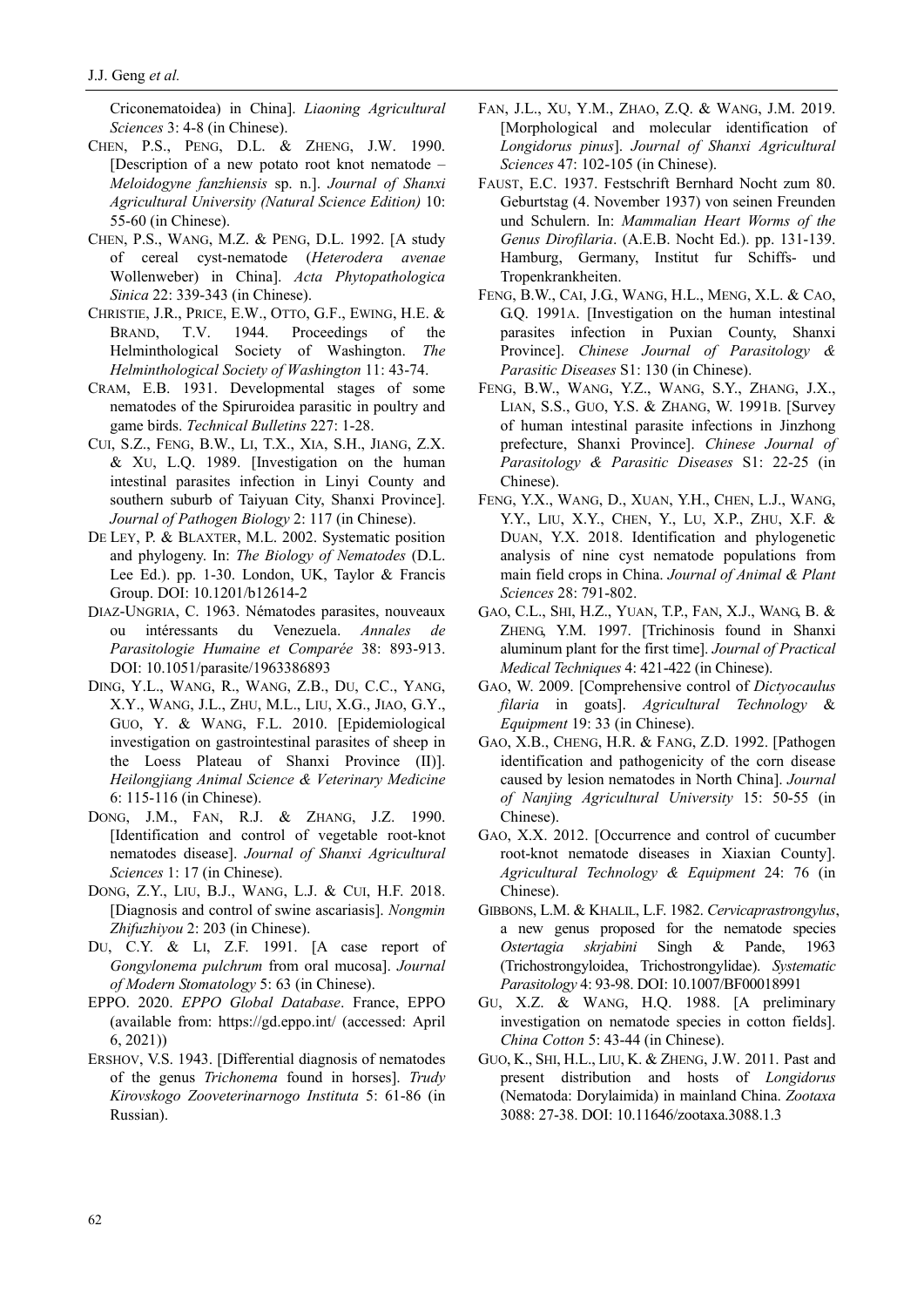- GUO, P.R. & HUANG, K.J. 1975. [A case report of *Gongylonema pulchurm* Molin, 1857]. *Shanxi Medical Journal* 5: 74-75 (in Chinese).
- GUO, P.R. & LIU, M.S. 1987. [A case report of *Gongylonema pulchurm* Molin, 1857 in Gaoping County, Shanxi Province]. *Chinese Journal of Parasitology & Parasitic Diseases* 5: 67 (in Chinese).
- HARTWICH, G. 1986. Zum *Strongylus tetracanthus* problem und zur systematik der Cyathostominea (Nematoda: Strongyloidea). *Mitteilungen aus dem Zoologischen Museum in Berlin* 62: 61-102. DOI: [10.1002/mmnz.19860620107](https://doi.org/10.1002/mmnz.19860620107)
- HE, S.Q. & LV, J.K. 2008. [Occurrence and causes of root-knot nematode disease on greenhouse vegetables in Shanxi Province]. *China Agricultural Technology Extension* 24: 43 (in Chinese).
- HODDA, M. 2011. Phylum Nematoda Cobb 1932. In: *Animal Biodiversity: an Outline of Higher-Level Classification and Survey of Taxonomic Richness*  (Z.Q. Zhang Ed.). pp. 63-95. *Zootaxa*. DOI: [10.11646/zootaxa.3148.1.11](https://doi.org/10.11646/zootaxa.3148.1.11)
- HUANG, Q.Y., YU, M.H. & YANG, J.F. 1982. [A case report and morphological observation of *Gongylonema pulchrum* Molin, 1857]. *Medical Science Journal of Central South China* 2: 12-15 (in Chinese).
- HUANG, Q.Y., YU, M.H. & YANG, J.F. 1983. [A case report of *Gongylonema pulchurm* Molin, 1857]. *Chinese Journal of Parasitology & Parasitic Diseases* 4: 56 (in Chinese).
- HUNT, D.J. 1993. *Aphelenchida, Longidoridae and Trichodoridae: Their Systematics and Bionomics*. UK, CABI International. 352 pp.
- HUNT, D.J. 2008. A checklist of the Aphelenchoidea (Nematoda: Tylenchina). *Journal of Nematode Morphology & Systematics* 10: 99-135.
- HUO, S.Y., XU, Y.M., GAO, J.M., WANG, J.M. & ZHAO, Z.Q. 2015. [Morphological and molecular characterization of *Xiphinema brevicollum* from Shanxi]. *Plant Protection* 41: 134-139 (in Chinese).
- HUO, Y.T., DENG, Y., ZHANG, H.P., QIAN, J.Y. & ZHANG, Y. 2009. [Analysis on the infection status of soil-transmitted nematodes in Shanxi Province in 2006]. *Chinese Journal of Disease Control & Prevention* 13: 83-85 (in Chinese).
- INGLIS, W.G. 1967. The evolution, host relationships and classification of the nematode superfamily Heterakoidea. *Bulletin of the British Museum (Natural History) – Zoology Series* 15: 1-28. DOI: [10.5962/bhl.part.27515](https://doi.org/10.5962/bhl.part.27515)
- JIANG, C. 2012. [Investigation and control of root-knot nematode on tomato in Shangge village in Yuci District]. *Journal of Jinzhong University* 29: 60-63 (in Chinese).
- JIN, Y.Y., WANG, Y.Z., LI, H.H. & DANG, L.J. 1993. [Investigation on intestinal parasites infection of rural

students in Jinzhong District, Shanxi Province]. *Chinese Journal of School Doctor* 7: 70-72 (in Chinese).

- JING, X.H. 2015. [Epidemic trend of human soft-borne nematode infection from 2002 to 2012 in suburban district of Yangquan City]. *The Medical Forum* 19: 3745-3747 (in Chinese).
- KONG, F.S. & ZHENG, Q.J. 1993. [An experimental study of *Cheilospirura hamulosa* on its infection pathway without intermediate host]. *Chinese Journal of Veterinary Medicine* 19: 57-58 (in Chinese).
- K'UNG, F.Y. 1964. A revised classification of the nematode genus *Cyathostomum* Molin, 1861, *sensu lato* (Trichonematidae). *Acta Veterinaria & Zootechnica Sinica* 7: 215-220.
- LANG, X.B., SHI, X.Y. & JIA, H.L. 2005. [Investigation on parasites infection of livestock and poultry in some counties of Shanxi Province]. *Chinese Journal of Animal Infectious Diseases* 13: 21-22 (in Chinese).
- LI, H., GAO, J.M. & ZHANG, Y. 2009. [Types of vegetable garden plant parasitic nematodes in Taigu]. *Journal of Shanxi Agricultural Sciences* 37: 54-59 (in Chinese).
- LI, J. 2011. [Control technology of root-knot nematode disease on greenhouse vegetables]. *Agricultural Technology & Equipment* 17: 68-69 (in Chinese).
- LI, P., CHE, X.X., WU, J., LI, J. & ZHANG, J.R. 2010. [Status quo of children infected with *Enterobius vermicularis* in Shanxi]. *Chinese Rural Health Service Administration* 30: 54-55 (in Chinese).
- LI, S.X., LI, X.M. & LI, Z.M. 2006. [Investigation on the infections factors of soil-transmitted helminth in Linyi County in 2002]. *Journal of Practical Medical Techniques* 13: 3100-3101 (in Chinese).
- LI, T.X., CUI, M.Z., ZHANG, J.X., WU, G.S., WANG, S.Y. & WANG, Y.Z. 1990. [Investigation on human parasites in Baizhitou village, Shitie Township, Yuci City, Shanxi Province]. *Chinese Journal of Public Health* 6: 152 (in Chinese).
- LI, T.X., FENG, B.W., CUI, S.Z. & XIA, S.H. 1993. [An investigation on enterozoon infection in human in Shanxi Province]. *Endemic Disease Bulletin* 8: 78-80 (in Chinese).
- LI, T.X., XIA, S.H., FENG, B.W., CUI, S.Z., WU, S. & GUO, W.L. 1994. [First survey of human parasite distribution in Shanxi Province]. *Chinese Journal of Parasitology* & *Parasitic Diseases* S1: 78-81 (in Chinese).
- LI, X.L., XI, T.Y., ZHANG, Y.F., LI, L., LIU, K. & ZHENG, J.W. 2018. [Occurrence, distribution and species characteristics of cyst nematode on wheat in central and south region of Shanxi, China]. *Plant Protection* 44: 156-160 (in Chinese).
- LI, X.W. 2012. [A case report of *Thelazia callipaeda*]. *Chinese Journal of Clinical Pathologist* 4: 254-255 (in Chinese).
- LIAN, H.A., FENG, B.W., YING, L.Q., LI, T.X. & SHANG, Y.F. 1991. [Investigation on intestinal parasites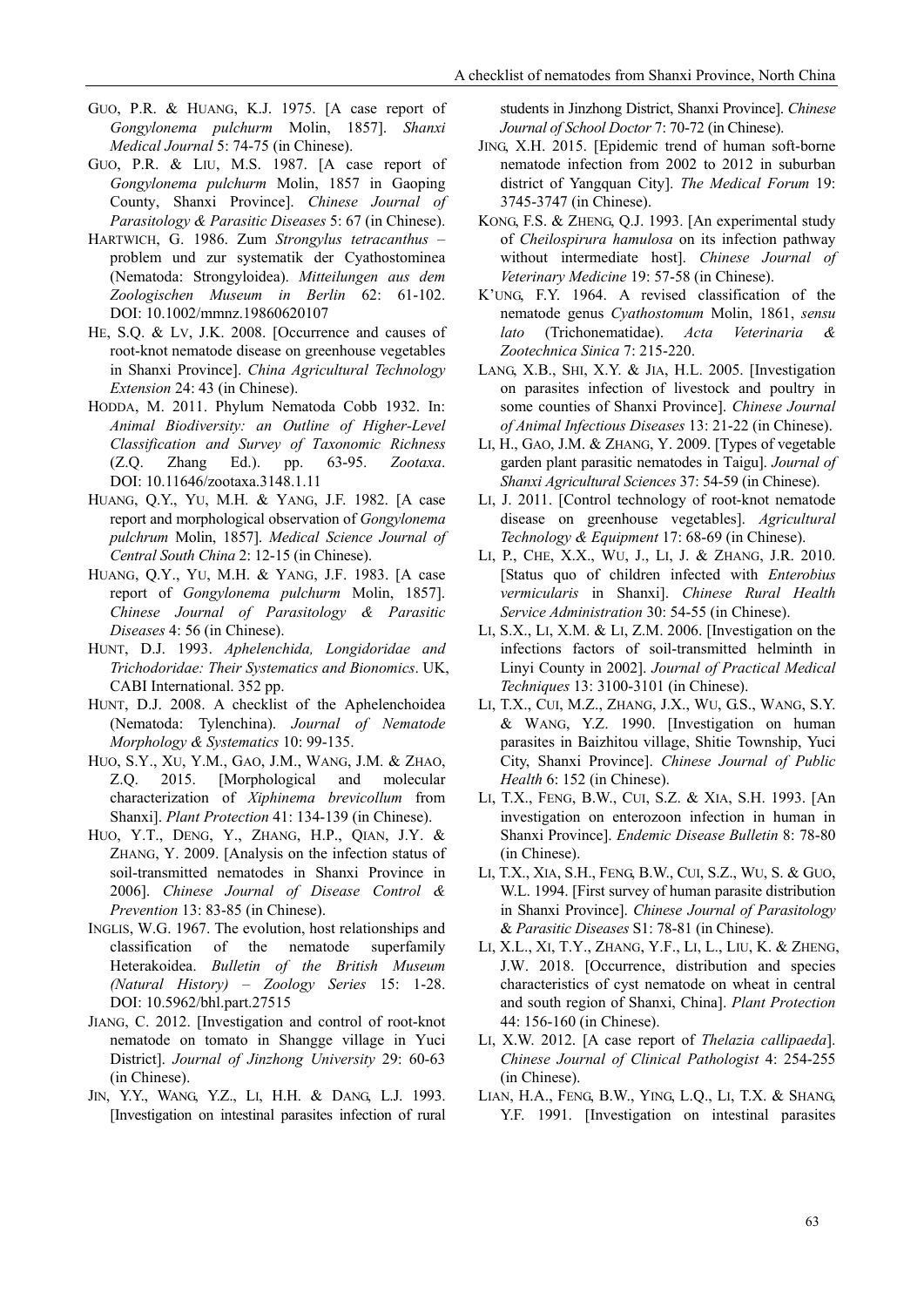infection in rural populations of Xiangyuan County, Shanxi Province]. *Chinese Journal of Parasitology & Parasitic Diseases* 9: 131 (in Chinese).

- LIAN, Y., WANG, J.S., LI, H.C., WEI, H., LI, J.Y., WU, Y.K., LEI, C.F., ZHANG, H., WANG, S.F., GUO, J.Q., LI, Y.X., LI, Z.H., JIN, Q.L., XU, S.X., ZHANG, Z.M., YANG, C.Y., YU, H.Y., GENG, Z., SHU, W.T. & LU, W.G. 2016. [Race distribution of soybean cyst nematode in the main soybean producing area of Huang-Huai Rivers valley]. *Acta Agronomica Sinica* 42: 1479-1486 (in Chinese). DOI: [10.3724/](https://doi.org/10.3724/SP.J.1006.2016.01479) [SP.J.1006.2016.01479](https://doi.org/10.3724/SP.J.1006.2016.01479)
- LIAN, Y., GUO, J., LI, H., WU, Y. & LU, W. 2017. A new race (X12) of soybean cyst nematode in China. *Journal of Nematology* 49: 321-326. DOI: [10.21307/jofnem-2017-079](https://doi.org/10.21307/jofnem-2017-079)
- LIAN, Y., WANG, J.S., WEI, H., LI, J.Y., GONG, G.M., WANG, S.F., ZHANG, J.P., LI, M.L., GUO, J.Q. & LU, W.G. 2021. [Distribution survey of soybean cyst nematode of new race X12 in Gujiao City, Shanxi Province]. *Acta Agronomica Sinica* 47: 237-244 (in Chinese). DOI[: 10.3724/SP.J.1006.2021.04111](https://doi.org/10.3724/SP.J.1006.2021.04111)
- LIANG, Y.P., LI, P., HOU, Y.Y. & LI, L. 1994. [Investigation on children *Enterobius vermicularis* infections rate in in Wuxiang County, Shanxi Province]. *Journal of Shanxi Medical University* 25: 32-33 (in Chinese).
- LICHTENFELS, J.R. 1975. Helminths of domestic equids. Illustrated keys to genera and species with emphasis on North American forms. *Proceedings of the Helminthological Society of Washington* 42: 1-92.
- LICHTENFELS, J.R. 1980. *Keys to the Nematode Parasites of Vertebrates, no. 7*. UK, CAB International. 41 pp.
- LICHTENFELS, J.R., KHARCHENKO, V.A. & DVOJNOS, G.M. 2008. Illustrated identification keys to strongylid parasites (Strongylidae: Nematoda) of horses, zebras and asses (Equidae). *Veterinary Parasitology* 156: 4-161. DOI: [10.1016/j.vetpar.2008.04.026](https://doi.org/10.1016/j.vetpar.2008.04.026)
- LIU, H.Q., SHANG, S.G., HUO, H., WU, H.L., YAO, Z.C. & LI, X.L. 1985. [Study on physiological race of soybean cyst nematode (*Heterodera glycines*)]. *Soybean Science* 4: 131-136 (in Chinese).
- LIU, H.P., SUN, S.Q. & HAN, J.C. 1987. [A study on the soybean cyst nematode (*Heterodera glycines*)]. *Journal of Shanxi Agricultural University* 7: 11-16 (in Chinese).
- LIU, H.X., YU, S.K., HUANG, H.H. & QU, F. 2006. [Species and infection of parasites found in fishes from Guanzhong area Shanxi]. *Fisheries Science* 25: 143-145 (in Chinese with English abstract).
- LIU, K., GUO, K., ZHENG, J.W. & SHI, W.M. 2010. [Distribution of cyst forming nematode parasitizing on wheat in Shanxi Province]. In: *Nematology Research in China, Volume 2* (J.L. Liao, D.L. Peng & Y.X. Duan Eds). pp. 1-188. Beijing, China, China

Agricultural Science and Technology Press (in Chinese).

- LIU, K., XI, T.Y. & ZHENG, J.W. 2011. [Life cycle of cereal cyst nematode in Shanxi]. In: *Proceedings of the Annual Meeting of Chinese Society for Plant Pathology* (Z.J. Guo & M.S. Hou Eds). pp. 1-373. Beijing, China, China Agricultural Science and Technology Press (in Chinese).
- LIU, K., LI, L. & ZHENG, J.W. 2012A. [Distribution and rDNA-ITS restriction fragment length polymorphism of cereal cyst nematodes in some regions of Shanxi Province]. In: *Nematology Research in China, Volume 3* (J.L. Liao, D.L. Peng & Y.X. Duan Eds). pp. 1-208. Beijing, China, China Agricultural Science and Technology Press (in Chinese).
- LIU, K., XI, T.Y., ZHANG, Y.F. & ZHENG, J.W. 2012B. [Morphological and molecular characterization of cyst-forming nematodes on wheat from Shanxi Province]. *Journal of Zhejiang University* 38: 566-574 (in Chinese).
- LIU, R.K. & WANG, Z.L. 1994. [A case report of recurrent human *Gongylonema pulchrum*]. *Journal of Shanxi Medical University* 25: 314 (in Chinese).
- LIU, W.Z. & LIU, Q.L. 2002. [Description of stem nematodes: *Ditylenchus triformis* Hirschmann & Sasser, 1955]. *Journal of Shenyang Agricultural University* 33: 338-340 (in Chinese).
- LIU, W.Z. & LIU, Q.L. 2003. [A species of stem nematodes in soil: *Ditylenchus myceliophagus* Goodey, 1958]. *Journal of Laiyang Agricultural College* 20: 79-81 (in Chinese).
- LIU, W.Z. & LIU, Q.L. 2004. [New recorded species of nematodes in genus *Ditylenchus* in China (II)]. *Journal of Laiyang Agricultural College* 21: 23-29 (in Chinese).
- LIU, W.Z. 2004. [*Description of the Species of Plant Parasitic Nematodes*]. China, China Agricultural Press. 666 pp. (in Chinese).
- LIU, W.Z., LIU, Y., DUAN, Y.X. & BALD, J.G. 1994. [Morphological observation of soybean cyst nematode from China]. *Journal of Shenyang Agricultural University* 25: 164-167 (in Chinese).
- LIU, W.Z., LIU, Y., DUAN, Y.X., HONG, Q.C. & WANG, K.N. 1995. Studies on the soybean cyst nematode (*Heterodera glycines*) in China. *Korean Journal of Applied Entomology* 34: 83-88.
- LIU, X.H., LI, J.Q. & ZHANG, D.S. 1997. History and status of soybean cyst nematode in China. *International Journal of Nematology* 7: 18-25.
- LIU, Y. & LIU, W.Z. 1989. [Identification of races in soybean cyst nematode (second report)]. *Journal of Shenyang Agricultural University* 20: 41-44 (in Chinese).
- LIU, Y., ZHANG, Y.N., LIANG, Z.B., GAO, X.F. & WANG, H.J. 2007. [Study on the characteristics and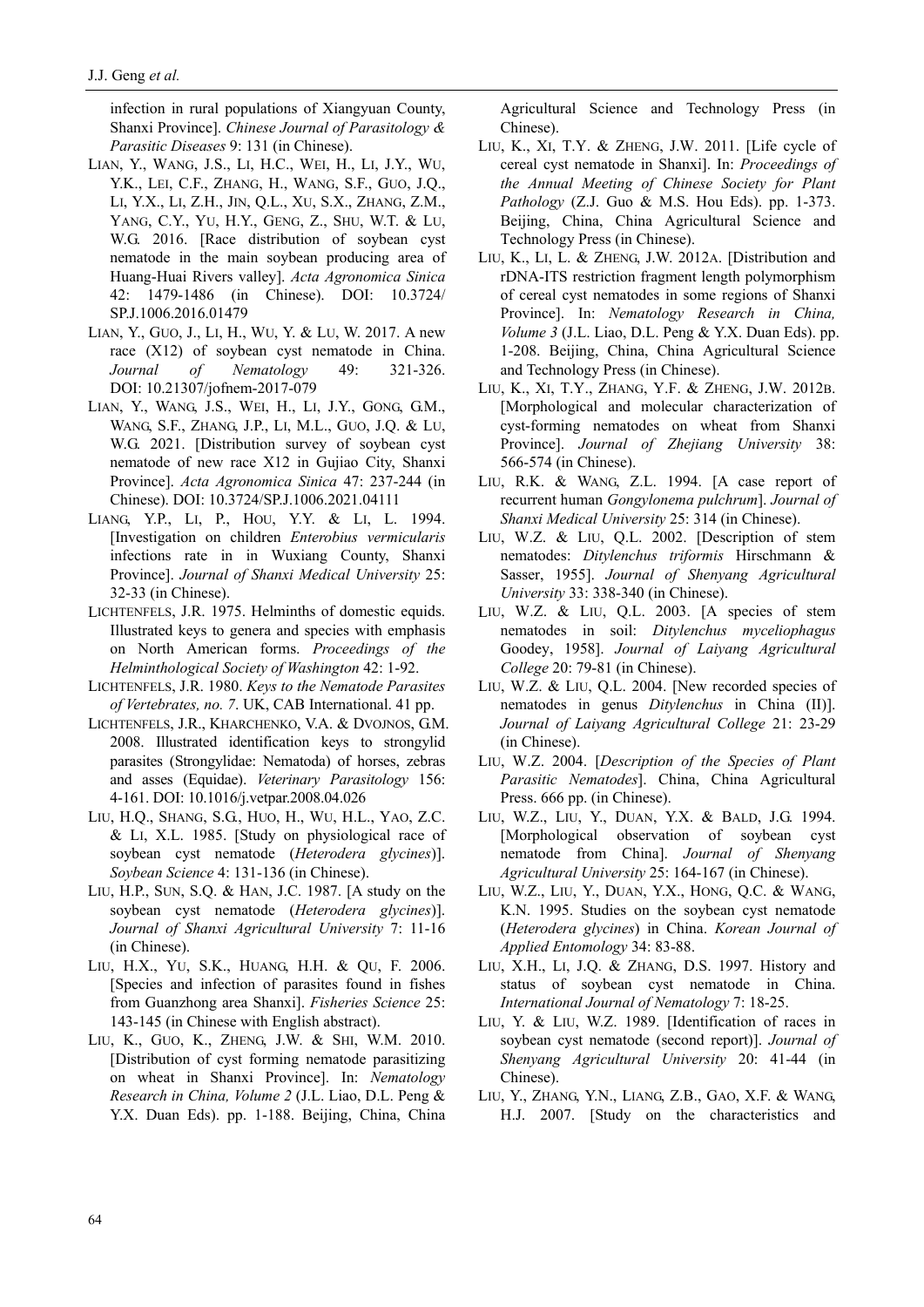correlation factors of soil-transmitted nematode infections in Shanxi Province]. *Disease Surveillance* 22: 338-341 (in Chinese).

- LOOF, P.A.A. & DE GRISSE, A. 1989. Taxonomic and nomenclatorial observations on the genus *Criconemella* De Grisse & Loof, 1965 *sensu* Luc & Raski, 1981. *Mededelingen – Faculteit Landbouwkundige en Toegepaste Biologische Wetenschappen, Universiteit Gent* 54: 53-74.
- LORDELLO, L.G.E. 1953. *Contribuicāo ao conhecimento dos nematódeos do solo de algumas regiōes do Estado de Sāo Paulo*. Ph.D. Dissertation, La Escuela Superior de Agricultura Luiz de Queiroz, Universidade de São Paulo, São Paulo, Brasília, 80 pp.
- LU, W.G., GAI, J.Y. & LI, W.D. 2006. Sampling survey and identification of races of soybean cyst nematode (*Heterodera glycines* Ichinohe) in Huang-Huai valleys. *Agricultural Sciences in China* 5: 615-621. DOI: [10.1016/S1671-2927\(06\)60101-6](https://doi.org/10.1016/S1671-2927(06)60101-6)
- LU, Y.L. & ZHANG, Q.Y. 1989. [A comprehensive report on *Gongylonema pulchrum*]. *Chinese Journal of Parasitology & Parasitic Diseases* 7: 32 (in Chinese).
- LUC, M., COOMANS, A., LOOF, P.A. & BAUJARD, P. 1998. The *Xiphinema americanum*-group (Nematoda: Longidoridae). 2. Observations on *Xiphinema brevicollum* Lordello & Da Costa, 1961 and comments on the group. *Fundamental & Applied Nematology* 21: 475-490.
- LUO, X.P., GAO, W., GENG, W.H., WANG, P.L., LIU, Y., LIU, W., CHEN, W., DA, L.B.L.G., GAO, H.Y., ZHAO, S.H. & LI, J.Y. 2020. [Investigation of gastrointestinal nematode infections in sheep in the Northern suburb of Yuci District of Shanxi Province and description of *Nematodirella longispiculata*]. *Animal Husbandry & Feed Science* 41: 96-100 (in Chinese with English abstract).
- MA, J., CHEN, S., ZOU, Y., LI, X.H., HAN, R.C., CLERCQ, P.D. & MOENS, M. 2010. Natural occurrence of entomopathogenic nematodes in North China. *Russian Journal of Nematology* 18: 117-126.
- MEI, Y.Y., ZHENG, W. & ZHENG, J.W. 2008. [Description of four species in the genus *Helicotylenchus*]. *Plant Protection* 34: 116-118 (in Chinese).
- MENG, D.X., LIU, X.D., MA, Z.Y., MA, L.H. & XIA, Y.T. 2017. [Diagnosis and prevention of mulleriasis in sheep]. *Chinese Journal of Veterinary Medicine* 53: 43-44 (in Chinese).
- MONTEIRO, A.R. 2010. Nomenclatorial note on *Xiphinema brevicolle* Lordello & Costa, 1961 (Nematoda: Longidoridae). *Nematologia Brasileira* 34: 1-2.
- PAN, J., SHI, X.Y., JIA, H.L. & LIU, J. 2004. [Fauna investigation on chicken parasites in Shanxi Province]. *China Poultry* 26: 27 (in Chinese).
- PLATT, H.M. 1994. Foreword. In: *The Phylogenetic Systematics of Free-living Nematodes* (S. Lorenzen Ed.). pp. i-ii. London, UK, The Ray Society.
- QI, Z.W., NIU, W.G., QIN, Y.F. & ZHANG, S.M. 1991. [Investigation on human parasites infection in Xinzhou district, Shanxi Province]. *Chinese Journal of Parasitology & Parasitic Diseases* S1: 168 (in Chinese).
- QIAO, S.R., SHI, Y.M., LI, M. & CHEN, F.M. 2012. [Identification of a nematode isolated from wilt *Pinus tabulaeformis* in Pinglu County of Shanxi province]. *Forestry Science & Technology Development* 26: 45-47 (in Chinese).
- QIAO, Z.D. & LU, Y.L. 1988. [Distribution of verminosis in Shanxi Province]. *Shanxi Medical Journal* 17: 119-121 (in Chinese).
- QIN, X., WANG, Y.D., LI, H.M., LI, R. & WANG, X. 2020. [Molecular identification and geographical distribution of *Pratylenchus* species on wheat in China]. *Journal of Triticeae Crops* 40: 251-259 (in Chinese).
- QIN, Y.X. 2006. [Occurrence and prevention of vegetable root-knot nematode disease in greenhouse]. *Shanxi Agriculture* (3): 22 (in Chinese).
- RAILLIET, A., HENRY, A. & SISOFF, P. 1912. Sur les affinites des dispharages (*Acuaria* Bremser), nematodes parasites des oiseaux. *Comptes Rendus des Seances et Memoires de la Societe de Biologie* 79: 622-624.
- REES, T. (COMPILER) 2021. *The Interim Register of Marine and Nonmarine Genera* (available from: https://www.irmng.org at VLIZ (accessed: April 27, 2021)).
- SÁNCHEZ-MONGE, G.A., FLORES, L., SALAZAR, L., HOCKLAND, S. & BERT, W. 2015. An updated list of the plants associated with plant-parasitic *Aphelenchoides* (Nematoda: Aphelenchoididae) and its implications for plant-parasitism within this genus. *Zootaxa* 4013: 207-224. DOI: 10.11646/zootaxa.4013.2.3
- SHANXI COOPERATION GROUP OF INVESTIGATION ON CYST NEMATODIASIS OF SOYBEAN. 1987. [The geographic distribution, damage extent and host range of cyst nematodiasis of soybean in Shanxi]. *Acta Agriculturae Boreali-Sinica* 2: 74-79 (in Chinese).
- SHANXI INSTITUTE OF ANIMAL HUSBANDRY AND VETERINARY SCIENCE. 1977. [Epidemiological investigation report on swine parasitic diseases in Shanxi Province]. *Chinese Veterinary Science* 3: 11-14 (in Chinese).
- SHEN, S.X. & XIE, S.D. 1981. [*Turbatrix aceti*, a new record of nematode in China]. *Zoological Systematics* 1: 95 (in Chinese).
- SHI, M.Q., ZHANG, L. & ZHANG, L.P. 2010. [Study on some species of the genus *Heterakis* (Nematoda: Heterakidae) from birds in Shanxi and Shaanxi, China]. *Sichuan Journal of Zoology* 29: 527-535 (in Chinese).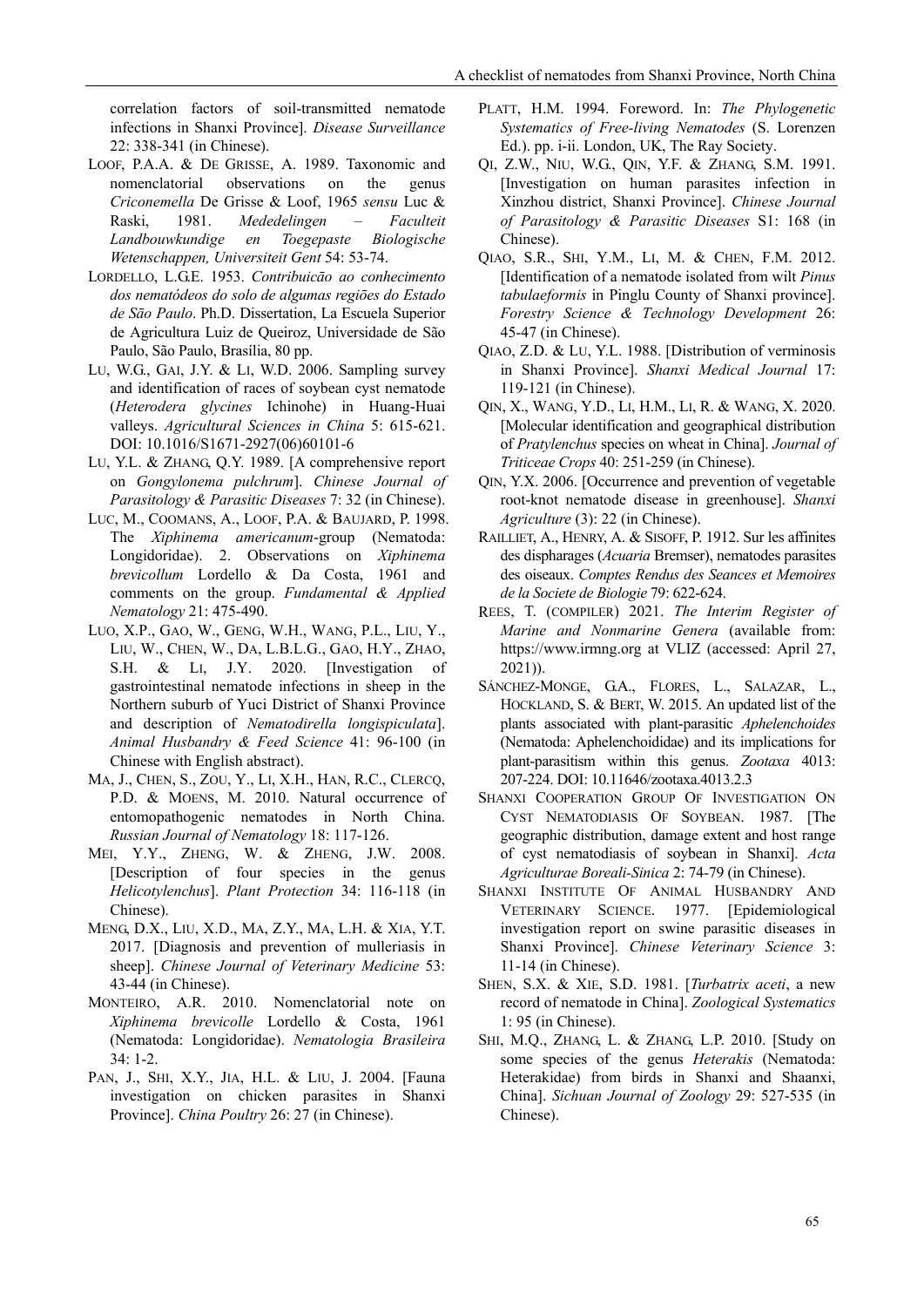- SIDDIQI, M.R. 2000. *Tylenchida: Parasites of Plants and Insects*. UK, CAB International. 833 pp. DOI: [10.1079/9780851992020.0000](https://doi.org/10.1079/9780851992020.0000)
- SONG, M.J., ZHU, X.F., WANG, D., WANG, Y.Y., CHEN, L.J., LIU, X.Y. & DUAN, Y.X. 2016. [Population distribution and pathogenicity differentiation of soybean cyst nematode in main soybean production areas of China]. *Soybean Science* 35: 630-636 (in Chinese).
- SONG, Z.J., LI, Z.Y., WANG, Y.F., QUAN, J.Z., MA, J.F., BAI, H. & DONG, Z.P. 2019. [Detection and analysis of millet seeds with *Aphelenchoides besseyi*]. *Acta Agriculturae Boreali-Sinica* 34: 208-216 (in Chinese).
- WANG, H.W., LIU, W.H., XU, G.Q., YAO, G.Q., WANG, L. & ZHANG, J.M. 2004. [Diagnosis and treatment of sheep hookworm (*[Bunostomum](https://cn.bing.com/dict/search?q=Bunostomum&FORM=BDVSP6&mkt=zh-cn) [trigonocephalum](https://cn.bing.com/dict/search?q=trigonocephalum&FORM=BDVSP6&mkt=zh-cn)*) in some townships of Qinyuan County]. *Chinese Journal of Animal Infectious Diseases* 12: 22 (in Chinese).
- WANG, Q.L. & LIU, G.H. 2001. [Research on the occurrence of soybean cyst nematodes (*Heterodera glycines* Ichinohe) in Xiangfen County of Shanxi Province and its control]. *China Plant Protection* 21: 15-17 (in Chinese).
- WANG, R.X. & CHEN, Z.A. 1989. [Pathogen identification of mulberry root-knot nematode disease in silkworm seed farms in Shaanxi Province]. *Journal of Northwest A&F University (Natural Science Edition)* 17: 115-116, 72 (in Chinese).
- WANG, R., DING, Y.L., WANG, Z.B., DU, C.C., WANG, J.L., LIU, X.G., JIAO, G.Y., GUO, Y. & WANG, F.L. 2011. [Investigation and comprehensive control measures of gastrointestinal parasites in cattle and sheep in Shanxi Province]. *Heilongjiang Animal Science & Veterinary Medicine* 7: 114-115 (in Chinese).
- WANG, R., DING, Y.L., WANG, Z.B., DU, C.C., WANG, J.L., LIU, X.G., JIAO, G.Y., GUO, Y., WANG, F.L. & YANG, X.Y. 2010. [Situation and prevention of sheep gastrointestinal worms infections in Shanxi Loess Plateau]. *Animal Husbandry & Veterinary Medicine* 42: 83-85 (in Chinese).
- WANG, S.Y., FANG, Y.J., LI, X.L. & WU, H.X. 1989. [A case report of *Thelazia callipaeda*]. *Shanxi Medical Journal* 18: 202 (in Chinese).
- WANG, W.N., LI, F.Y., ZHAO, J.X., LU, J.Y., YANG, Z.J. & YANG, J.Y. 1958. [Investigation of enterobiasis infections in the second kindergarten of Taiyuan City]. *Shanxi Medical Journal* (3): 60-62 (in Chinese).
- WANG, Y.R. 2015. [Occurrence and prevention of root-knot nematode in greenhouse vegetables in Shanxi Province]. *China Agricultural Technology Extension* 31: 53-54 (in Chinese).
- WANG, Z. & LI, Y. 1984. [Preliminary investigation on soybean cyst nematode]. *Journal of Shanxi Agricultural Sciences* 4: 26-27 (in Chinese).
- WANG, Z.Y., DONG, J.M., ZHANG, H.Y. & LI, A.H. 1988. [Study on generations of soybean cyst nematode in Shanxi Province]. *Acta Phytopathologica Sinica* 1: 7 (in Chinese).
- WEI, S.S., ZHANG, W.M., ZHANG, W.L., LI, Y.H. & MA, Q. 2009. [A report of eye worm infection with *Thelazia callipaeda* in dog]. *Progress in Veterinary Medicine* 30: 125-126 (in Chinese).
- WEN, J., HAO, Y., GAO, R.H., GAI, Q. & WU, J.Y. 1990. [The study on the main infectious and parasitic diseases of *Crossoptilon mantchuricum*]. *Journal of Shanxi Normal University (Natural Science Edition)* 4: 60-66 (in Chinese).
- WU, G.S. & LI, F.Y. 1991. [Investigation on human parasitic infections in Ruicheng County, Shanxi Province]. *Chinese Journal of Parasitology & Parasitic Diseases* 9: 162-163 (in Chinese).
- WU, S.Q. 2001. [*Fauna Sinica*: *Invertebrata, Volume 25*: *Nematoda*: *Rhabditida*: *Strongylata (I)*]. China, Science Press. 489 pp. (in Chinese).
- WU, Y., ZHANG, Y., YAN, X.N. & ZHENG, J.W. 2007. [Morphological variation in *Xiphinema insigne* populations from different regions of China]. *Current Zoology* 53: 167-174 (in Chinese).
- XI, C.Q. & YANG, S.F. 1995. [Investigation on intestinal parasites infection in Yuncheng district, Shanxi Province]. *Journal of Practical Medical Techniques* 2: 293 (in Chinese).
- XING, Q.Y. 1991. [The parasitic nematode of brown eared pheasant – *Ganguleterakis isolonche*]. *Chinese Journal of Zoology* 26: 40-41 (in Chinese).
- XING, Q.Y., HAN, S.L., DU, S.J., WANG, S.D., LIU, Y.P. & LIU, Y.M. 1991. [Investigation on *Canis familiaris* parasites in Shanxi Province: I. intestinal helminths]. *Journal of Shanxi Agricultural University (Natural Science Edition)* 11: 341-343 (in Chinese).
- XU, J.H. & ZHOU, L.H. 2011. [Occurrence and control techniques of cucumber root-knot nematode in greenhouse of Xiaxian County]. *China Agricultural Technology Extension*, 27: 43 (in Chinese).
- XU, Y.M., GUO, K., YE, W.M., WANG, J.M. & ZHAO, Z.Q. 2017. Morphological and molecular characterisation of *Longidorus juglans* sp. nov. and a sister species *L. fangi* Xu & Cheng, 1991 (Nematoda: Longidoridae) from China. *Nematology* 19: 951-970. DOI[: 10.1163/15685411-00003099](https://doi.org/10.1163/15685411-00003099)
- XU, Y.M., YE, W.M., WANG, J.M. & ZHAO, Z.Q. 2018. Morphological and molecular characterisation of *Longidorus pinus* sp. n. (Nematoda: Longidoridae) from China and a key to known species of *Longidorus* in China. *Nematology* 20: 617-639. DOI: [10.1163/15685411-00003165](https://doi.org/10.1163/15685411-00003165)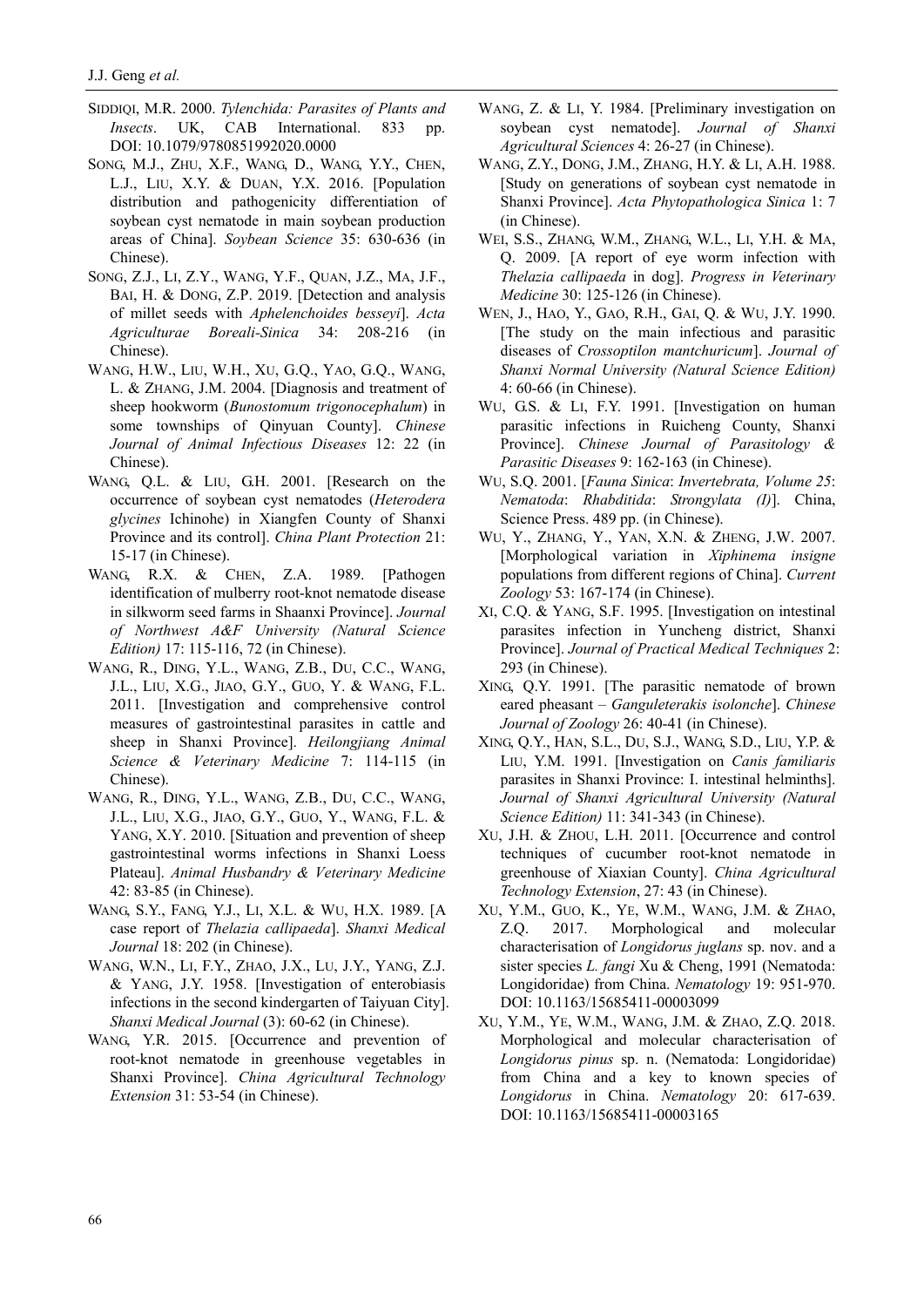- XU, Y.M., ZHAO, Z.Q. & WANG, J.M. 2015. A new species and a new record of *Trischistoma* Cobb, 1913 (Nematoda: Enoplida: Trischistomatidae) from Shanxi Province, China. *Zootaxa* 3937: 564-576. DOI: [10.11646/zootaxa.3937.3.8](https://doi.org/10.11646/zootaxa.3937.3.8)
- XU, Y.M., ZHAO, Z.Q. WANG, J.M. & HUO, S.Y. 2014. [Description of *Tripylina zhejiangensis* (Nematoda: Enoplida: Trischistomatidae), a new record from Shanxi Province]. *Journal of Shanxi Agricultural Sciences* 42: 887-889 (in Chinese).
- XU, Y.M., ZHAO, Z.Q., WANG, J.M. & YIN, L.F. 2014. [Species and distribution of plant parasitic nematodes in Shanxi Province]. In: *Nematology Research in China, Volume 5* (J.L. Liao, D.L. Peng, H. Jian, Y.X. Duan, Y.H. Wen & M.C. Chen Eds). pp. 331-335. Beijing, China, China Agricultural Science and Technology Press (in Chinese).
- XU, Y.M., ZHAO, Z.Q., WANG, J.M. & ZHENG, J.W. 2013. A new species of the genus *Tripylina* Brzeski, 1963 (Nematoda: Enoplida: Trischistomatidae) from Shanxi, China. *Zootaxa* 3630: 561-570. DOI: [10.11646/zootaxa.3630.3.10](https://doi.org/10.11646/zootaxa.3630.3.10)
- XU, Y.M., ZHAO, Z.Q., WANG, J.M., HUO, S.Y. & JIANG, C. 2013. [Description of a new record *Helicotylenchus indicus* in Shanxi Province, China]. *Journal of Shanxi Agricultural University (Natural Science Edition)* 33: 516-519 (in Chinese).
- YAN, L.C. & LI, C.Y. 1994. [Investigation on human intestinal parasites infection in Qinxian County, Shanxi Province]. *Chinese Journal of Parasitology & Parasitic Diseases* S1: 108 (in Chinese).
- YANGCHENG COUNTY PEOPLE'S HOSPITAL. 1975. [A case report of *Gongylonema pulchrum*]. *Shanxi Medical Journal* 5: 108 (in Chinese).
- YE, Y.J., WU, S.T., WU, P.Y., LI, J.C., YANG, M.L. & WANG, D.M. 1960. [Investigation report on the epidemiology of *Trichostrongylus orientalis* in Datong City]. *Shanxi Medical Journal* 1: 8-11 (in Chinese).
- YEATES, G.W., BONGERS, T., DE GOEDE, R.G., FRECKMAN, D.W. & GEORGIEVA, S.S. 1993. Feeding habits in soil nematode families and genera-an outline for soil ecologists. *Journal of Nematology* 25: 315-331.
- YIN, G.R., YANG, R.D. & FAN, L.C. 1996. [Investigation on the species of sheep parasites worms in Shanxi Province]. *Chinese Journal of Zoonoses* 12: 49-50 (in Chinese).
- YU, J.Z., GUO, L.S. & ZHANG, L.J. 2005. [Apple replant disease and species identification of pathogenic nematodes]. In: *Research on the Prevention and Control of Agricultural Biological Disasters* (Z.M. Cheng Ed). pp. 271-274. Beijing, China, China Agricultural Science and Technology Press (in Chinese).
- YU, P.X., ZHAO, Q., MENG, Z.M. & JI, Y.J. 2019. [*Rhabditis axei* found in urine routine examination: a case report]. *Chinese Journal of Schistosomiasis Control* 31: 565-566 (in Chinese).
- ZHANG, D.X. 2012. [Distribution and prevention of cereal cyst nematodes in Shanxi Province]. *Agricultural Technology* & *Equipment* 2: 26-28 (in Chinese).
- ZHANG, G.G., ZHANG, Z.W. & WEN, J. 2000. [Parasitic worms in brown-eared pheasant]. In: *Research on Chinese Ornithology, Volume 4* (G.M. Zheng & C.W. Yan Eds). pp. 135-138. Beijing, China, China Forestry Publishing House (in Chinese).
- ZHANG, H.X. & GAO, G.T. 1988. [Brief report on occurrence of mulberry root nematode in Ankang area]. *North Sericulture* 30: 225-229 (in Chinese).
- ZHANG, H.T. 2015. [Investigation and study on the occurrence and prevention of the root-knot nematode disease of greenhouse vegetables in Taiyuan City]. *Shanxi Science & Technology* 30: 88-90 (in Chinese).
- ZHANG, L.P. & K'UNG, F.Y. 2014. [*Fauna Sinica: Invertebrata, Volume 51: Nematoda, Rhabditida, Strongylata (II)*]. China, Science Press. 316 pp. (in Chinese).
- ZHANG, P., SHAO, H.D., YOU, C.P., FENG, Y. & XIE, Z.W. 2020. Characterization of root-knot nematodes infecting mulberry in southern China. *Journal of Nematology* 52: 1-8. DOI[: 10.21307/jofnem-2020-004](https://doi.org/10.21307/jofnem-2020-004)
- ZHANG, X.B., HAO, Y., WEN, Z.C. & ZHAO, Y.R. 1991. [Checklist of livestock and poultry parasites in Shanxi Province]. *Journal of Shanxi Agricultural Sciences* 11: 10-13 (in Chinese).
- ZHANG, X.N. & HAO, C.H. 2009. [A case report of *Gongylonema pulchurm* in Taiyuan City]. *Journal of Practical Medical Techniques* 16: 1027 (in Chinese).
- ZHANG, Y.N., LI, G.H. & YANG, H.X. 2019. [Report on the status of the third human important parasitic diseases investigation in Shanxi]. *China Tropical Medicine* 19: 27-30 (in Chinese).
- ZHANG, Y.N., LI, G.H., LIU, Y., ZUO, S.J., GAO, X.F., PAN, T. & WANG, J.H. 2013. [Report on surveillance of soil-transmitted nematode infections in Shanxi Province in 2011]. *International Journal of Medical Parasitic Diseases* 40: 25-28 (in Chinese).
- ZHANG, Y., GAO, J.M. & LI, H. 2009. [Corn parasitic nematodes types and its vertical distribution in Taigu]. *Journal of Shanxi Agricultural Sciences* 37: 51-54 (in Chinese).
- ZHAO, B., LIANG, Y.P. & CHEN, R.B. 1984. [Investigation on intestinal parasites of farmers in the suburb of Taiyuan]. *Journal of Shanxi Medical University* 4: 17-19 (in Chinese).
- ZHAO, H.H., LIU, W.Z., DUAN, Y.X. & LIU, Y. 1996. [Identification of the species in the Hoplolaiminae from Northern area in China]. *Journal of Shenyang Agricultural University* 27: 190-195 (in Chinese).